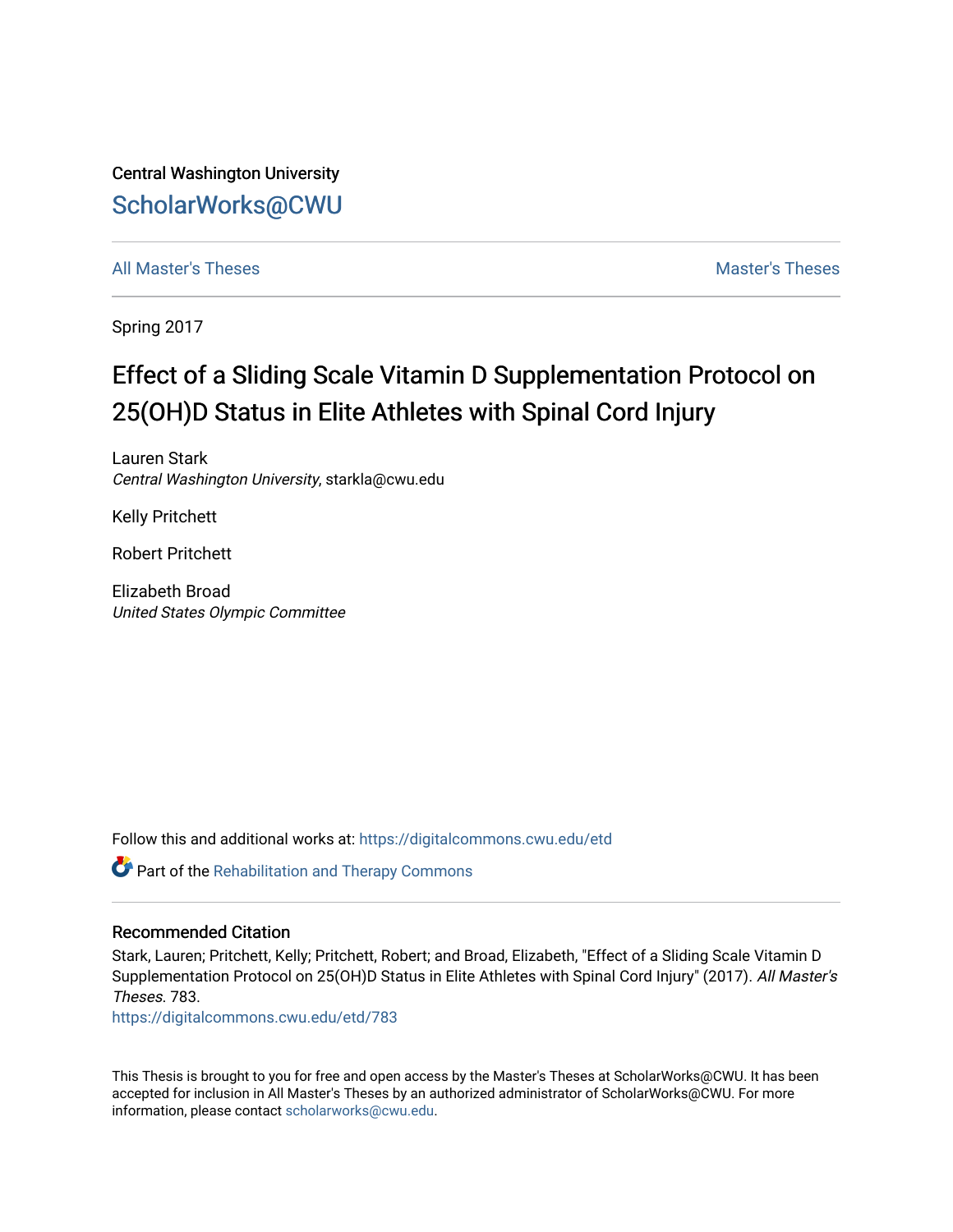# EFFECT OF A SLIDING SCALE VITAMIN D SUPPLEMENTATION PROTOCOL ON 25(OH)D STATUS IN ELITE ATHLETES WITH SPINAL CORD INJURY

A Thesis

 $\mathcal{L}_\text{max}$  , and the set of the set of the set of the set of the set of the set of the set of the set of the set of the set of the set of the set of the set of the set of the set of the set of the set of the set of the

Presented to

The Graduate Faculty

Central Washington University

 $\mathcal{L}_\text{max}$  , and the set of the set of the set of the set of the set of the set of the set of the set of the set of the set of the set of the set of the set of the set of the set of the set of the set of the set of the

In Partial Fulfillment of the Requirements for the Degree Master of Science Nutrition

 $\mathcal{L}_\text{max}$  , and the set of the set of the set of the set of the set of the set of the set of the set of the set of the set of the set of the set of the set of the set of the set of the set of the set of the set of the

by

Lauren Stark May 2017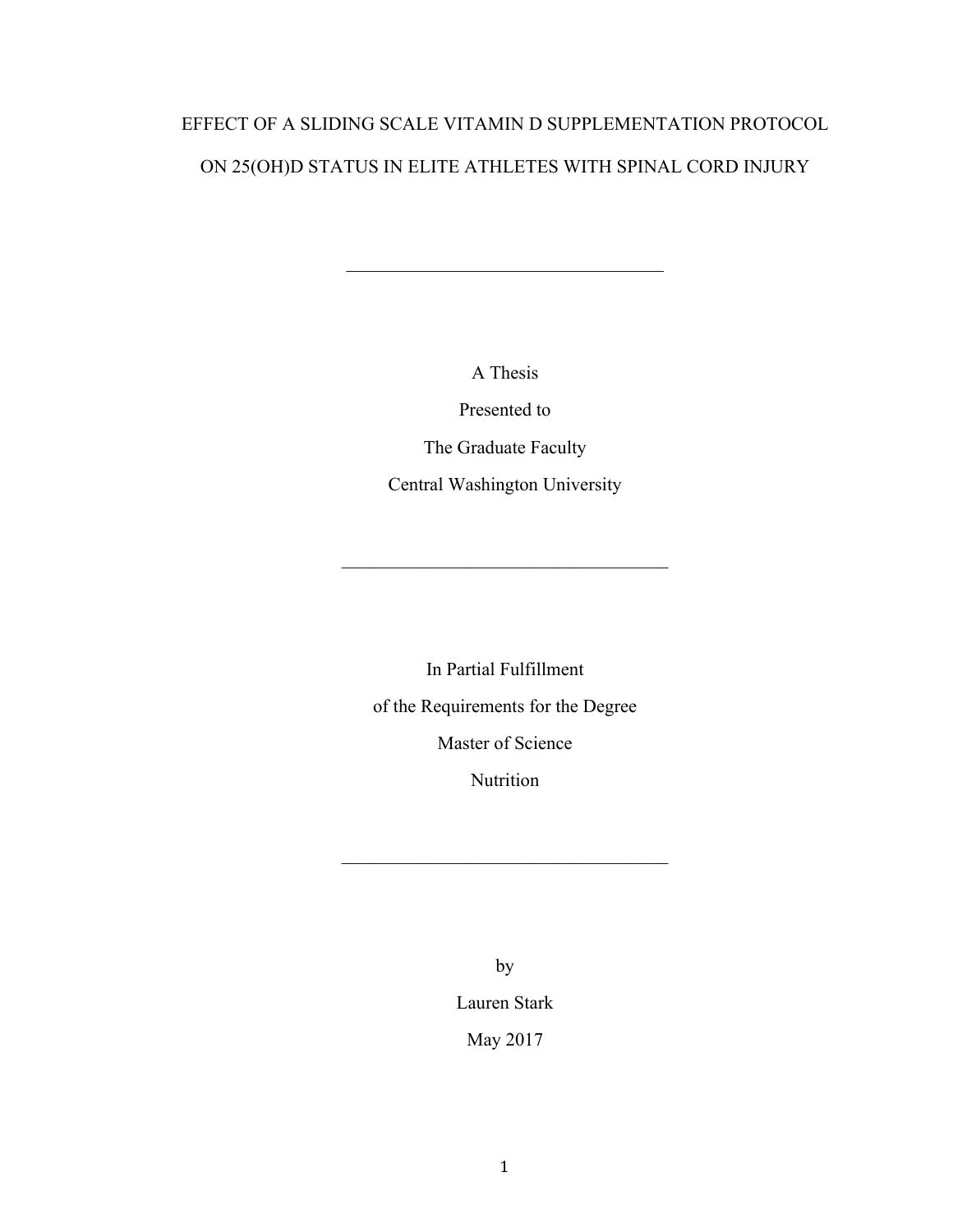### CENTRAL WASHINGTON UNIVERSITY

Graduate Studies

We hereby approve the thesis of

Lauren Stark

Candidate for the degree of Master of Science

APPROVED FOR THE GRADUATE FACULTY

Dr. Kelly Pritchett, Committee Chair

Dr. Robert Pritchett

\_\_\_\_\_\_\_\_\_\_\_\_\_\_ \_\_\_\_\_\_\_\_\_\_\_\_\_\_\_\_\_\_\_\_\_\_\_\_\_\_\_\_\_\_\_\_\_\_\_\_\_\_\_\_\_

 $\overline{\phantom{a}}$  ,  $\overline{\phantom{a}}$  ,  $\overline{\phantom{a}}$  ,  $\overline{\phantom{a}}$  ,  $\overline{\phantom{a}}$  ,  $\overline{\phantom{a}}$  ,  $\overline{\phantom{a}}$  ,  $\overline{\phantom{a}}$  ,  $\overline{\phantom{a}}$  ,  $\overline{\phantom{a}}$  ,  $\overline{\phantom{a}}$  ,  $\overline{\phantom{a}}$  ,  $\overline{\phantom{a}}$  ,  $\overline{\phantom{a}}$  ,  $\overline{\phantom{a}}$  ,  $\overline{\phantom{a}}$ 

\_\_\_\_\_\_\_\_\_\_\_\_\_\_ \_\_\_\_\_\_\_\_\_\_\_\_\_\_\_\_\_\_\_\_\_\_\_\_\_\_\_\_\_\_\_\_\_\_\_\_\_\_\_\_\_

\_\_\_\_\_\_\_\_\_\_\_\_\_\_ \_\_\_\_\_\_\_\_\_\_\_\_\_\_\_\_\_\_\_\_\_\_\_\_\_\_\_\_\_\_\_\_\_\_\_\_\_\_\_\_\_

Dr. Elizabeth Broad

Dean of Graduate Studies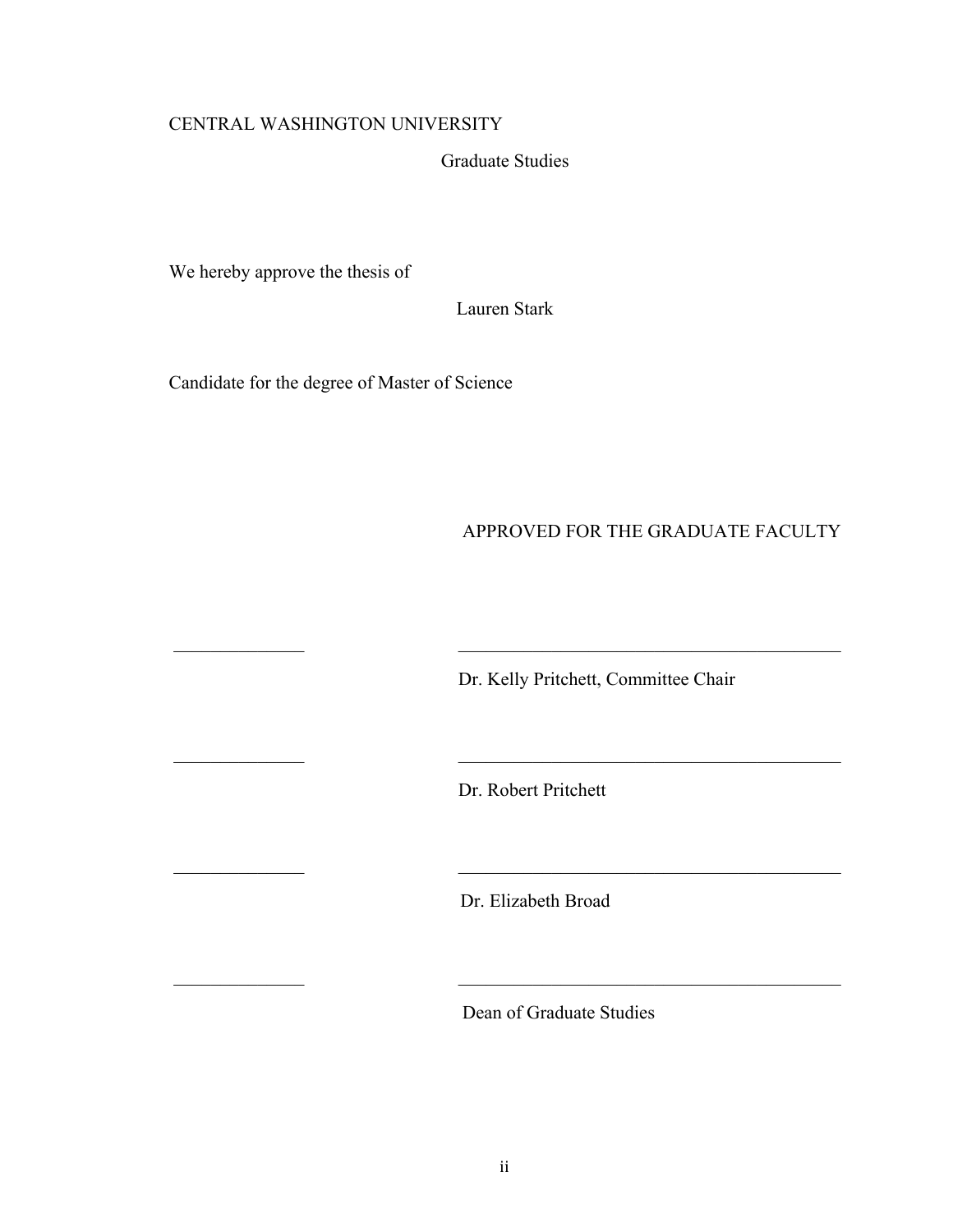#### ABSTRACT

# EFFECT OF A SLIDING SCALE VITAMIN D SUPPLEMENTATION PROTOCOL ON 25(OH)D STATUS IN ELITE ATHLETES WITH SPINAL CORD INJURY

by Lauren Stark May 2017

Recent studies suggest that a substantial proportion of elite athletes with SCI (spinal cord injury) have insufficient 25(OH)D status which may be associated with decreased muscle strength. This study: 1) examined the effects of a 16-wk sliding scale Vitamin D supplementation protocol on 25(OH)D concentration and 2) determined whether subsequent 25(OH)D status impacts muscle function/performance in elite athletes with SCI. Thirty-four members of the US Olympic Committee Paralympic program, and the Canadian Wheelchair Sports Association from outdoor and indoor sports participated. Serum 25(OH)D concentrations, lifestyle and dietary factors were assessed during the Winter and Spring. Participants were assigned to a 16-week sliding scale vitamin D3 (cholecalciferol) (KleanAthlete Pittsburg, PA) supplementation protocol based on initial 25(OH)D levels. Participants with deficient 25(OH)D (<50 nmol/L) status received 50,000 IU/wk. for 8 wks., and participants with insufficient status (50-75 nmol/L) received 35,000 IU/week for 4 weeks followed by a maintenance dosage of 15,000 IU/wk. Participants with sufficient status (>75nmol/L) received the maintenance dosage of 15,000 IU/wk. Performance measurements were assessed using a 20 meter wheelchair sprint, and handgrip strength. A paired t-test was used to assess differences in 25(OH)D status and performance before and after supplementation, respectively. 25

iii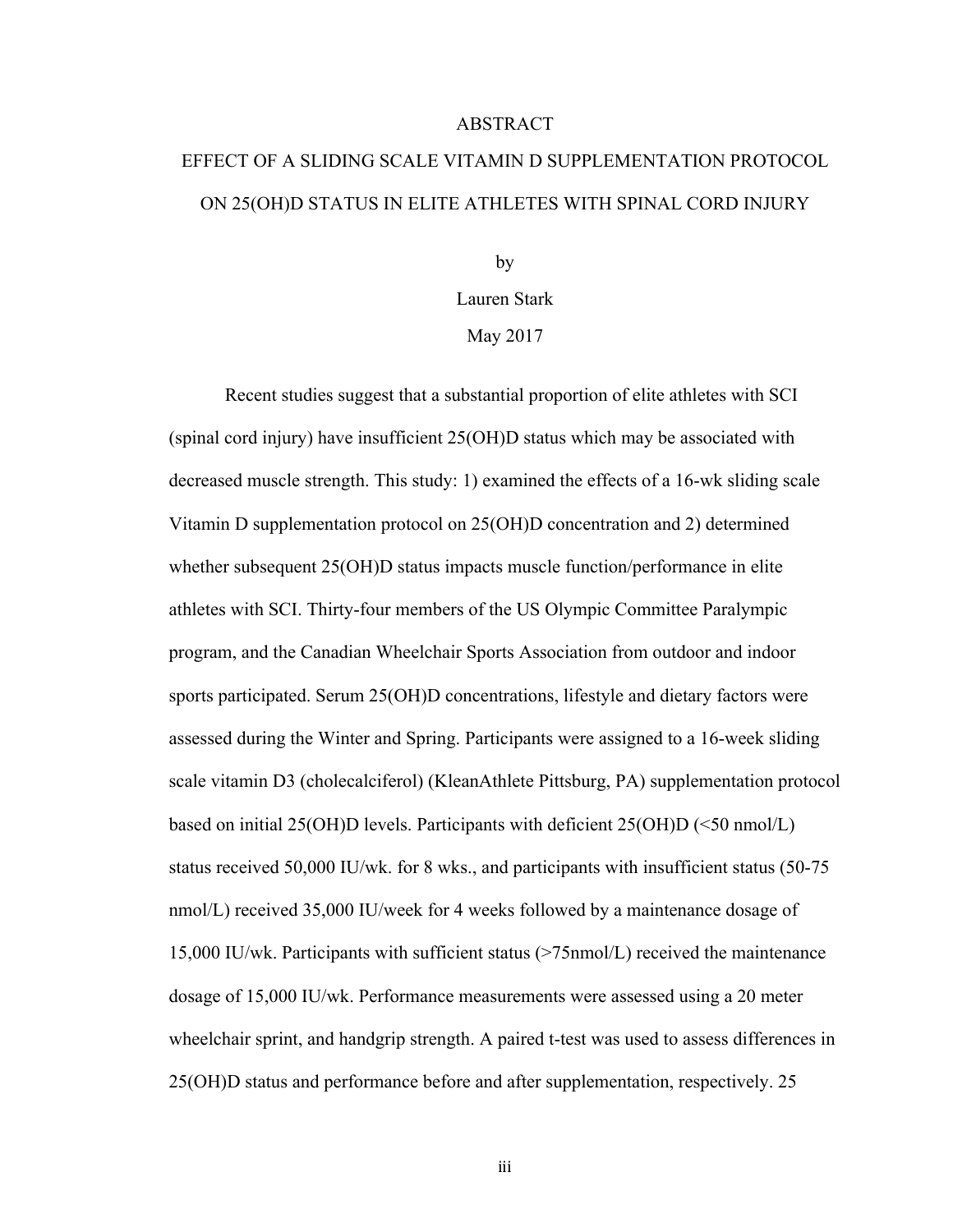(OH)D concentrations increased significantly after supplementation ( $p$  <.001; 66.3 + 24.3 nmol/L;  $111.3 + 30.8$  nmol/L; mean + SD) for Winter and Spring, respectively. 26% of athletes had sufficient 25(OH)D concentrations prior to supplementation, and 94% had sufficient concentrations post supplementation. 62% of participants improved handgrip strength post supplementation. However, no change in wheelchair sprint performance time was observed. The 16-week sliding supplementation protocol used in the current study is effective for achieving sufficient vitamin D concentrations during the winter months in elite athletes with SCI.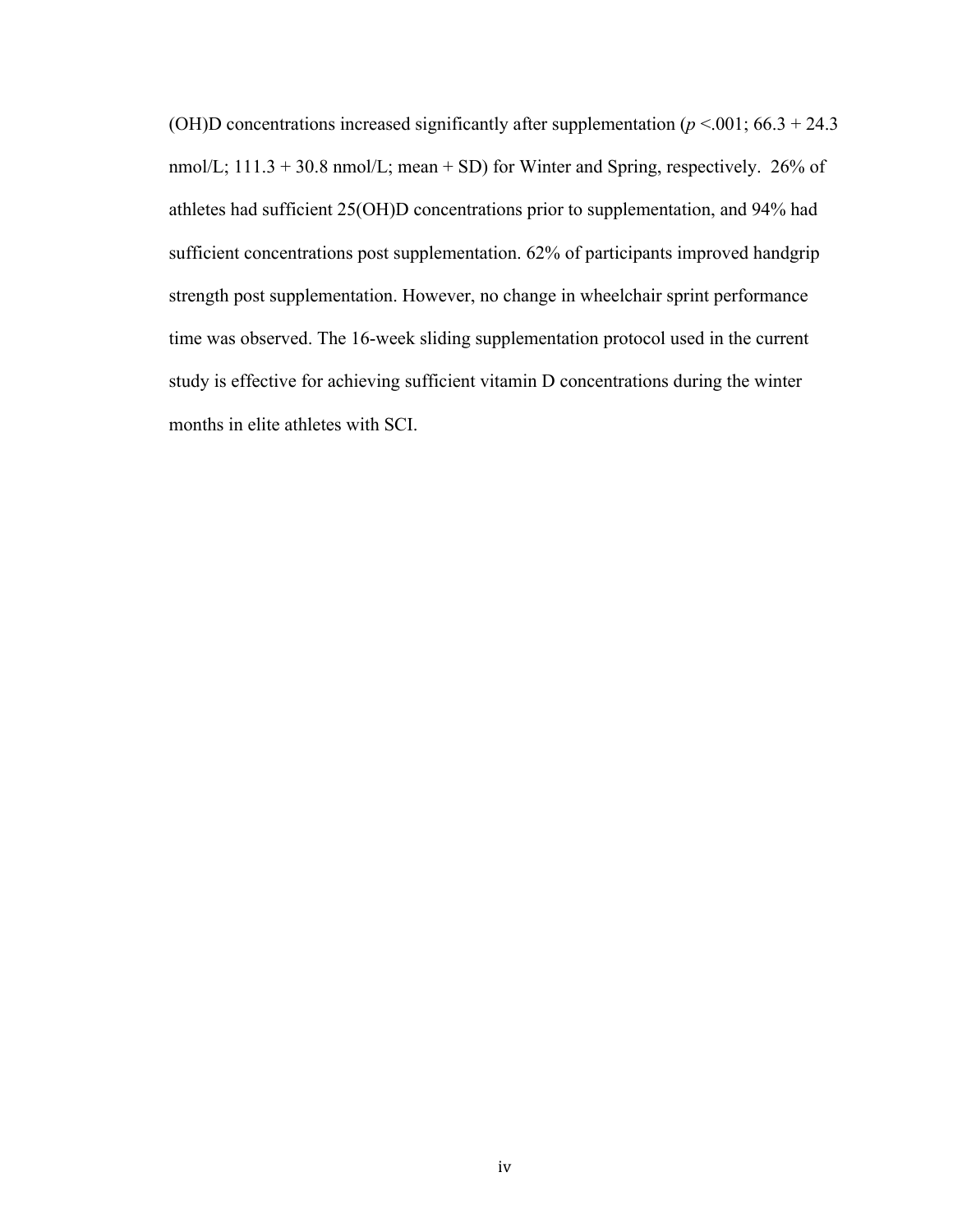# **TABLE OF CONTENTS**

| Chapter      |  | Page |
|--------------|--|------|
| I            |  |      |
|              |  |      |
|              |  |      |
|              |  |      |
|              |  |      |
|              |  |      |
|              |  |      |
|              |  |      |
| $\mathbf{I}$ |  |      |
|              |  |      |
|              |  |      |
|              |  |      |
|              |  |      |
|              |  |      |
|              |  |      |
|              |  | 33   |
|              |  |      |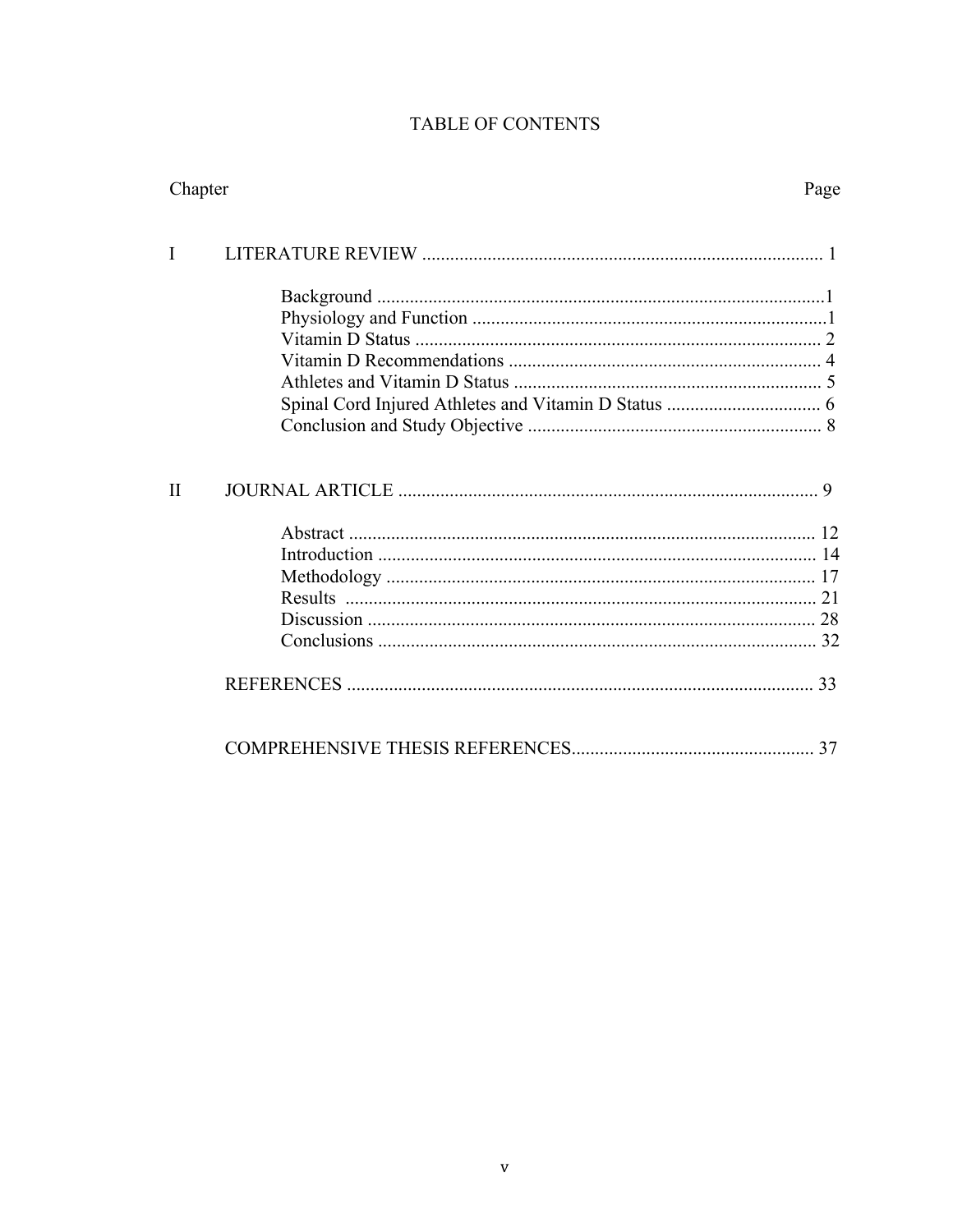# LIST OF TABLES

| Table          |                                                                       | Page |
|----------------|-----------------------------------------------------------------------|------|
|                |                                                                       |      |
| $\overline{2}$ |                                                                       |      |
| 3              |                                                                       |      |
| 4              | Reported Frequency of Consumption of Dietary Vitamin D Sources During | 27   |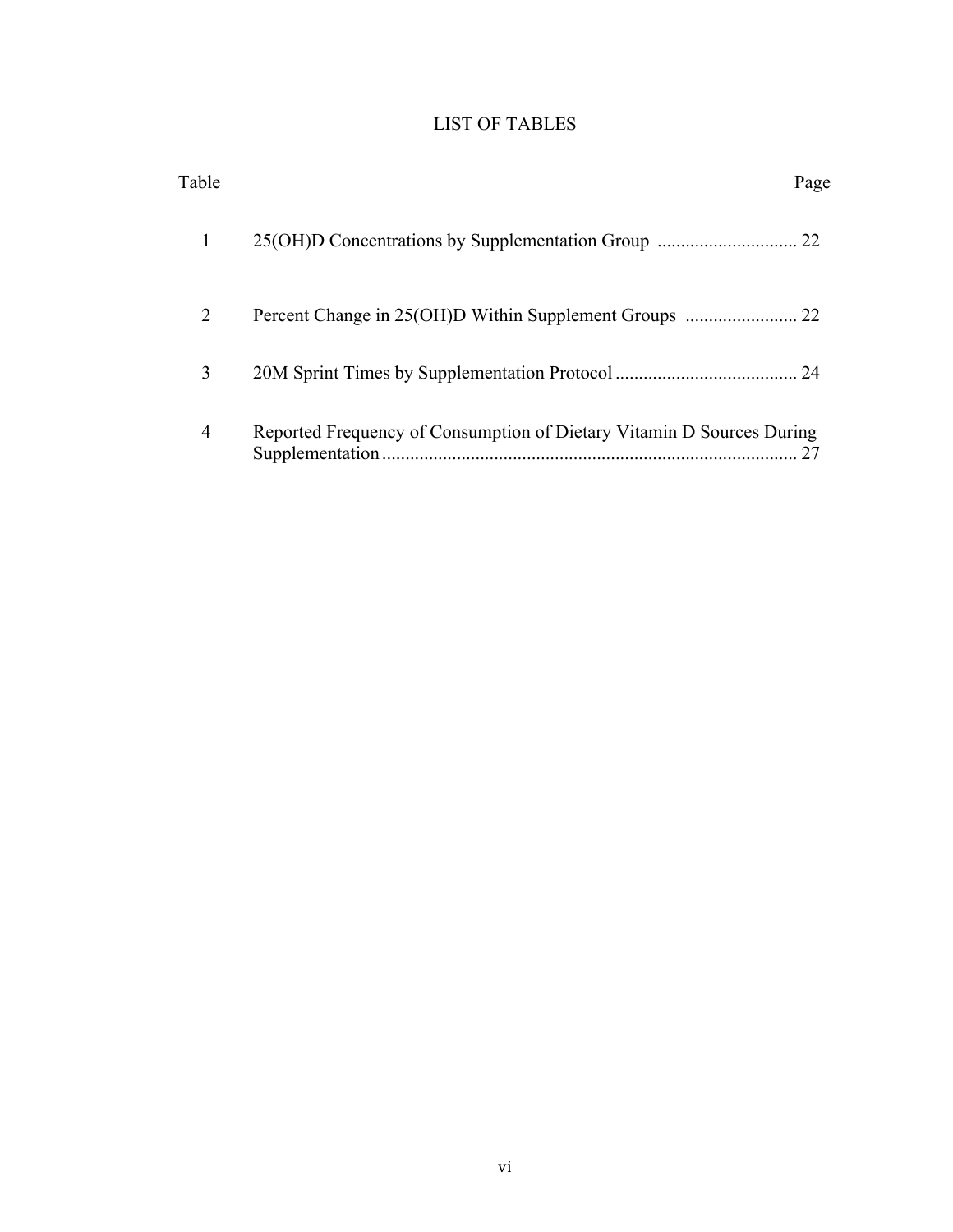### LIST OF FIGURES

| Figure |                                                                                                                                                                                                                                                                                                                                                        | Page |
|--------|--------------------------------------------------------------------------------------------------------------------------------------------------------------------------------------------------------------------------------------------------------------------------------------------------------------------------------------------------------|------|
| 1      | Effect of $25(OH)D$ sliding scale – supplementation in SCI athletes.<br>Boxplots show change in median $(25^{th}, 75^{th})$ percentile) vitamin D<br>status over time. Dashed line denoted cutoff for vitamin D<br>insufficiency and deficiency (<75nmol/L). * $p =$ <0.001 significant<br>difference between pre and post within each supplementation | 23   |
|        | Average handgrip strength change from pre to post $25(OH)D$<br>supplementation by subject and supplementation protocol.                                                                                                                                                                                                                                |      |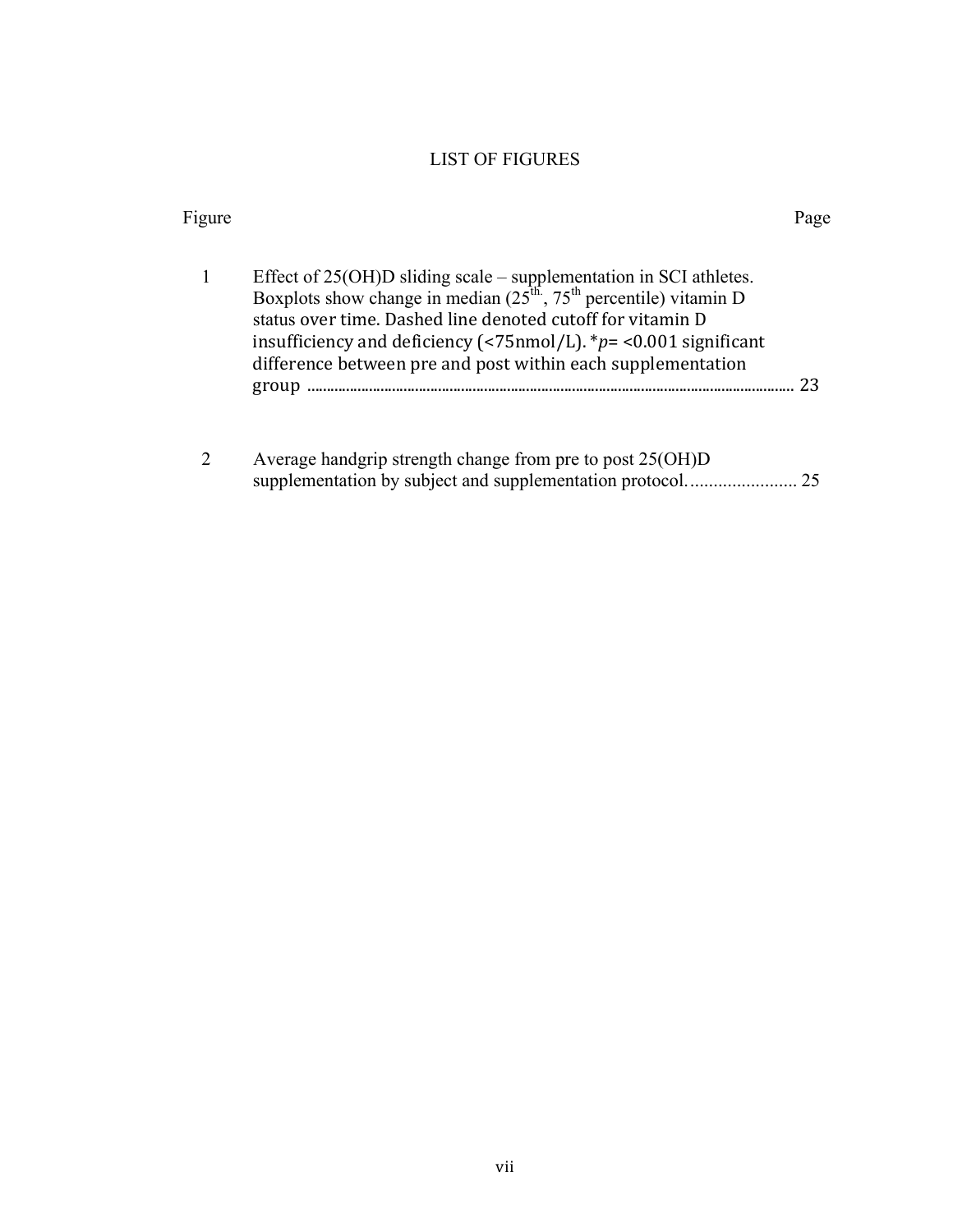#### **CHAPTER I**

#### **LITERATURE REVIEW**

#### **Background**

The National Health and Nutrition Examination Survey (NHANES III) determined the prevalence of vitamin D insufficiency (<75 nmol/L) in over 77% of the population. Factors that influence vitamin D status are sun exposure, diet and lifestyle (Armas, L., & Heaney, R., 2011, Lips, P., van Schoor, N., & de Jongh, R., 2014, Ogan & Pritchett,,2013). Groups whom have an increased risk for compromised vitamin D status include young children, pregnant women, and older people (>65 years old) (Lips et al. 2014; Mithal, A., Wahl, D., Bonjour, J., Burckhardt, P., … & Morales-Torres,J., 2009). Athletes are not immune to insufficient vitamin D status. An estimated 33% to 94% of athletes are vitamin D deficient (Constantini, N., Arieli, R., Chodick, G., Dubnov-Raz, G., (2010); Girgis, C., Clifton-Bligh, R., Turner, N., Lau, S., Gunton, J., 2014; Oleson, C., Patel, P., Wuermser, L., 2012). A substantial portion of elite athletes with a chronic spinal cord injury (SCI) have insufficient/deficient 25(OH)D status that may lead to decreased physical performance (Barbonetti, A., Sperandio, A., Micillo, A., D'Andrea, ... & Francavilla, F., 2016; Flueck, J., Schlaepfer, M., & Perret, C., 2016; Pritchett, K., Pritchett, R., Ogan, D., Bishop, P., ... & LaCroix, M.. 2016).

#### **Physiology and Function**

Vitamin D status is obtained from two form of vitamin D: Vitamin  $D_2$ (ergocalciferol) and Vitamin  $D_3$  (cholecalciferol). Vitamin  $D_2$  is the plant life and can be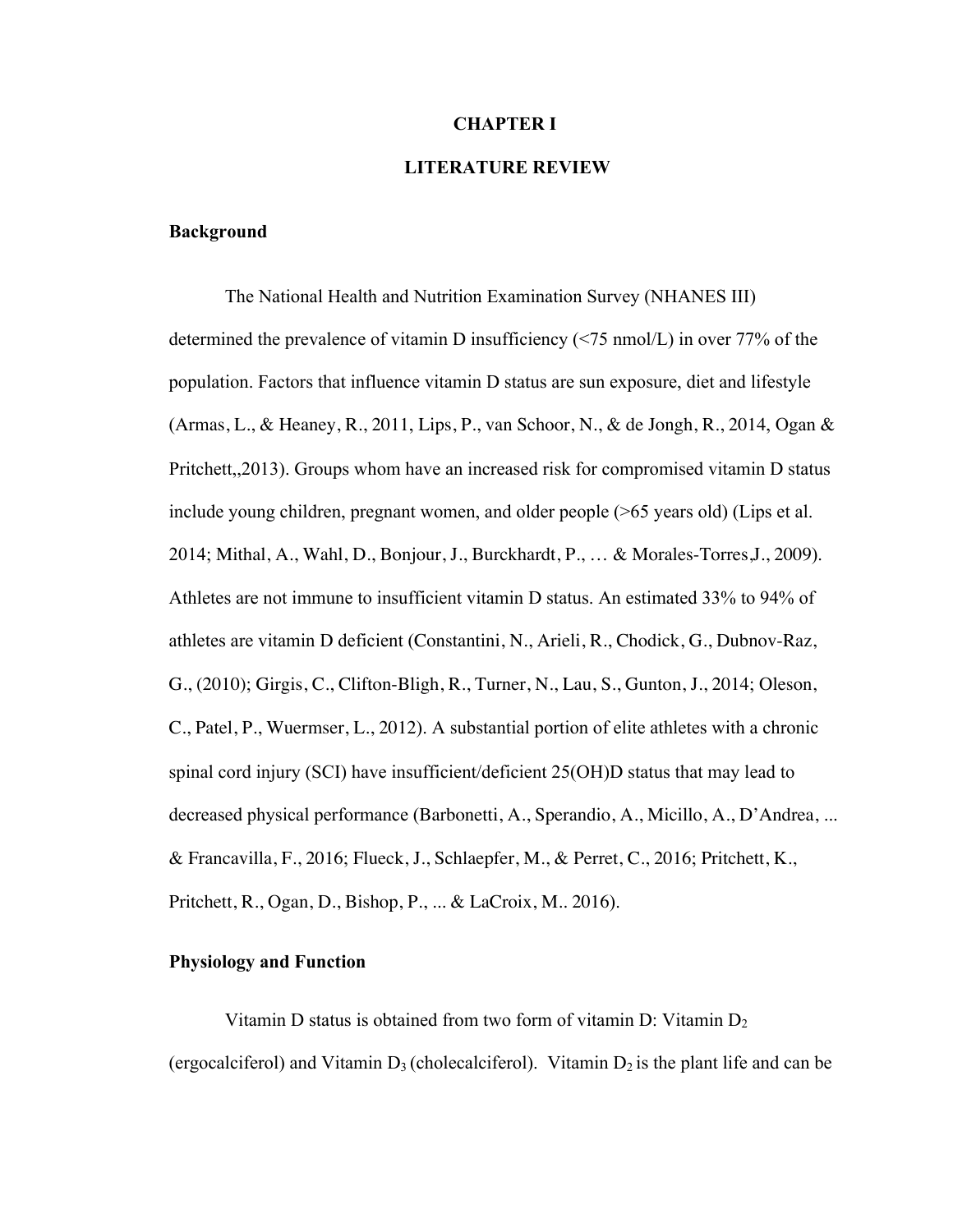found in many vitamin D fortified foods (cereal, soymilk). Vitamin  $D_3$  is considered the active form found in animals and produced in the skin (Armas & Heaney, 2011).

Vitamin D is the main hormone in calcium homeostasis and mineral bone metabolism via regulation of calcium phosphate (Halfon, Phan & Teta, 2015). A majority of vitamin D is produced through endogenous synthesis when skin is directly exposed to the ultraviolet-B radiation (Lips et al. 2014); however, sunscreen, clothing style, season, geographical location and lifestyle factors intervene to reduce the synthesis of vitamin D at any given time. Vitamin D may also be ingested orally with a diet that includes dairy, fatty fish, egg yolks and fortified cereals (Lips et al. 2014).

Vitamin D receptors (VDR) are located on in virtually every cell type, which controls calcium and phosphate metabolism (Tanner, S., & Harwell, S., 2015). The VDR initiates a positive or negative response once bound with vitamin D to target gene expression, thus affecting the target muscle cell (Feldman, F., Krishnan, A., & Swami, S., 2013; Tanner et al. 2015). In addition to linking vitamin D with muscle weakness, balance, and pain, it is also suggests that fast twitch muscle fiber morphology with an increase in amount and size with increased vitamin D (Campbell, P. & Allain, T., 2006; Cannell, J., Hollis, B., Sorenson, M., Taft, T., & Anderson, J., 2009; Ceglia, L., 2008; Grigis et al. 2014). Further research is needed to conclude vitamin D's effect on muscle fibers.

#### **Vitamin D Status**

Vitamin D status is measured in either nanograms (ng/ml) or nanomoles (nmol),  $(1nmol/L=0.4ng)$ . 25(OH)D serum concentration is the best indicator of Vitamin D status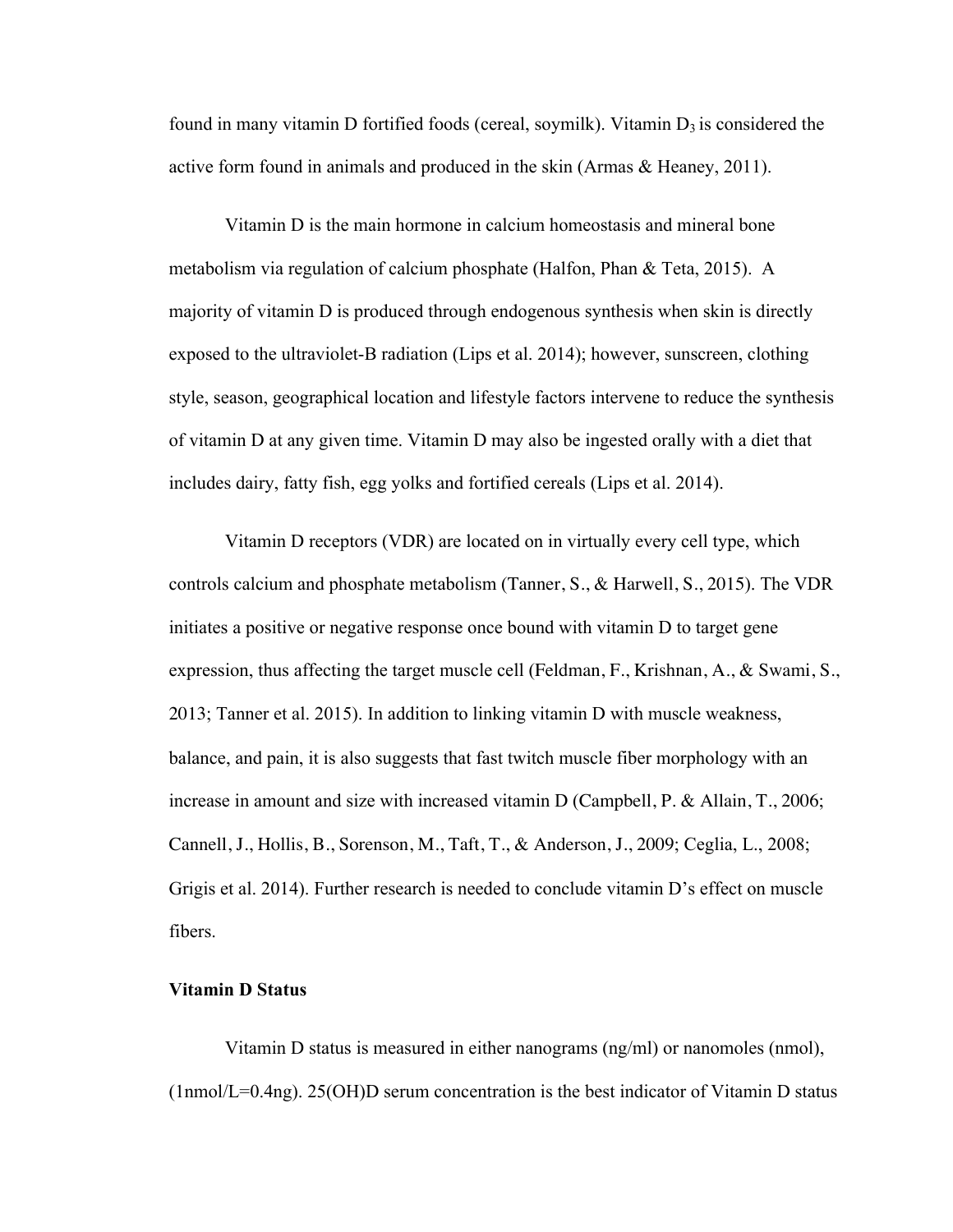according to the National Institute of Health (NIH) as it has a 15-day half-life in the body. However, it is not, a marker for how much vitamin D is stored in the body. Vitamin D concentrations are constantly changing within the body due to the multiple synthesis methods in the body.

The skin can synthesize vitamin D through ultraviolet B (UVB) radiation, but variables like duration of exposure, season and distance from the equator affect the rate of absorption. Seasonal variations inhibit vitamin D synthesis for individuals located in latitudinal areas greater than 35-37 degrees during winter months, as UVB radiation is unavailable (Cannell et al. 2009, Holick, M., 2007). Vitamin D deficiency also is a risk for individuals located in regions with excessive pollution and or cloud cover.

Sunscreen usage and clothing choice also are factors in which the sun is unable to reach skin contact to be metabolized. There is a 99% decrease with the use of sun protection factor (SPF) 15 of vitamin D absorption (Holick et al. 2007). Protective clothing and increased indoor activates decrease the availability of skin exposure to the sun as well. SCI athletes are at a greater risk for vitamin D deficiency due to increased sensitivity below the lesion level and use of protective skin covering, bedrest and immobility (Flueck et al. 2016).

Additionally, individuals with dark pigmented skin (e.g., Hispanic, non-Hispanic black individuals) are also at risk individuals for developing vitamin D deficiency, as it requires extended sun exposure time to absorb as much UVB radiation as a lighter skin individual (Grober, U., Reichrath, J., & Holick, M., 2015, Holick et al. 2007). According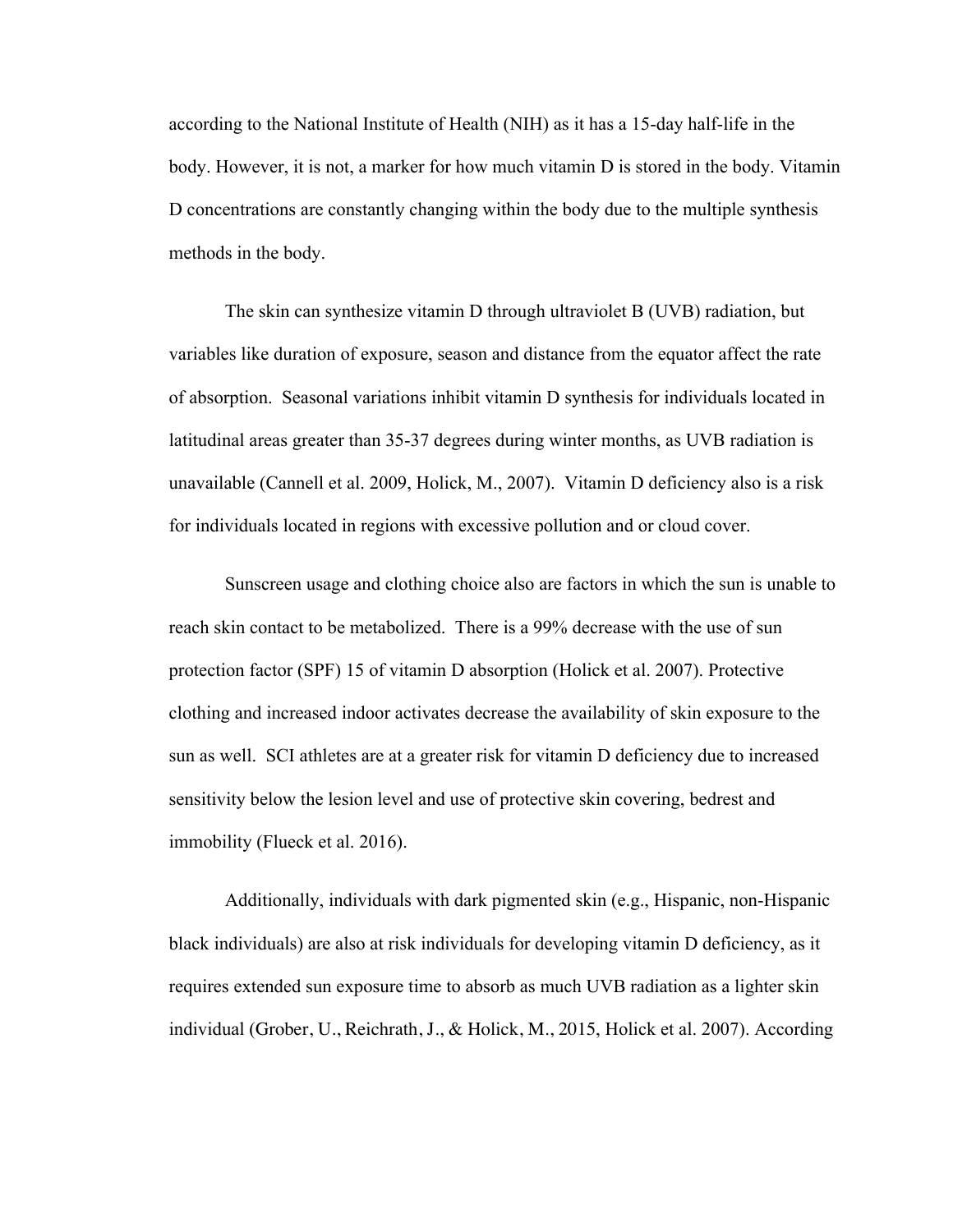to Mithal et al. (2009), vitamin D insufficiency and deficiency is widespread across the world and is "re-emerging as a major health problem".

Vitamin D is a fat-soluble vitamin and has been linked to having an inverse relationship with body adiposity, putting obese individuals at risk for low vitamin D status (Larson-Meyer, E. & Willis, K., 2010; Ogan et al. 2013). In addition to the metabolism of vitamin D via sun exposure, oral intake of vitamin D rich foods is a contributing factor of vitamin D status. Vitamin D rich foods include dairy products, fortified breakfast cereals, fatty fish, orange juice, egg yolks and cod liver oil (Halliday, T., Perterson, N., Thomas, J., Kleppinger, K., ... & Larson-Meyer, D., 2011). However, SCI athletes tend to digest less dairy products due to gastrointestinal discomfort, and intestinal malabsorption due to anticonvulsant medications (Flueck et al. 2016; Krempien & Barr 2011; Nemunaitis, G., Mejia, M., Nagy, J., Johnson, T., ... & Roach, M., 2010; Pritchett et al. 2016,).

#### **Vitamin D Recommendations**

According to the World Health Organization and Endocrine Society (WHO/ES) serum 25(OH)D standards, vitamin D deficiency is defined as  $\leq$  0 nmol/L ( $\leq$ 20ng/ml), insufficiency as 50-75 nmol/L (20-30ng/ml), and  $>75$ nmol/L ( $>30$ ng/ml) would be considered sufficient (Holick, M., Binkley, N., Bischoff-Ferrari, H., Gordon, C.,... & Weaver, C., 2011; Dubnov-Raz, G., Livne, N., Raz, R., Rogel, D., ... & Constantini, N., 2014). The Institute of Medicine's (IOM) recommended dietary allowance (RDA) for individuals 1-70 years old is 600 International Units (IU/day) of vitamin D per day (Ross, A., Manson, J., Abrams, S., Aloia, J., ... & Kovacs, C., 2011). The IOM places Upper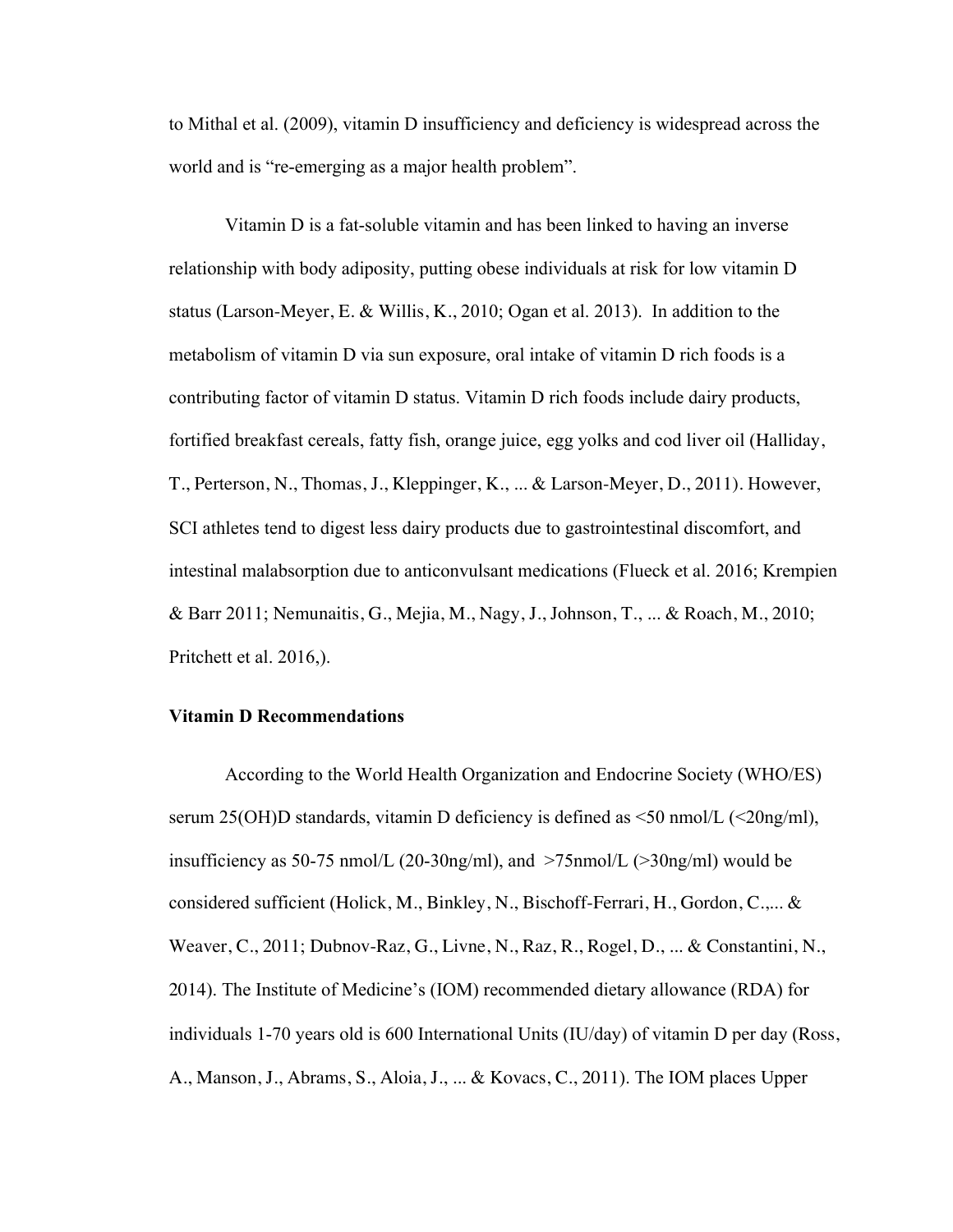Limits (UL) of vitamin D intake at 4,000IU for individuals 9 years or older while the ES recommends an UL of 10,000IU for individuals 19 years of age from the 4,000IU for 9 to 18 years old (Hollick et al. 2011). Recommendations also take into consideration pregnancy and lactation with NIH recommending 600IU for pregnancy/lactation and the ED specifying that for pregnant/lactating individuals aged 14-18 years to consume 600- 1000IU/day and 1500-2000IU/day for 19-50 year olds.

Populations for which there are no current vitamin D daily intake recommendations are athletes. More specifically SCI athletes, may need a greater optimal serum 25(OH)D level in comparison to able-bodied athletes and individuals to increase calcium absorption and suppress parathyroid hormone (PTH) (Hummel et al. 2012).

#### **Athletes and Vitamin D Status**

Recent research has suggested that adequate vitamin D status may increase performance in a number of ways. Notably, by maintaining an adequate vitamin D status, athletes may reduce the risk for stress fractures, impaired muscle function, inflammation and illness (Hildebrand, R., Miller, B., Warren, A., Hildebrand, D., & Smith, B., 2016; Larson-Meyer, E. & Willis, K., 2010; Maroon, J., Mathyssek, C., Bost, J., Amos, A., … & Norwig, J., 2015).

Current research is examining performance measures and the effect of vitamin D status may have for athletes. In a recent study, Koundourakis, N., Androulakis, N., Malliaraki, N., & Margioris, A., 2014 found that all performance measures (squat jump, VO<sub>2</sub>max, sprint and countermovement jumps) were significantly correlated  $(p<0.001)$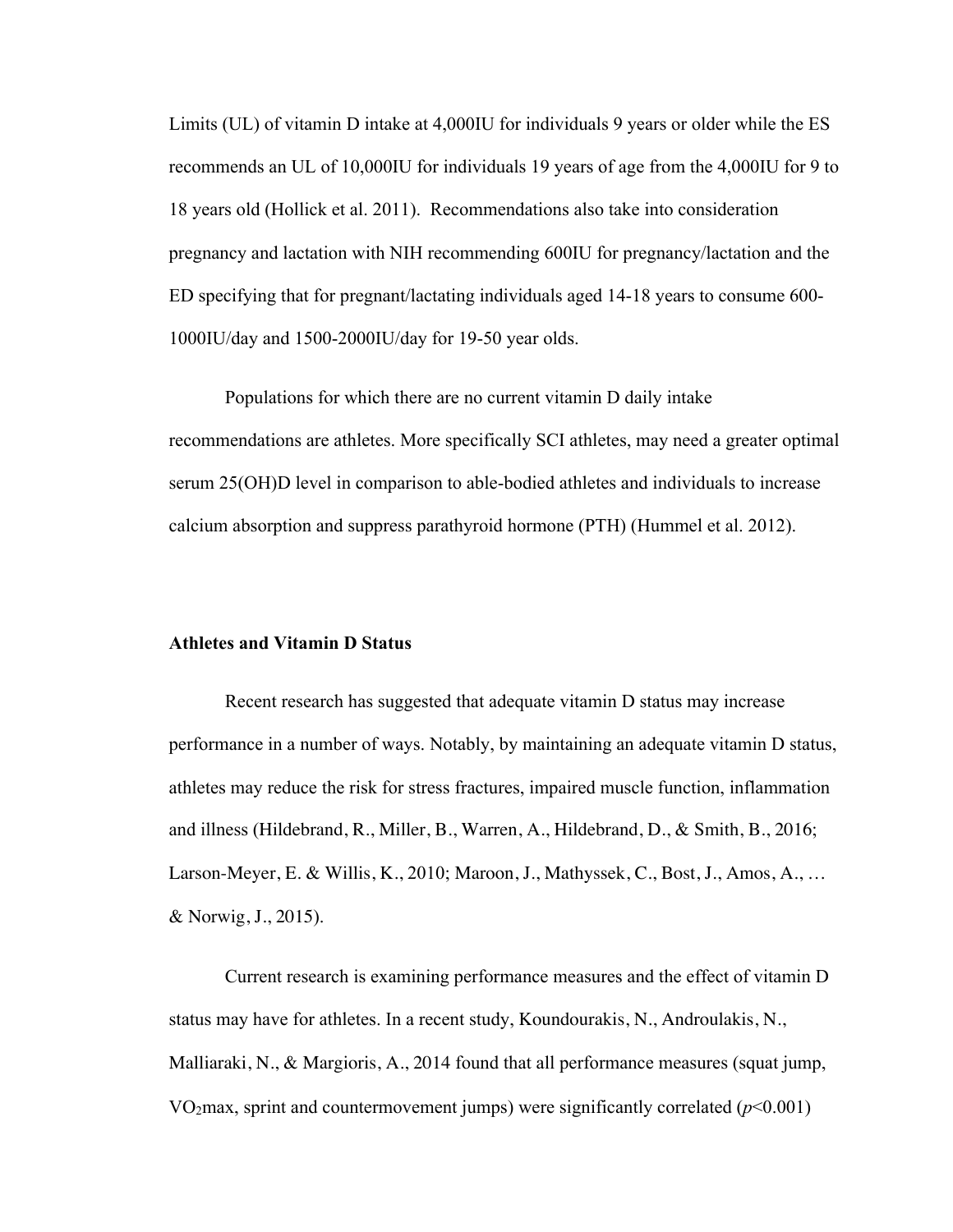with vitamin D concentrations. Koundourakis et al., (2014) used male professional soccer players, where as Hildebrand et al. (2016) used collegiate athletes of both genders yet found comparable effects in performance measures (vertical jump, shuttle run, triple hop for distance and 1 rep max squat) and vitamin D concentrations.

However, other studies have not found similar results. Dobnov-Raz et al. (2014) did not find a significant correlation between vitamin D concentration and grip strength, balance and swimming performance in a group of competitive adolescent swimmers of both genders. Likewise Ceglia, L., Chiu, G. R., Harris, S. S., & Araujo, A. B., 2011 examined a large cohort of non-athletes (*n*=1219) to find no correlation in handgrip strength or physical function score. A lack of consistency in studies when comparing likewise performance measures within a wide variety of athletic skill.

#### **Spinal Cord Injured Athletes and Vitamin D Status**

The prevalence of vitamin D deficiency with in the SCI community has been documented and although some research shows similar percentages to overall population, the limited research is still inconclusive and further research is warranted. Barbonetti et al. (2016) found 78% of SCI individuals in a rehabilitation setting had vitamin D deficiency with increased weakness and "lower functional independence in activities of daily living". Pritchett et al. (2016) found 56.4% of their 39 elite SCI athletes were insufficient/ deficient following the winter months. Swiss elite wheelchair athletes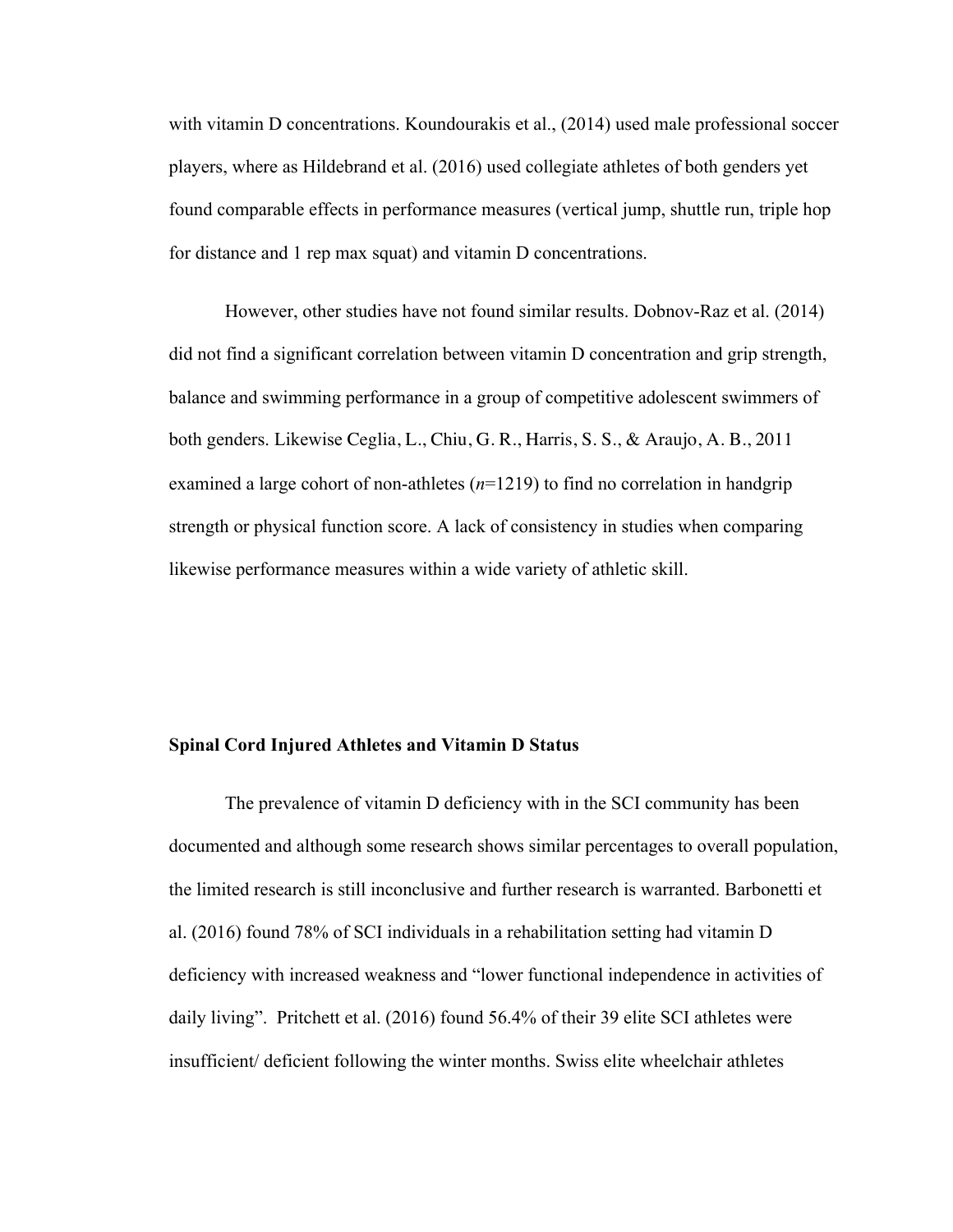showed comparable deficiencies with 73.2% insufficiency/deficiency (Flueck, J., Hartmann, K., Strupler, M., & Perret, C., 2016).

Few studies have looked at performance measurements in SCI athletes but rather individuals with SCI in general. Performance measurements include ADL, and leisure time physical activity (LTPA) in SCI individuals (Barbonetti et al. 2016). Barbonetti et al. (2016) concluded that insufficient vitamin D levels "represents an independent predictor of poor physical function". As for SCI athletes, performance measurements are similar to those used for their able-bodied counterparts. Handgrip strength, 20M-sprint test, Wingate test, and isokinetic dynamometer have been used to assess performance in SCI athletes (Flueck et al. 2016; Pritchett et al. 2016). As measuring performance in SCI athletes is not well documented, further research is needed to determine the most effective measurements of strength and speed for this specialized population.

Pritchett et al. (2016) used handgrip strength and 20M sprints to measure performance while observing vitamin D status from Autumn to Winter in elite SCI athletes. Vitamin D status did not see a seasonal decline nor was there a correlation to performance measures during change in season. It is possible to speculate that if there was a significant seasonal decline in vitamin D status within these subjects that there would have been a significant change in performance as well. Further research is needed to conclude the relative effect on vitamin D status and performance measures. Few studies have controlled for vitamin D status through supplementation.

One of the first studies to take SCI athletes into consideration was in conjunction with elite able-bodied boxers (Magee, P., Pourshahidi, L., Wallace, J., Cleary, J., ... &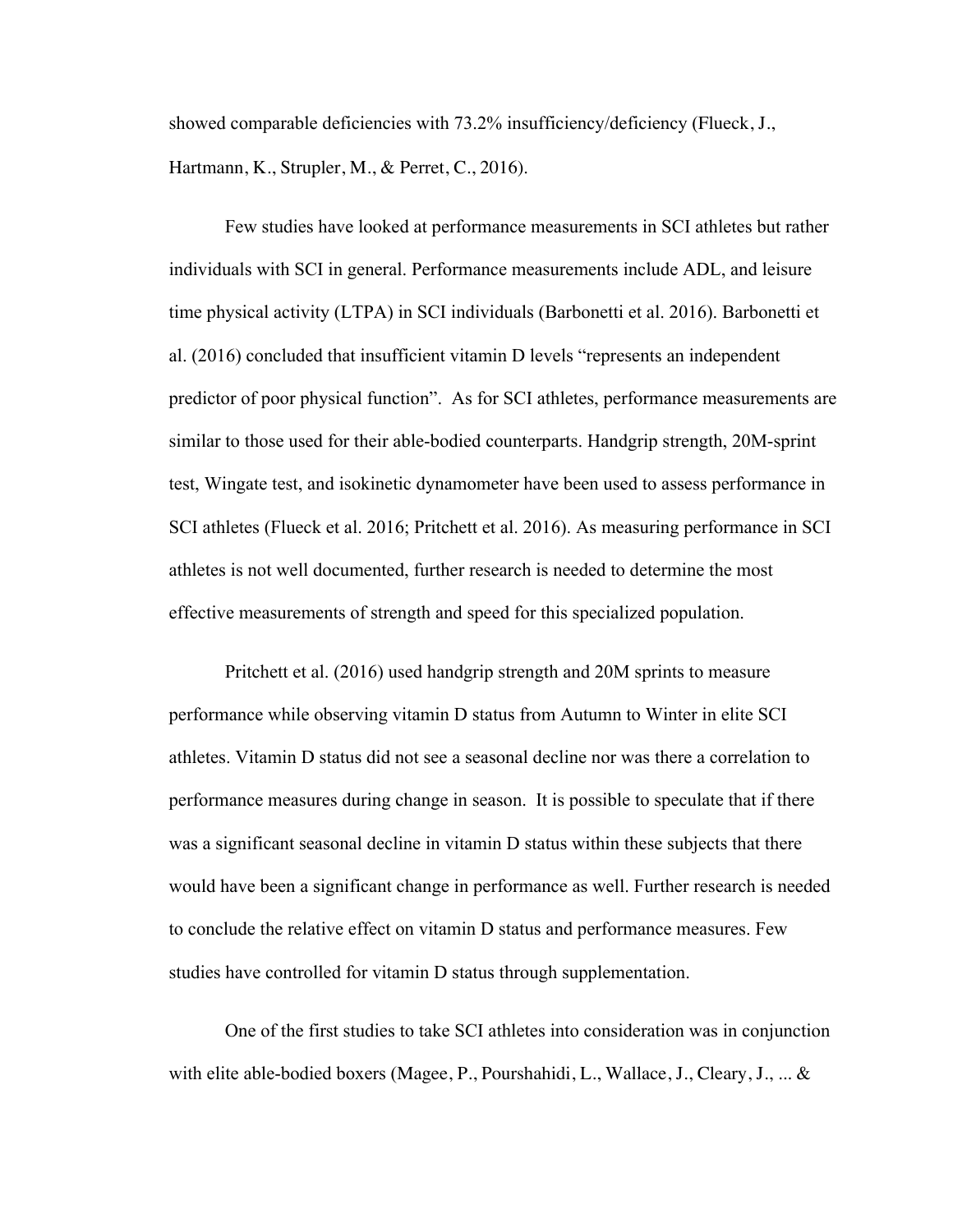Madigan, S., 2013). Vitamin D supplementation protocol was based on their abilities and was only provided to those who were insufficient or deficient during the winter season. Boxers received a one or two time vitamin D supplement of 50,000IU and Paralympic SCI athletes were provided 5,000IU of vitamin D daily. Magee et al. (2013) concluded that their vitamin D supplementation protocol during the winter months significantly ( $p =$ .001) increased 25(OH)D levels in insufficient/deficient vitamin D status athletes.

Flueck et al. (2016) followed the their previous study which examined elite Swiss wheelchair athletes and vitamin D deficiency with a 12 week vitamin D supplementation to observe any changes in performance within the same population. Supplementation was based off the initial vitamin D status with insufficient and deficient receiving 6,000IU of vitamin D per day and those with sufficient status receiving a placebo. Their performance measures included a Wingate test and elbow isokinetic dynamometer test. However, all of the 20 athletes were not sufficient. With the 12-week supplementation, Flueck concluded that all athletes significantly increased their vitamin D status. The only significant change in performance measures was an increase in elbow flexion within the non-dominant hand.

#### **Conclusion and Study Objective**

The purpose of this study is to examine the effects of a 16-week, vitamin D supplementation protocol based on initial values of 25(OH)D concentration on 25(OH)D concentration and determine whether subsequent 25(OH)D status impacts muscle function/performance in elite athletes with SCI. Further research is needed is a number of areas surrounding SCI athletes. Most importantly, recommendations surrounding optimal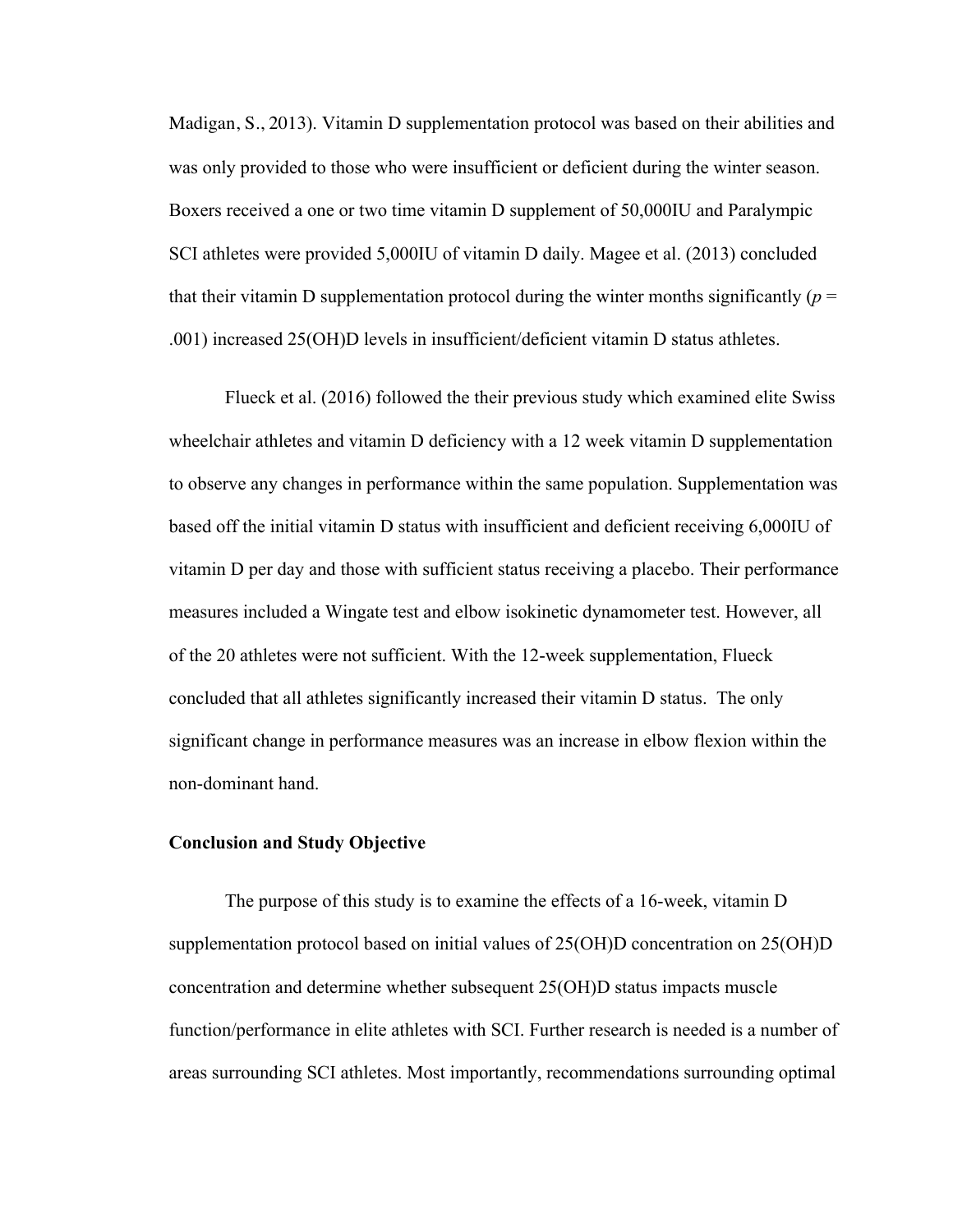vitamin D status for SCI individuals needs to be addressed, as they are more susceptible to vitamin D insufficiency. It is still unclear the relationship in which vitamin D has on muscle development and performance. Continued research on SCI athletes and optimal measures of performance are needed as well. By replicating the performance measures of Pritchett et al. (2016), the hope of producing reliable performance testing for SCI athletes as well. As the study of athletic performance and vitamin D continues to grow, it is valuable to understand how specific athletic populations like SCI athletes can apply current findings.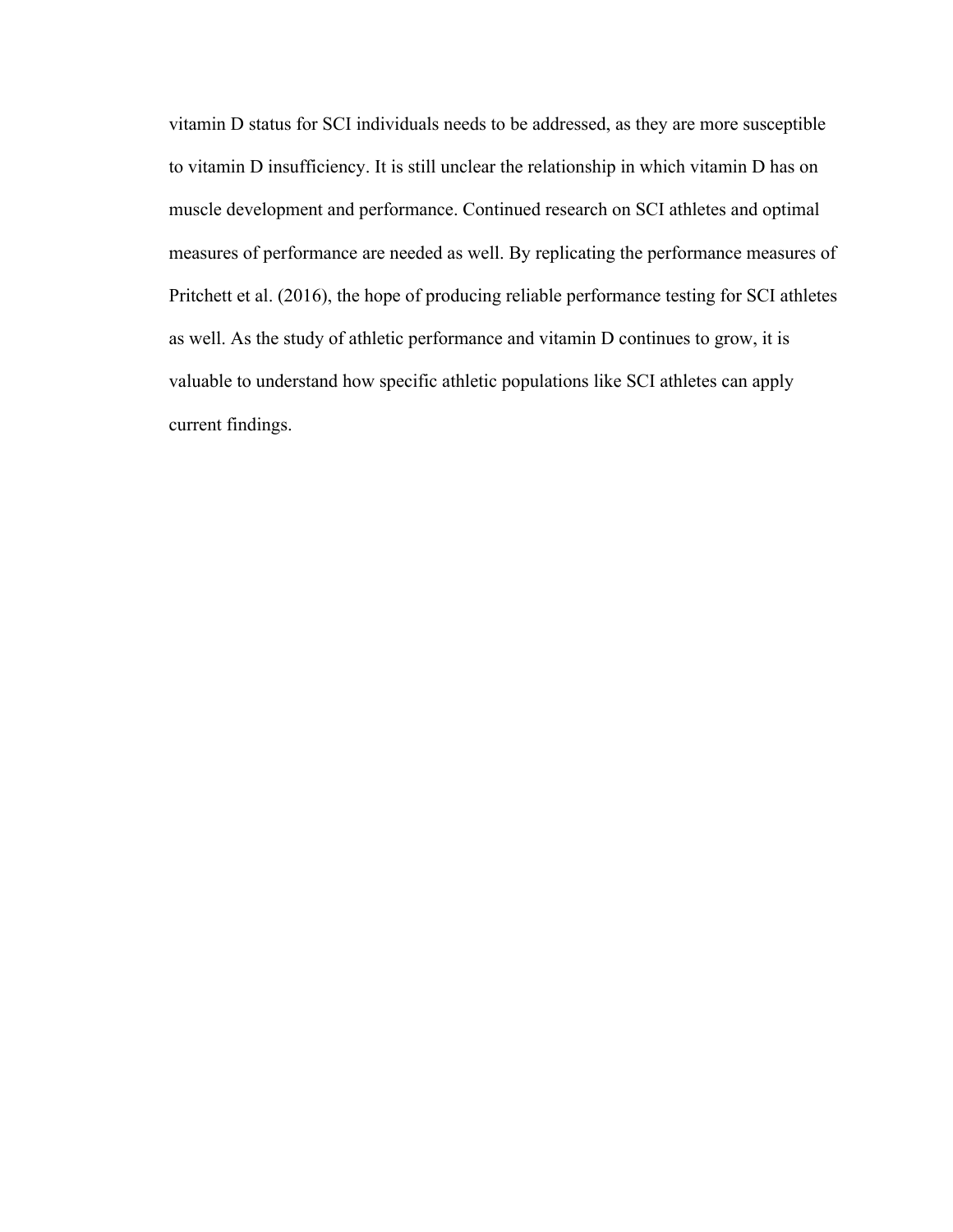# **CHAPTER II**

# **JOURNAL ARTICLE**

# EFFECT OF A SLIDING SCALE VITAMIN D SUPPLEMENTATION PROTOCOL ON 25(OH)D STATUS IN ELITE ATHLETES WITH SPINAL CORD INJURY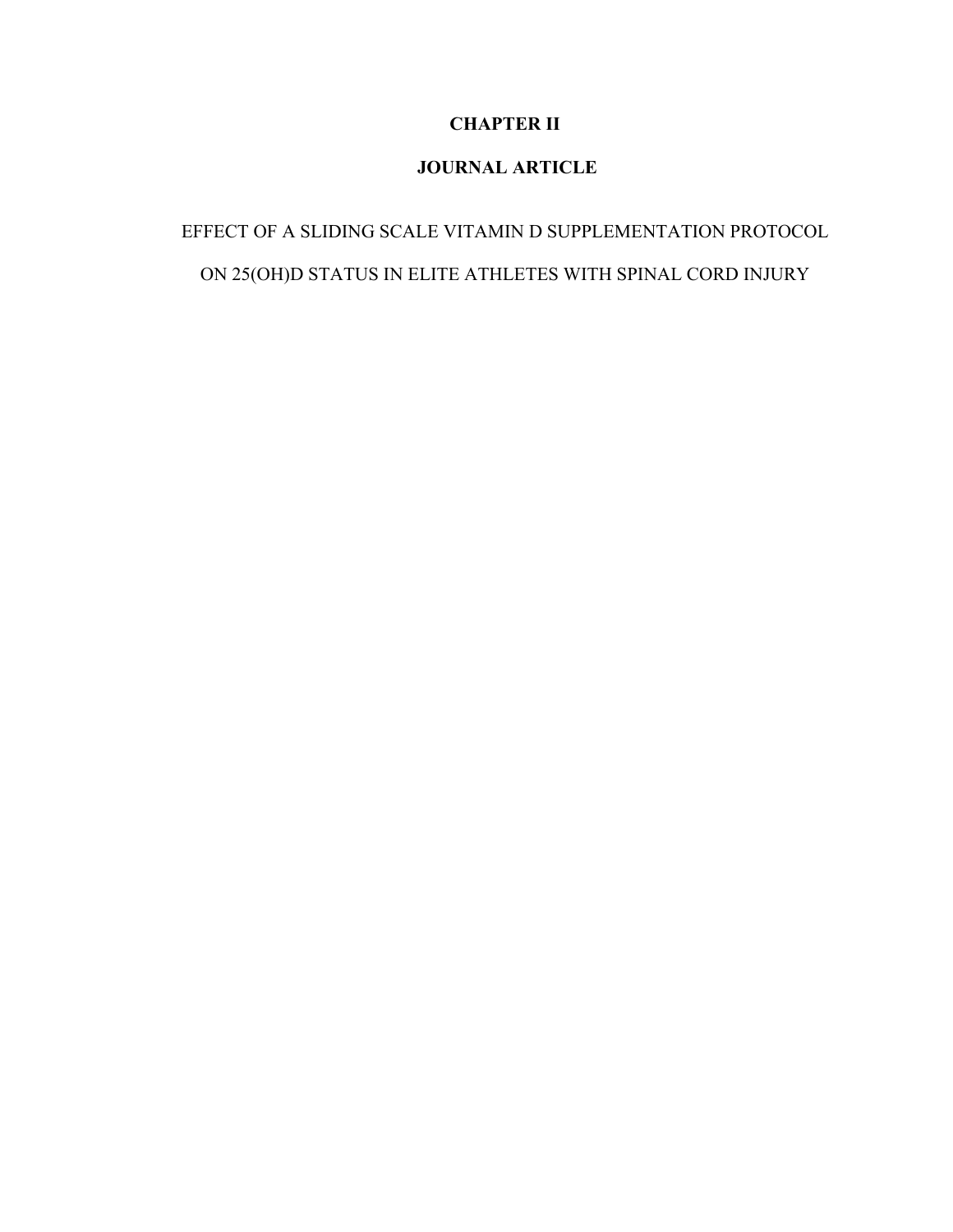### **EFFECT OF A SLIDING SCALE VITAMIN D SUPPLEMENTATION PROTOCOL ON 25(OH)D STATUS IN ELITE ATHLETES WITH SPINAL CORD INJURY**

Category: Research in Action Total word count: 3811 (excluding references)

#### Authors:

Lauren Stark, RD

Robert Pritchett, PhD, Assistant Professor Central Washington University, 400 E University Way, Ellensburg WA 98926

Elizabeth Broad, PhD, RD, CSSD, Sr. Sports Dietitian United States Olympic Committee 2800 Olympic Parkway, Chula Vista, California 91915

Kelly Pritchett, (corresponding author), PhD, RD, CSSD, Assistant Professor Central Washington University, 400 E University Way, Ellensburg WA 98926 Kelly.pritchett@cwu.edu

#### **Table of Contents** *Word Count*

| $\mathbf{I}$ . | Abstract                               | 243  |  |  |  |
|----------------|----------------------------------------|------|--|--|--|
| II.            | Introduction<br>912                    |      |  |  |  |
| Ш.             | Methodology                            | 1019 |  |  |  |
|                | Subjects<br>a.                         |      |  |  |  |
|                | <b>Study Design</b><br>b.              |      |  |  |  |
|                | $25(OH)D$ Assay<br>$\mathbf{c}$ .      |      |  |  |  |
|                | Diet and Lifestyle Questionnaire<br>d. |      |  |  |  |
|                | Supplementation<br>e.                  |      |  |  |  |
|                | <b>Performance Tests</b><br>f          |      |  |  |  |
|                | g. Data Analysis                       |      |  |  |  |
| IV.            | <b>Results and Discussion</b>          | 1637 |  |  |  |
|                | a. 25(OH)D Status                      |      |  |  |  |
|                | b. Performance Measures                |      |  |  |  |
|                | c. Lifestyle Questionnaire             |      |  |  |  |
|                | d. Limitations                         |      |  |  |  |
| V.             | Conclusions                            | 102  |  |  |  |
| VI.            | References                             |      |  |  |  |
| VII.           | Tables                                 |      |  |  |  |
|                | T1112227                               |      |  |  |  |

a. Table 1. 25(OH)D concentrations by supplementation group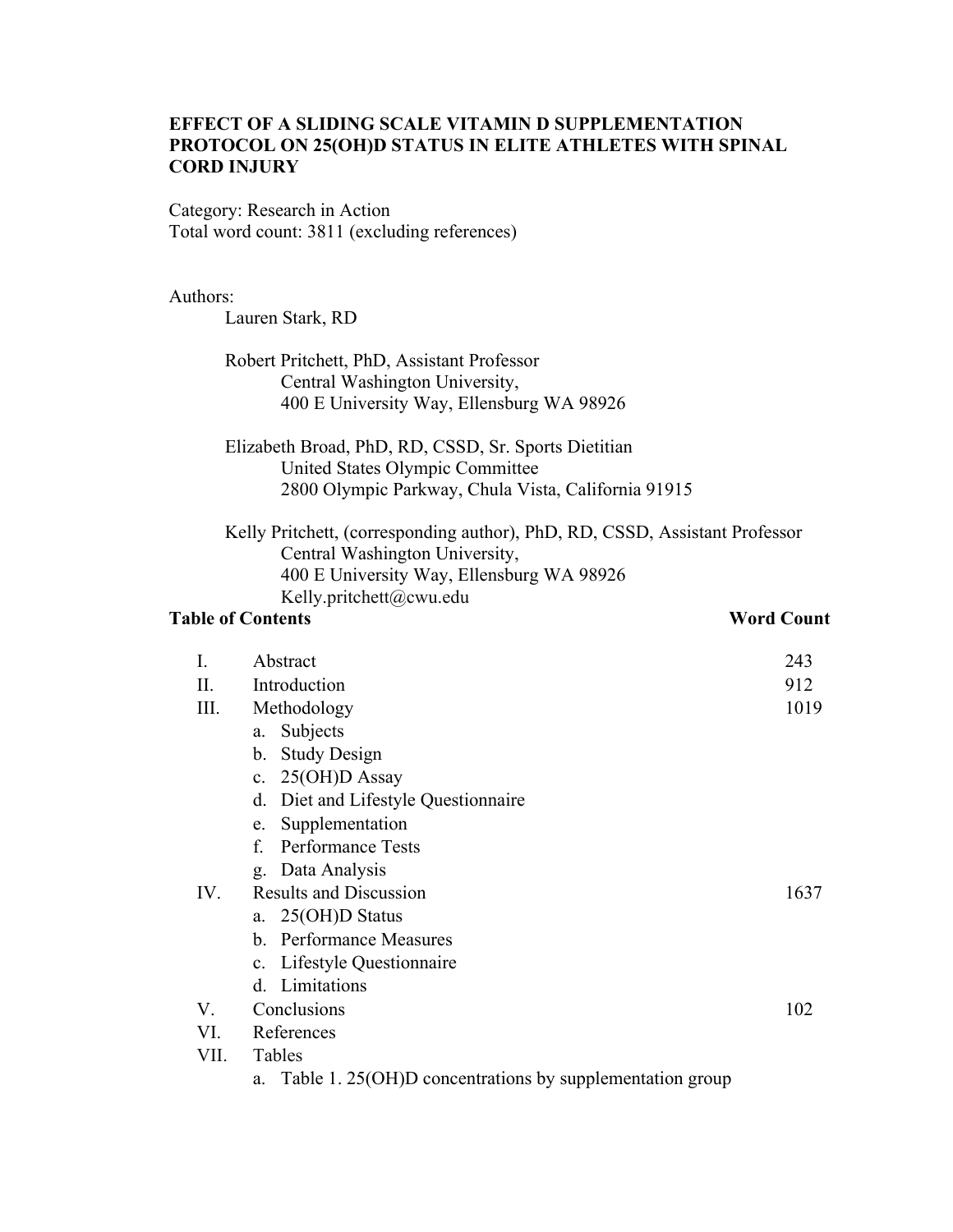- b. Table 2. Percent change in 25(OH)D within supplement groups
- c. Table 3. 20M sprint times by supplementation protocol
- d. Table 4. Reported frequency of consumption of dietary vitamin D sources during supplementation
- VIII. Figures
	- a. Effect of 25(OH)D sliding scale supplementation in SCI athletes. Boxplots show change in median (25th., 75th percentile) vitamin D status over time. Dashed line denoted cutoff for vitamin D insufficiency and deficiency ( $\leq$ 75nmol/L). \*p=  $\leq$ 0.001 significant difference between pre and post within each supplementation group
	- b. Average handgrip strength change from pre to post 25(OH)D supplementation by subject and supplementation protocol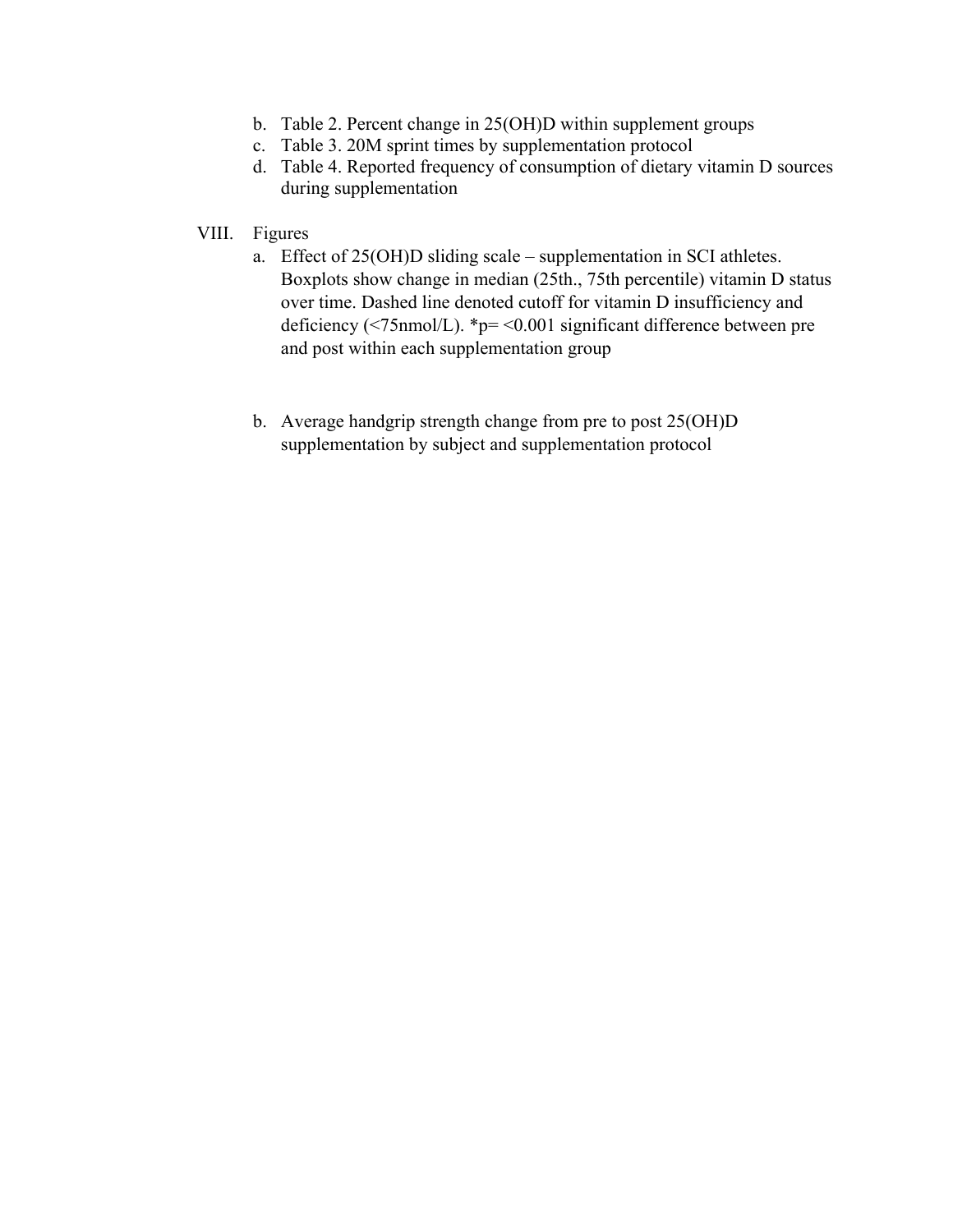#### ABSTRACT

# EFFECT OF A SLIDING SCALE VITAMIN D SUPPLEMENTATION PROTOCOL ON 25(OH)D STATUS IN ELITE ATHLETES WITH SPINAL CORD INJURY

by

Lauren Stark

May 2017

Recent studies suggest that a substantial proportion of elite athletes with SCI (spinal cord injury) have insufficient 25(OH)D status which may be associated with decreased muscle strength. This study: 1) examined the effects of a 16-week sliding scale Vitamin D supplementation protocol on 25(OH)D concentration and 2) determined whether subsequent 25(OH)D status impacts muscle performance in elite athletes with SCI. Thirty-four members of the US Olympic Committee Paralympic program, and the Canadian Wheelchair Sports Association from outdoor sports participated. Serum 25(OH)D concentrations, lifestyle and dietary factors were assessed during the Winter and Spring. Participants were assigned a 16-week sliding scale vitamin D3 (cholecalciferol) (KleanAthlete Brand) supplementation protocol based on initial 25(OH)D levels. Participants with deficient 25(OH)D (<50 nmol/L) status received 50,000 IU/wk. for 8 wks., and participants with insufficient status (50-75 nmol/L) received 35,000 IU/week for 4 weeks followed by a maintenance dosage of 15,000 IU/wk. Participants with sufficient status (>75nmol/L) received the maintenance dosage of 15,000 IU/wk. 25 (OH)D concentrations increased significantly after supplementation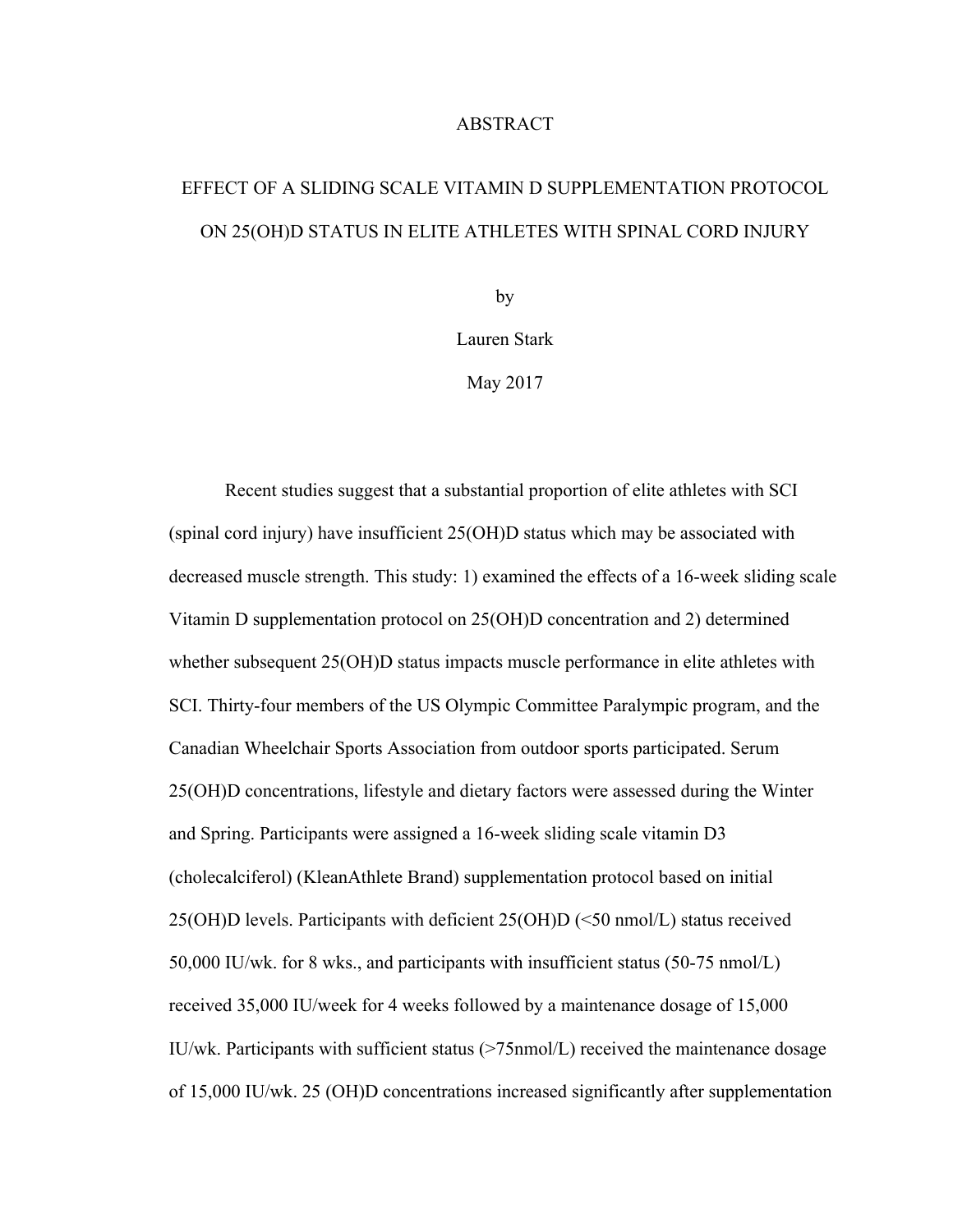$(p < .001; 66.3 + 24.3 \text{ nmol/L}; 111.3 + 30.8 \text{ nmol/L})$  for Winter and Spring,

respectively. 26% of athletes had sufficient 25(OH)D concentrations prior to supplementation, and 91% had sufficient concentrations post supplementation. 62% of participants improved handgrip strength post supplementation. No change in 20-meter wheelchair sprint performance time was observed. The 16-week sliding scale supplementation protocol used in the current study is effective for achieving sufficient vitamin D concentrations during the winter months in elite athletes with SCI.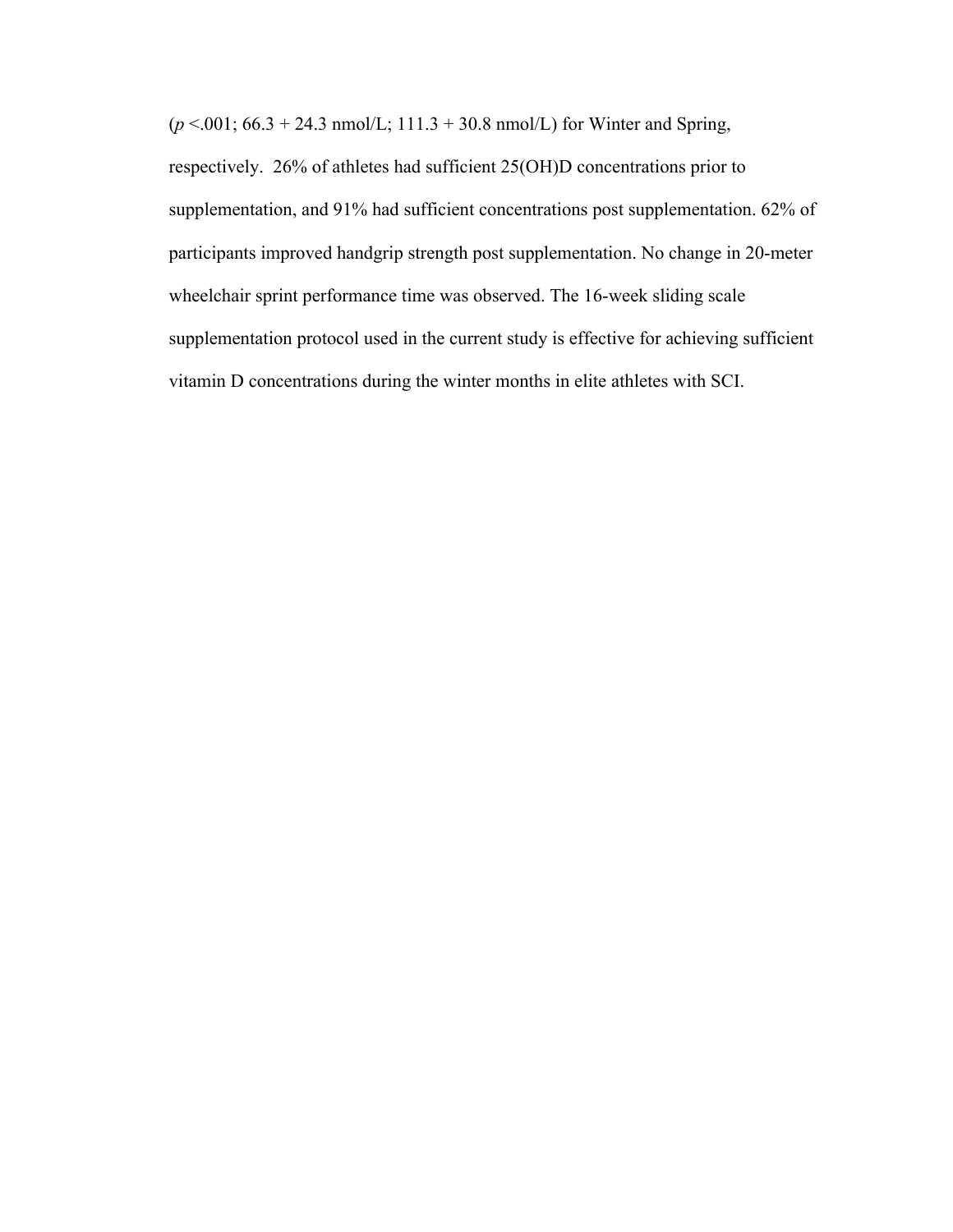#### **INTRODUCTION**

The National Health and Nutrition Examination Survey (NHANES III) determined the prevalence of vitamin D insufficiency (<75 nmol/L) in over 77% of the population. According to the World Health Organization and Endocrine Society (WHO/ES) serum 25(OH)D standards, vitamin D deficiency is defined as <50 nmol/L, insufficiency as 50-75 nmol/L, and >75nmol/L would be considered sufficient (Holick et al. 2011; Dubnov-Raz et al. 2014). The Institute of Medicine's (IOM) recommended dietary allowance for individuals 1-70 years old is 600 International Units (IU/day) of vitamin D per day (Ross et al., 2011). The IOM places Upper Limits (UL) of vitamin D intake at 4,000IU for individuals 9 years or older while the ES recommends an increase to 10,000IU for individuals 19 years of age from the 4,000IU for 9 to 18 years old (Holick et al. 2011).

Research has correlated low vitamin D status with increased incidence of depression, hypertension, cardiovascular disease, multiple sclerosis, and decreased bone density (Holick, M.,2004, 2007, Zitterman, A., 2003. As recent studies have suggested, an estimated 33% to 94% of athletes are vitamin D deficient (Constantini et al. 2010; Girgis et al. 2014, Oleson et al. 2012). Sport season and geographical location may limit exposure to specific UVB wavelengths needed for adequate absorption of vitamin D (Cipriani, C., Pepe, J., Pieminte, S., Colangelo, L., ... & Minisola, S., 2014). A higher risk of vitamin D deficiency is also linked to indoor athletes or those participating in sports that require uniforms or equipment that minimize skin exposure (Constantini et al. 2010). Additionally, recent studies suggest that a substantial portion of elite athletes with a chronic spinal cord injury (SCI) have insufficient/deficient 25(OH)D status that may lead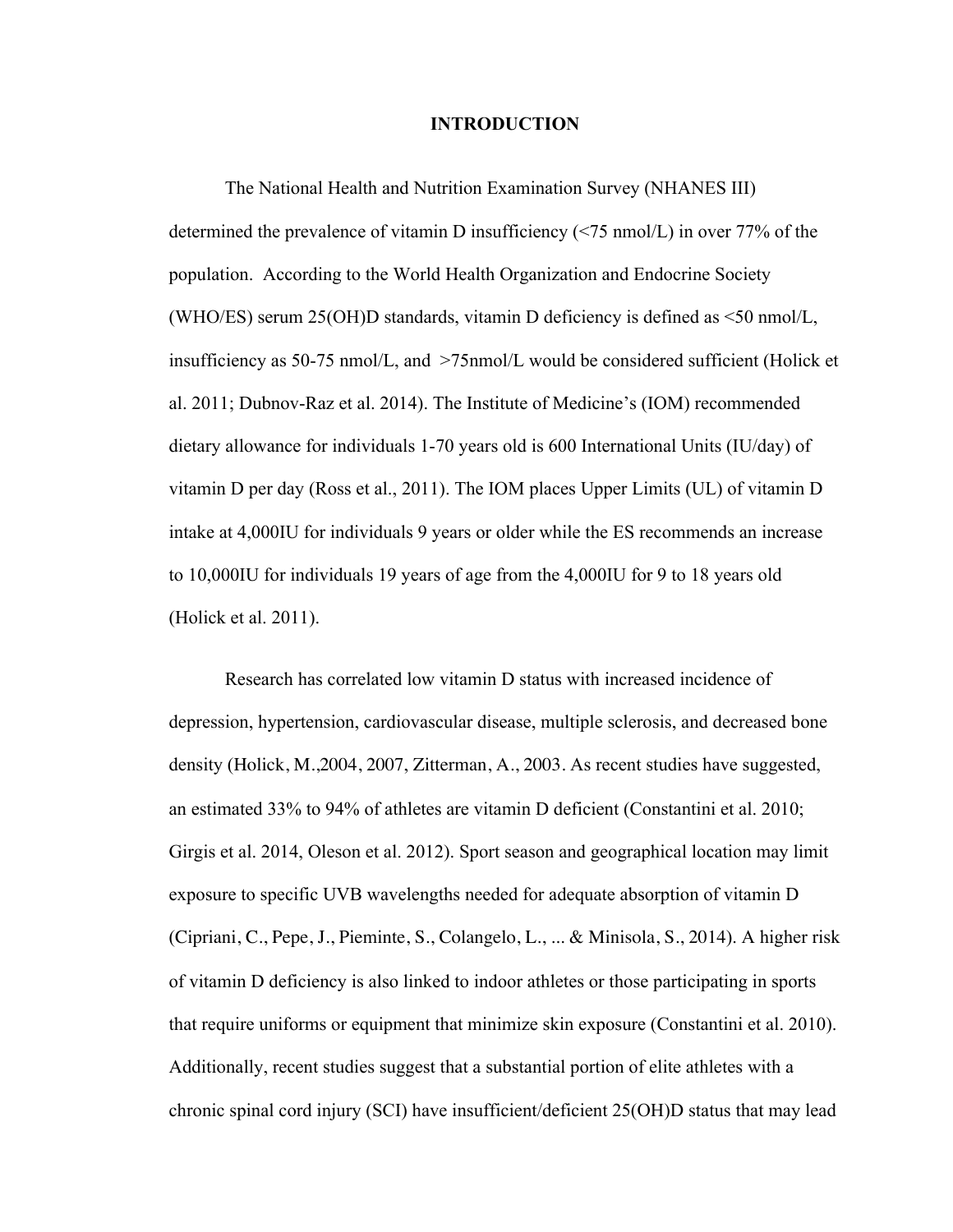to decreased physical performance (Barbonetti et al. 2016; Flueck et al. 2016; Pritchett et al. 2016). Individuals with a SCI have a high risk of vitamin D deficiency due to medications that induce vitamin D metabolism, a reduction of sunlight exposure, and inadequate vitamin D dense diet (Flueck et al. 2016; Pritchett et al. 2016). The muscle atrophy seen in individuals with SCI may have an impact on vitamin D receptors located in skeletal muscle, which in turn may impact physical performance (Barbonetti et al. 2016).

Due to the recent discovery of vitamin D receptors in the muscle, vitamin D status and its affect on athletic performance is of growing interest (Campbell et al. 2006, Cannell et al. 2009, Ceglia et al. 2008). Thus, recent research has focused its attention on the effects of vitamin D supplementation regimen for maintaining adequate vitamin D status, or preventing vitamin D insufficiencies and deficiencies during the winter months (Ogan et al. 2013; Larson-Meyer E & Willis KS 2010). Mixed results have been reported regarding the relationship between vitamin D status and performance measures (Todd et al. 2015). Ward et al. (2009) found a positive relationship between vitamin D status and skeletal muscle function, while others have found no relationship (Barker et al. 2013; Marantes et al 2011; Pritchett et al. 2016). Therefore, excess vitamin D supplementation may not always result in increased performance (Close et al. 2013).

A lack of consensus remains regarding the optimal supplementation protocol for athletes (Close et al. 2013; Wyon et al. 2014). Recent randomized supplemental trials reported increased performance measures (isometric strength, vertical jump, and 10 meter sprint time) when supplemented with daily dosages of vitamin D between 2,000-5000 IU over the period of 8 weeks to 4 months during the winter season (Close et al. 2013; Wyon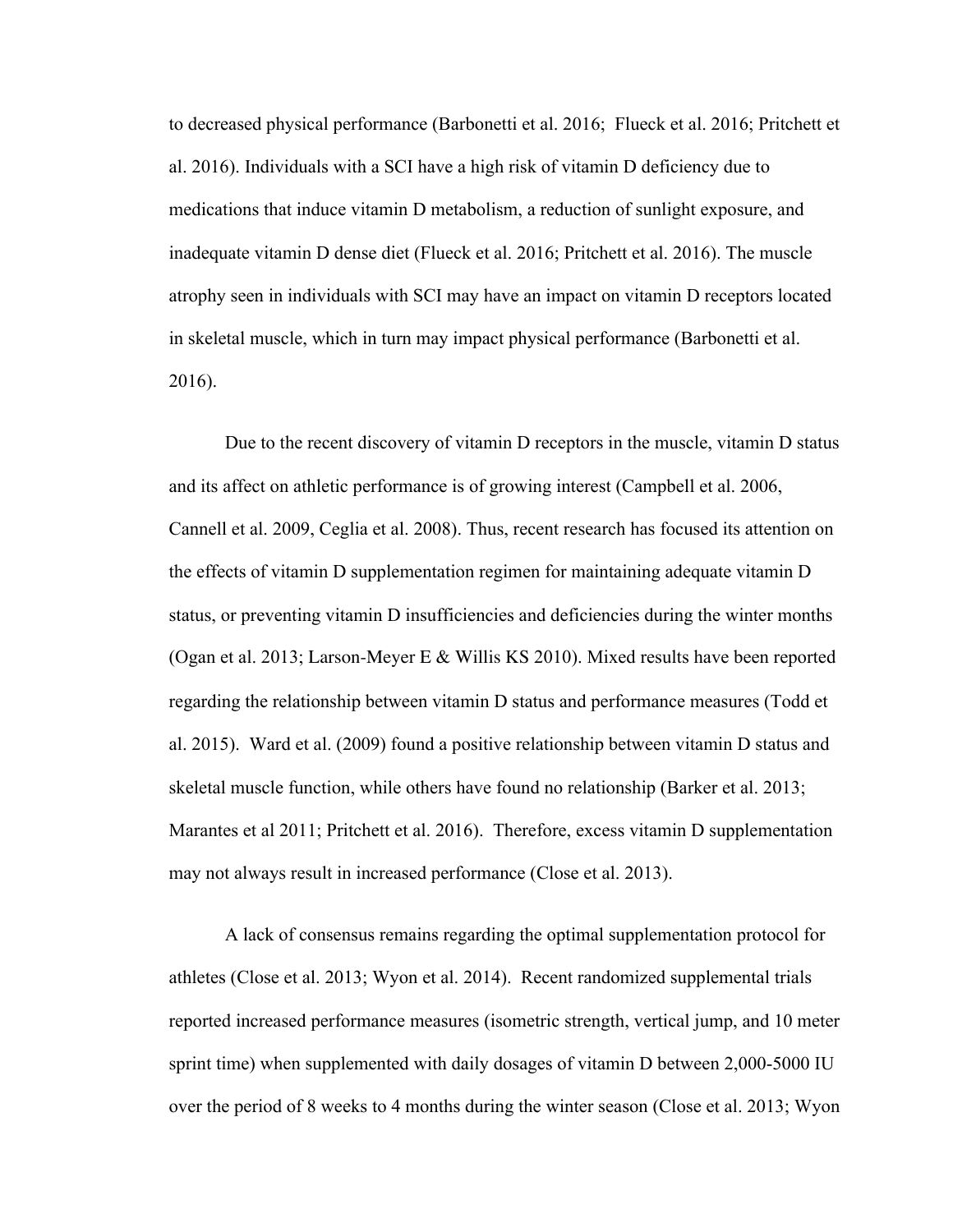et al. 2014). Although, Knutsen et al. (2014) concluded that daily vitamin D supplementation (both 400IU and 1000IU of vitamin D) was enough to increase blood serum levels to an optimal range, there was no improvement in handgrip test, jump test, or chair-raising test. Therefore, one may hypothesize that an increased supplement dosage for a shorter regimen may not only improve serum levels but increase performance measures as well. However, baseline vitamin D status differed in each study.

Few studies have addressed the effect of vitamin D supplementation in SCI athletes. Magee et al. (2013) examined a small subgroup of Irish paralympians ( $n = 27$ ), 12 of which were wheelchair bound. Of the 12 subjects, 50% were found to be insufficient/deficient at baseline and given the optional supplement of 5,000IU of vitamin D per day for 10-12 weeks during the wintertime. Magee et al. (2013) concluded that the vitamin D supplementation protocol was effective because it significantly increased vitamin D status and corrected any insufficiencies/deficiencies within the subgroups. However, there were no performance measures taken or compliance reported. Flueck et al. (2016) examined the effectiveness of 6,000IU of vitamin D daily during a 12-week period on vitamin D status in a group of 20 Swiss indoor wheelchair athletes with SCI, all of which had insufficient or deficient vitamin D status at baseline. A moderate correlation ( $r_s$  = 0.564) was observed in elbow flexion strength in the non-dominant arm and the increase in vitamin D status. Each subject reached and maintained sufficient vitamin D status for up to 12 weeks post supplementation (Flueck et al. 2016).

Recent studies suggest that a substantial proportion of elite athletes with SCI have insufficient 25(OH)D status that may be associated with decreased muscle strength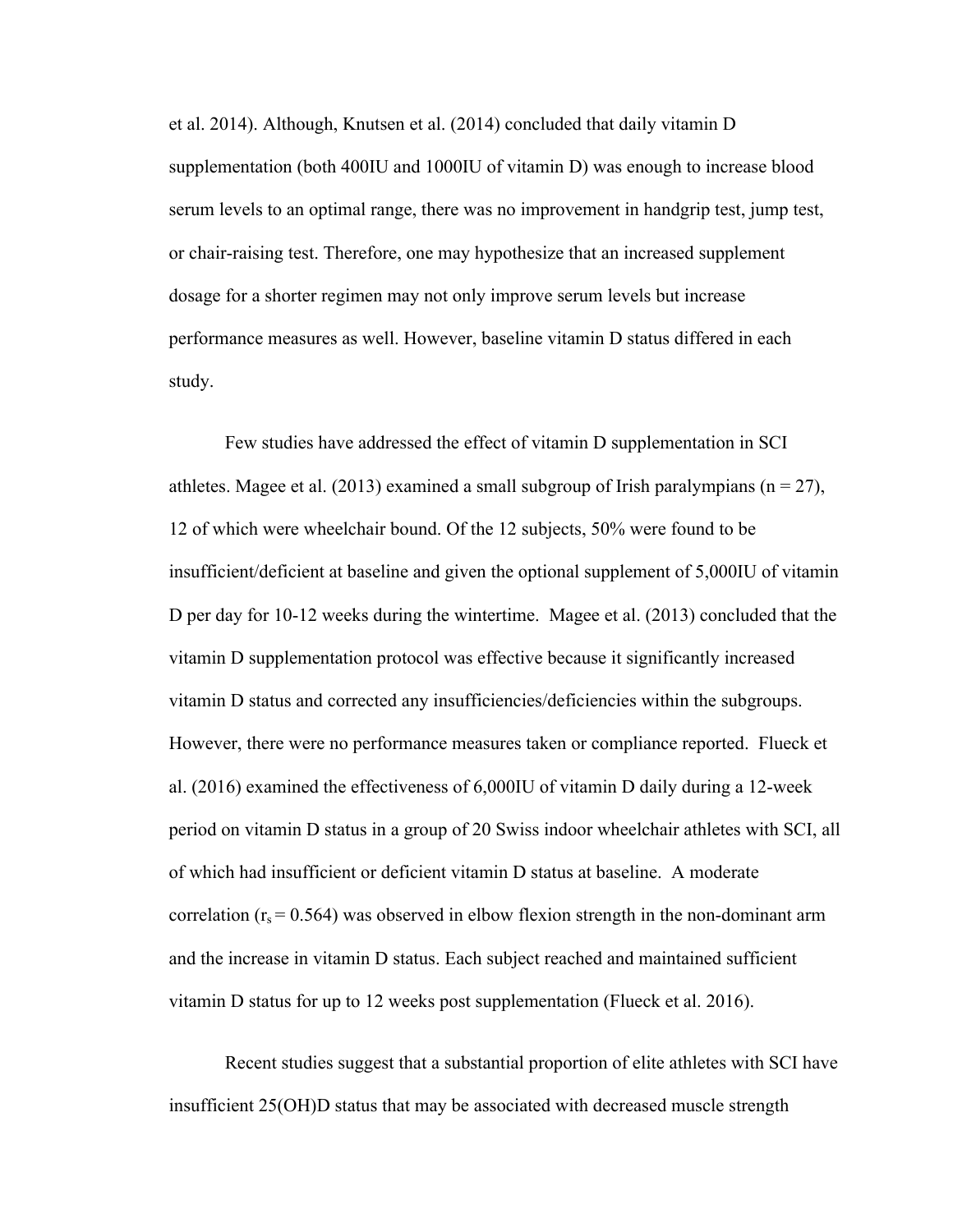(Oleson et al. 2012, Hildebrand et al. 2016). Therefore the purpose of this study is to: 1) examine the effects of a 16 week, vitamin D sliding- scale supplementation protocol based on initial values of 25(OH)D concentration on 25(OH)D concentration and 2) determine whether subsequent 25(OH)D status impacts muscle function/performance in elite athletes with SCI.

#### **METHODOLOGY**

#### **Subjects**

Elite male and female athletes were recruited from the US Olympic Committee Paralympic program and Canadian Wheelchair Sports Association. Athletes were required to have an impairment of their spinal cord (e.g. spina bifida, spinal cord injury) in order to participate. Diagnosis of kidney, thyroid, bone or malabsorption disease excluded athletes. All eligible athletes were of at least 18 years of age. Represented sports included rugby, tennis, basketball, and track and field. The Central Washington University Human Subjects Review Committee approved methods and protocol. All subjects provided informed consent prior to participation.

#### **Study Design**

Participants provided a blood sample for 25(OH)D analysis and completed a Lifestyle and Diet Questionnaire that addressed UVB exposure, dietary intake, current supplement usage, age, gender, ethnicity, history and level of injury during the Spring data collection session (Pritchett et al. 2016). Current height and weight were recorded as well.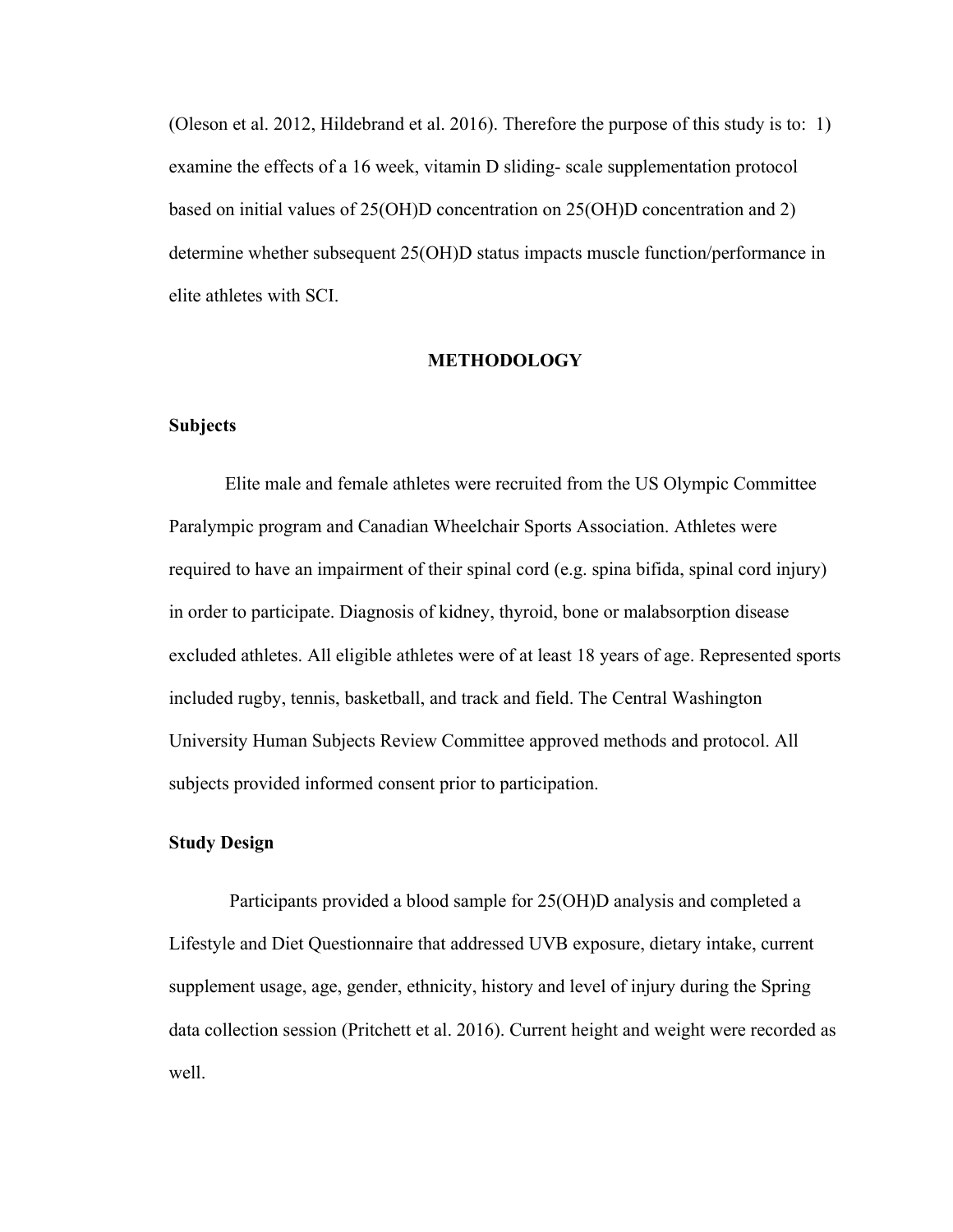Based on participant's initial 25(OH)D levels, subjects were assigned to a 16 week sliding scale of vitamin D3 (cholecalciferol) (Klean Athlete, Pittsburg, PA) supplementation based on the United States Olympic Committee (USOC) protocol. Deficient status (<50 nmol/L) participants received 50,000 IU/week for eight weeks followed by eight weeks of maintenance dosage of 15,000 IU/week. Insufficient status (50-75 nmol/L) participants received 35,000 IU/week for four weeks followed by the maintenance dosage for the remainder 12 weeks. Sufficient status (>75nmol/L) participants received the maintenance dosage for the entire 16-week duration. Participant performance was assessed by handgrip strength and 20-meter wheelchair sprints.

#### **25(OH)D Assay**

Blood spot assay has been suggested to provide valid and reliable data in correlation ( $R = 0.97$ ) with liquid chromatography/tandem mass spectrometry assay (Newman et al. 2009). While using sterile procedures, after the use of a lancet, 5-10 drops of blood were sampled from fingertips to assess 25(OH) D (vitamin D) during data collection sessions. Blood was pipetted onto blood spot cards, air dried for at least 30 minutes and sent to a certified laboratory (ZRT Laboratory, Beaverton, OR) in batches.

#### **Diet and Lifestyle Questionnaire**

Following supplementation, a lifestyle questionnaire was completed by participants, which addressed factors that may influence their current vitamin D status. Factors including current supplementation (vitamin D, calcium, multivitamin), dietary intake of vitamin D rich foods, injury/illness, UVB exposure and sunscreen use. The questionnaire was replicated with permission (Halliday et al. 2011). Participants were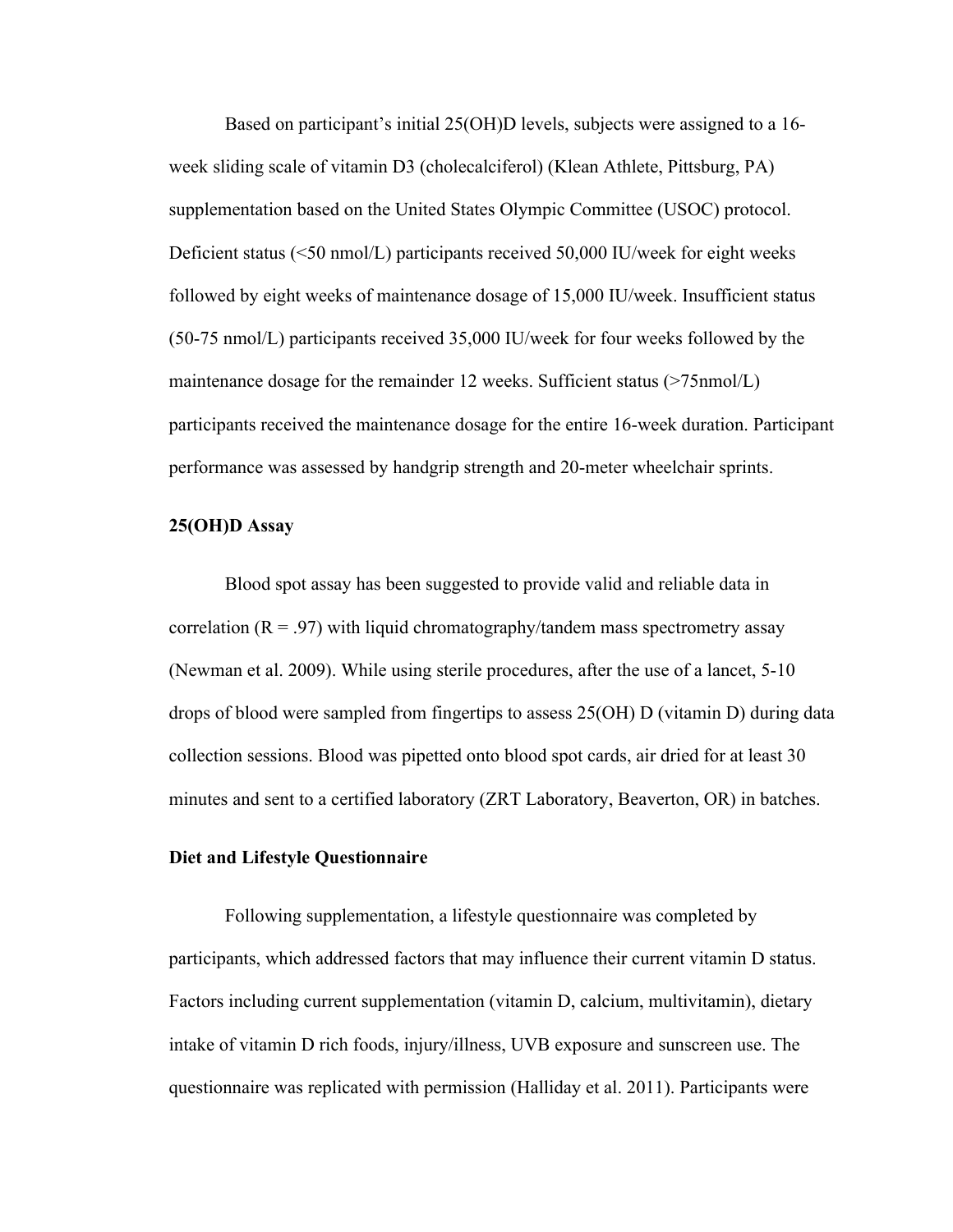asked to rate the amount of dietary intake of vitamin D rich foods and supplements (never or <1 per month, 1-3 per month, 1 per week, 2-4 per week, 5-6 per week, 1 per day, 2-3 per day, 4-5 per day or 6 or more per day). UVB exposure was also inquired upon with frequency of sunscreen usage and SPF type. Frequency of time spent outdoors (none or <1 hour per week, 1-3 hour per month, 1 hour per week, 2-4 hour per week, 5-6 hour per week, 30 minutes-1 hour per day, >2 hours per day) and at which hours of the day, type of clothing worn while outdoors, tanning bed usage (never or <10 minutes per week, 10- 20 minutes per week, 20-30 minutes per week, 30-40 minutes per week, 40-50 minutes per week, 50-60 minutes per week, >60 minutes per week) and average frequency of illness per year was self-reported (Pritchett et al. 2016). A 24-hour diet recall was provided during both sessions as well.

#### **Supplementation**

The supplementation protocol was derived from the USOC standards for vitamin D supplementation with permission. Subjects were divided into three categories depending on their initial vitamin D status: sufficient  $($ >75 nmol $/L$ ), insufficient (50-75 nmol/L) and deficient (<50 nmol/L). Participants with a sufficient 25(OH)D status received the maintenance dosage (15,000 IU per week of vitamin D) for 12- 16 weeks. Participants with insufficient status received 35,000 IU per week of vitamin D for the first four weeks and the maintenance dose (15,000 IU per week of vitamin D) for the remainder of the study. Participants with deficient status received 50,000 IU per week of vitamin D for the first eight weeks and the maintenance dosage (15,000 IU per week of vitamin D) for the remaining eight weeks (Larson-Meyer, E. & Willis, K., 2010; Patton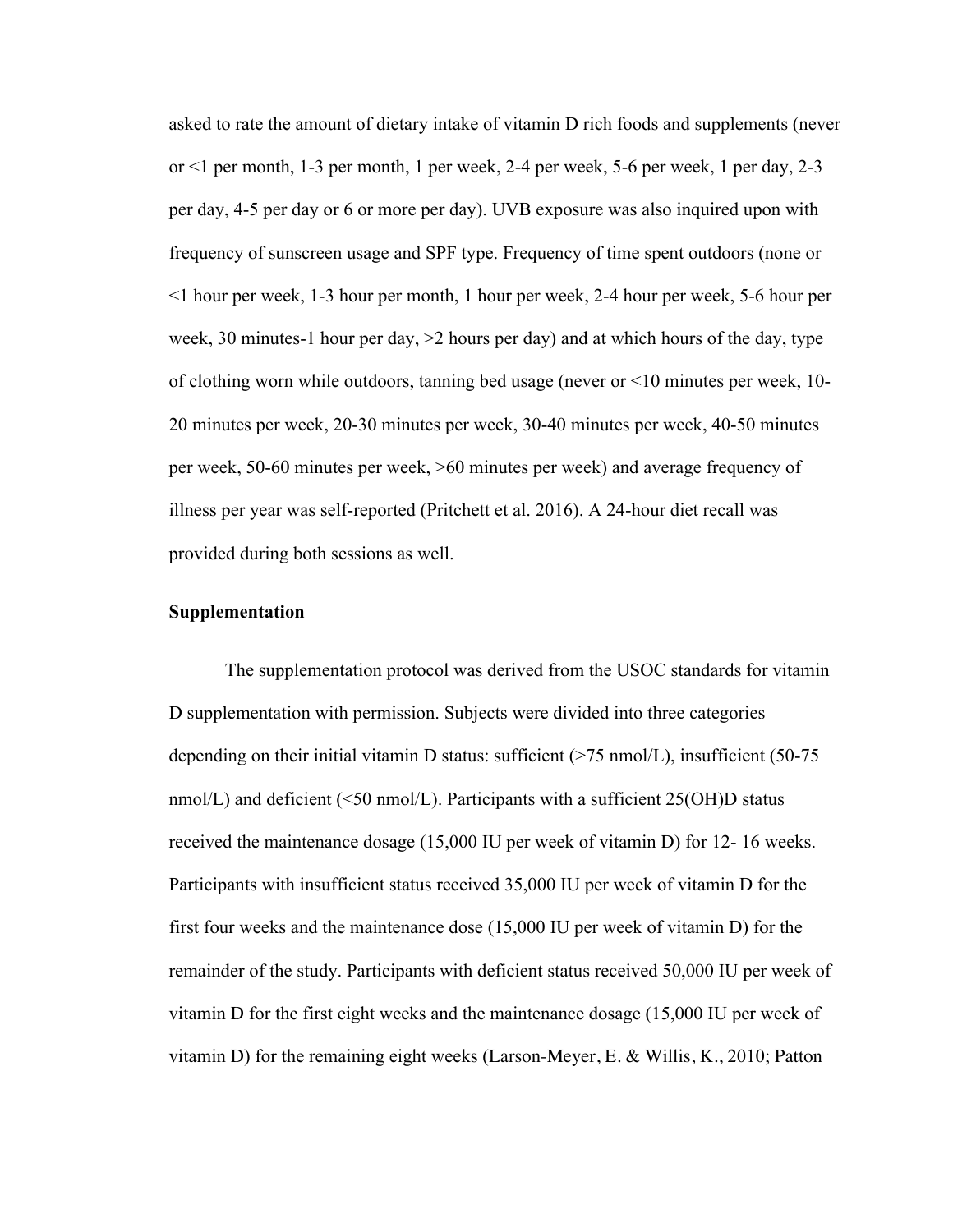C., Powell A., & Patel A., 2012). Supplement adherence was self-reported with subjects by providing documentation of each day supplements were taken on a blank calendar.

#### **Performance Tests**

Participants completed three 20-meter wheelchair sprints and their average sprint times were calculated for analysis. Warm up trials were matched to previous selfregulated regimens. 20m-sprint tests were completed with a handheld stopwatch; otherwise 4 sets of timing lights to measure 5m, 10m, and 20m splits were used. Typically, athletes with SCI use a 20m-sprint test to assess anaerobic performance. 20m sprints were completed during both data collection sessions (Pritchett et al. 2016).

A handgrip dynamometer (model 68812 Country Technology INC, Gays Mills, WI) was used to assess handgrip strength. The dominant hand was measured first with the grip width adjusted to where the second joint of the participant's forefinger was bent at 90 degrees during the grasp and the indicator was set to zero before each trial. In a seated position and relaxed, participants gripped the dynamometer with their elbow at a 90 degree angle. The participants gripped and exerted as much force as possible while keeping from bracing their elbow against their body or resting on any part of the wheelchair. The procedure was repeated with both hands for a total of two trials per hand. The highest score recorded for each hand was combined to produce the total sum of the two hands strength in kilograms (Pritchett et al. 2016).

#### **Data Analysis**

All statistical analysis was conducted using IBM *SPSS* for Windows version 23.0 software (SPSS Inc., Chicago, IL) with p< 0.05 considered statistically significant. A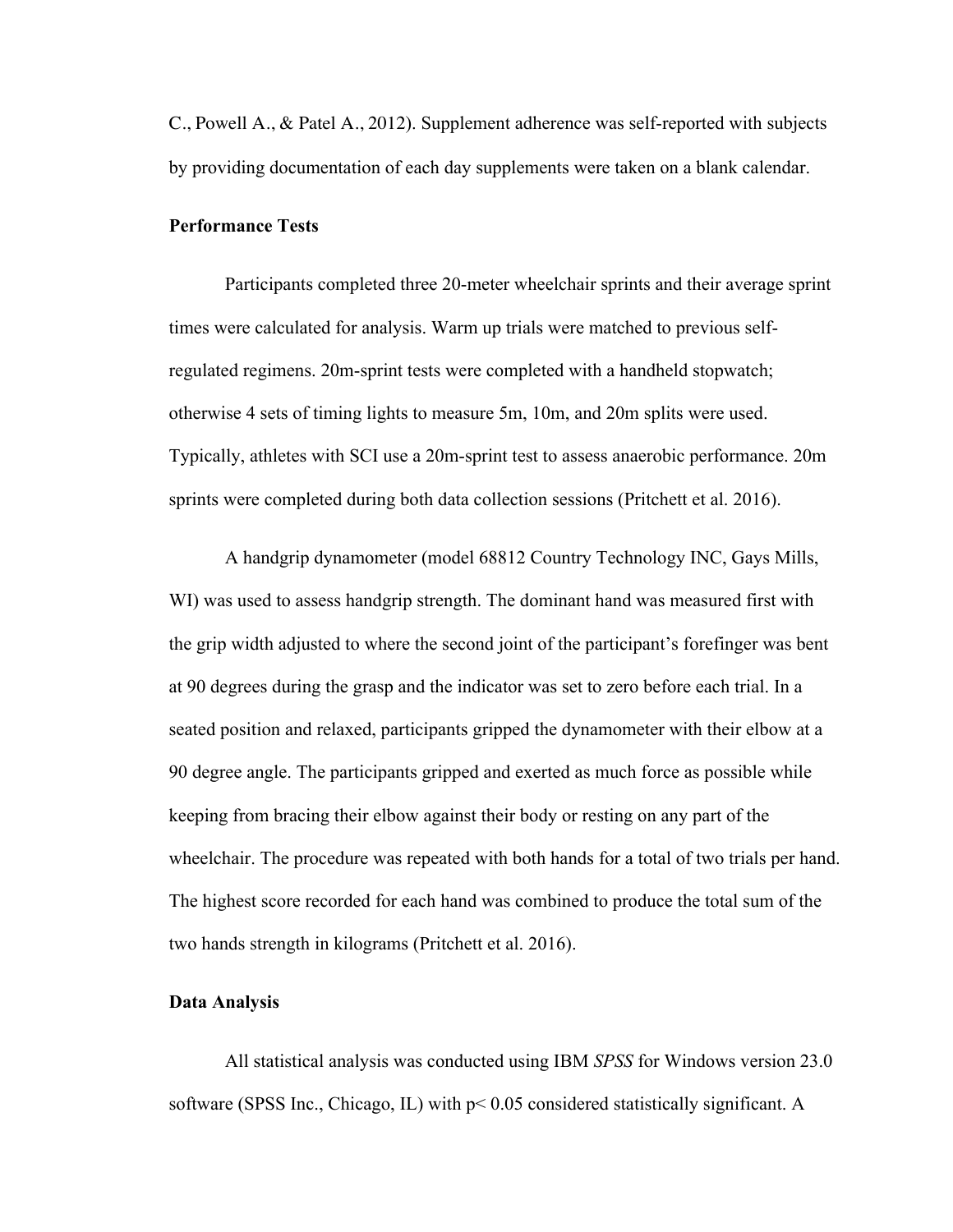paired t-test was used to assess differences in 25(OH)D status and performance measures before and after supplementation, respectively. One-way analysis of variance (ANOVA) with a Bonferroni post hoc was used to assess differences between baseline and post supplementation vitamin D status, and performance measures between groups (deficient, insufficient, and sufficient). An Analysis of Covariance (ANCOVA) was applied in the case that vitamin D status was correlated with a particular lifestyle variable to determine whether supplementation was a covariate.

#### **RESULTS**

Subjects ( $n = 35$ ) with spinal cord injury (age:  $33 \pm 15$  years, weight:  $69.6 \pm 15$ 

28.2kg, height:  $170.2 \pm 25.4$ cm) participating in track and field ( $n = 10$ ) and rugby ( $n =$ 25) volunteered for the study. Of the thirty-five subjects, one did not complete the final 25(OH)D analysis. Initial 25(OH)D concentrations suggested *n* = 9 (26%) had sufficient 25(OH)D status, and *n* = 26 (74%) with insufficient/deficient vitamin D status. Of those with less than optimal vitamin D status,  $n = 17 (50\%)$  were insufficient and  $n = 8 (24\%)$ were deficient. Vitamin D status was measured on week 16 of the study on average.

#### **25(OH)D Status**

25(OH)D concentrations significantly increased after supplementation  $(p < 0.01)$ ;  $66.3 \pm 24.3$  nmol/L;  $111.3 \pm 30.8$  nmol/L; mean  $\pm$  SD) for pre-supplementation and postsupplementation, respectively. Following the supplementation protocol, 91% of subjects achieved sufficient vitamin D concentrations with an average of  $45 \pm 12.3$  mmol/L increase in 25(OH)D. Pre-supplementation, 25(OH)D serum concentrations were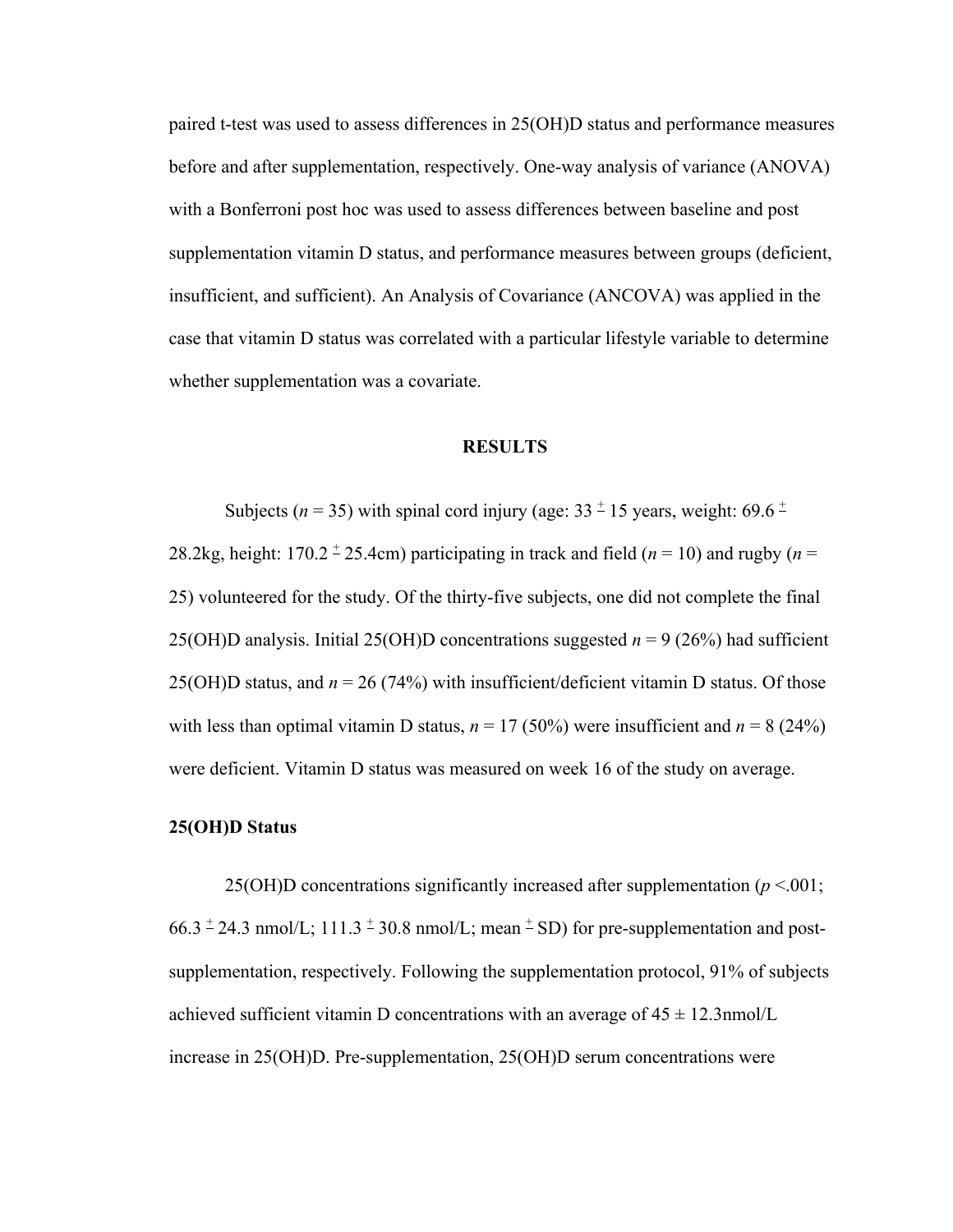significantly different  $(p = 0.000)$  between supplementation groups (sufficient, insufficient, and deficient), and post-supplementation resulted in no significant

difference  $(p = 0.562)$  between groups (Table 1).

| Table 1. 25(OH)D Concentrations by Supplementation Group |                   |                     |                  |          |  |
|----------------------------------------------------------|-------------------|---------------------|------------------|----------|--|
|                                                          | <b>Sufficient</b> | <b>Insufficient</b> | <b>Deficient</b> | $p=$     |  |
| $25(OH)D$ (nmol/L)                                       | $(n=9)$           | $(n=17)$            | $(n = 8)$        | Value    |  |
| Pre-Supplementation                                      | $98.0 \pm 19.3$   | $62.8 \pm 8.3$      | $38.8 \pm 6.0$   | $0.000*$ |  |
| Post-Supplementation                                     | $118.5 \pm 25.5$  | $104.0 \pm 36.5$    | $103.0 \pm 41.5$ | 0.562    |  |

Note: Mean  $\pm$  SD, all such values; \**p* for difference between groups ( $p$ < .05)

Sufficient subjects increased their vitamin D status by  $21\%$  ( $p = 0.036$ ) from pre to post-supplementation  $98 \pm 19.3$ nmol;  $118.6 \pm 25.4$ nmol, respectively (Table 2).

#### **Table 2. Percent Change in 25(OH)D Within Supplement Groups**

| 25(OH)D Status      | <b>Initial</b> | Final                      | % Increase |  |
|---------------------|----------------|----------------------------|------------|--|
| <b>Sufficient</b>   |                | $26\% (n=9)$ 91%* $(n=31)$ | 21%        |  |
| <b>Insufficient</b> | 50\% $(n=17)$  | $9\%*(n=3)$                | 66%        |  |
| <b>Deficient</b>    | $24\% (n=8)$   | $0\%*$                     | 167%       |  |

Note: \**p* for significant difference from initial to final vitamin D status ( $p < 0.001$ )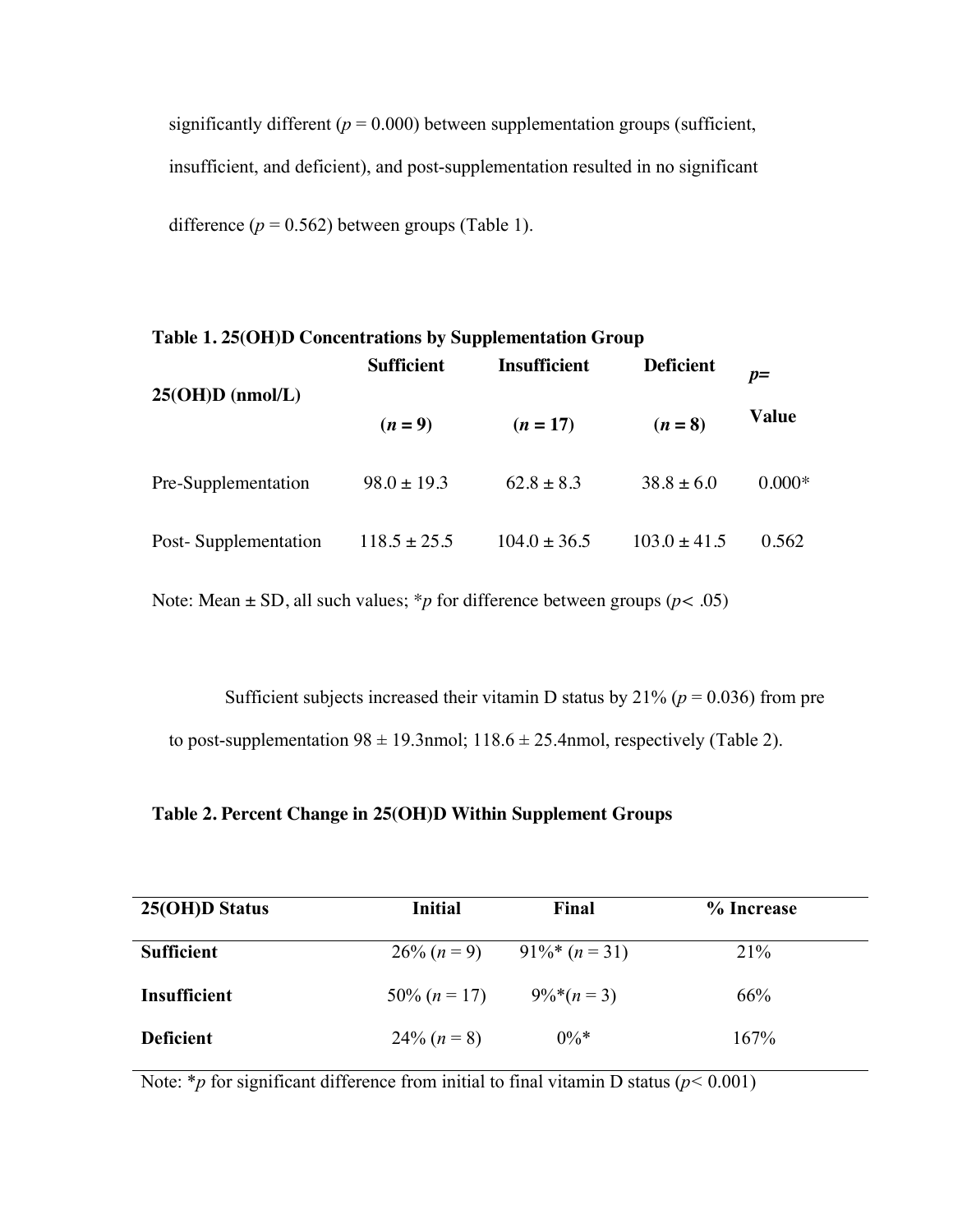Insufficient subjects increased their vitamin D status by  $66\%$  ( $p = 0.000$ ) from, from 62.8  $\pm$  8.3nmol, to 103.9  $\pm$  36.4nmol. Deficient subjects increased their vitamin D status by 167% ( $p = 0.003$ ) from pre to post supplementation,  $38.8 \pm 6$ ;  $103.5 \pm 41.5$ nmol respectively (Figure 1).





#### **Performance Measures**

Subjects  $(n = 31)$  completed both the initial and final 20M-sprint test. No significant difference ( $p = 0.443$ ) in sprint times was observed post supplementation (Table 3).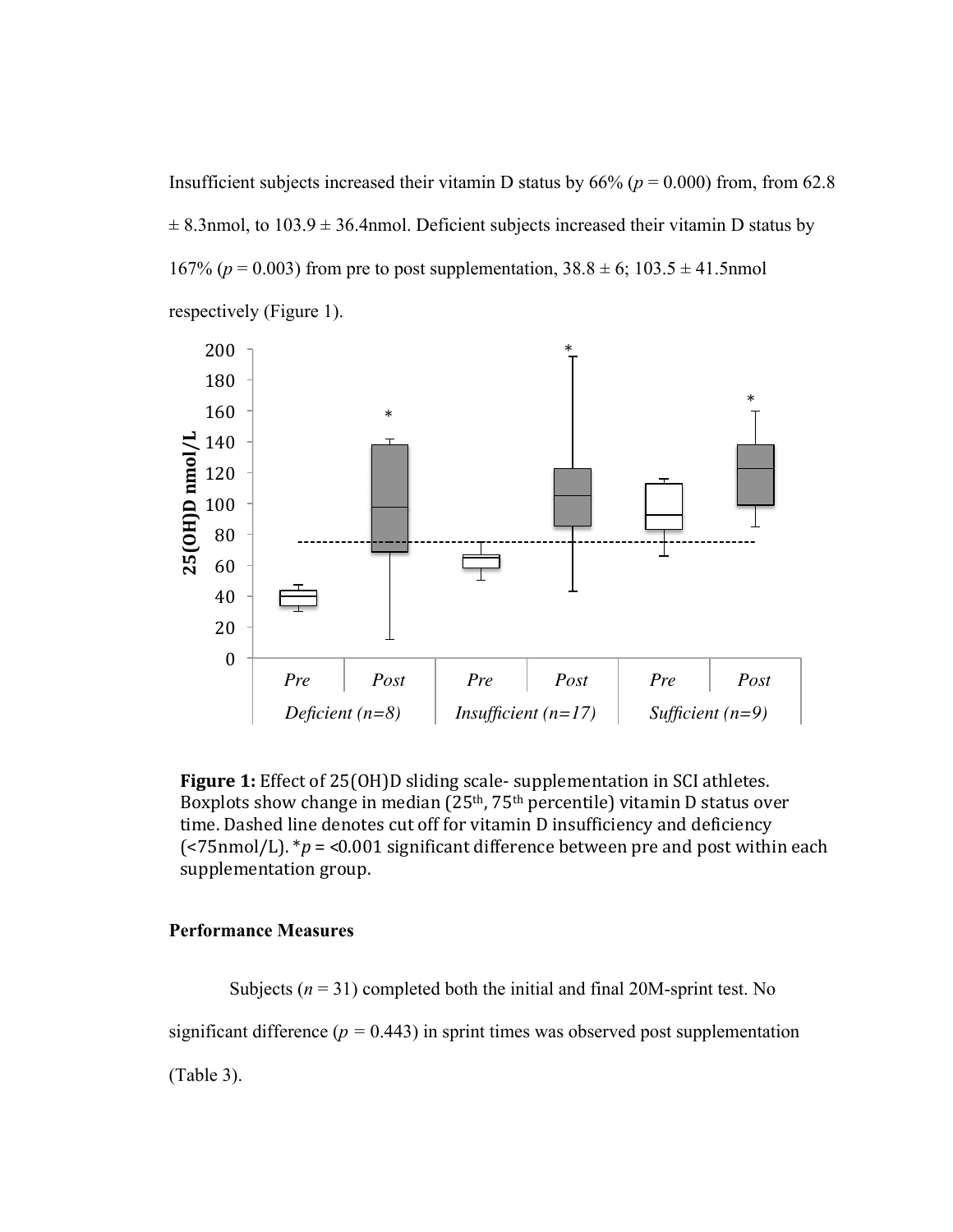| <b>Table 3. 20M Sprint Times by Supplementation Protocol</b> |
|--------------------------------------------------------------|
|--------------------------------------------------------------|

| <b>Sprint Times (seconds)</b> | <b>Sufficient</b> | <b>Insufficient</b> | <b>Deficient</b> | $p =$ Value |
|-------------------------------|-------------------|---------------------|------------------|-------------|
|                               | $(n = 8)$         | $(n = 16)$          | $(n=7)$          |             |
| Pre-Supplementation           | $7.2 \pm 1.0$     | $7.4 \pm 1.0$       | $6.6 \pm 0.8$    | 0.201       |
| Post-Supplementation          | $7.4 \pm 1.0$     | $7.6 \pm 1.1$       | $6.4 + 1.0$      | 0.065       |

Note: Mean  $\pm$  SD, all such values; *p* for difference between groups (ANOVA,  $p < .05$ )

However, it is important to note that the subjects that were deficient pre supplementation  $(n=7)$  improved their sprint times on average from  $6.6 \pm 0.8$  s to  $6.4 \pm 1.0$  s, while the sufficient  $(n = 8)$  and insufficient  $(n = 16)$  subjects' times did not change.

Based on the degree of disability, not all subjects were able to complete the handgrip dynamometer test. *Thirteen* subjects were able to complete initial and final handgrip tests using both hands. *Three* additional subjects were able to complete both rounds of testing with a single hand. The group was comprised of *seven* sufficient, *six* insufficient and *three* deficient subjects. No significant difference  $(p = 0.562)$  was observed in average handgrip strength between pre to post supplementation. There was an improvement in handgrip strength between groups, however, not statistically significant ( $p = 0.086$ ) (Figure 2).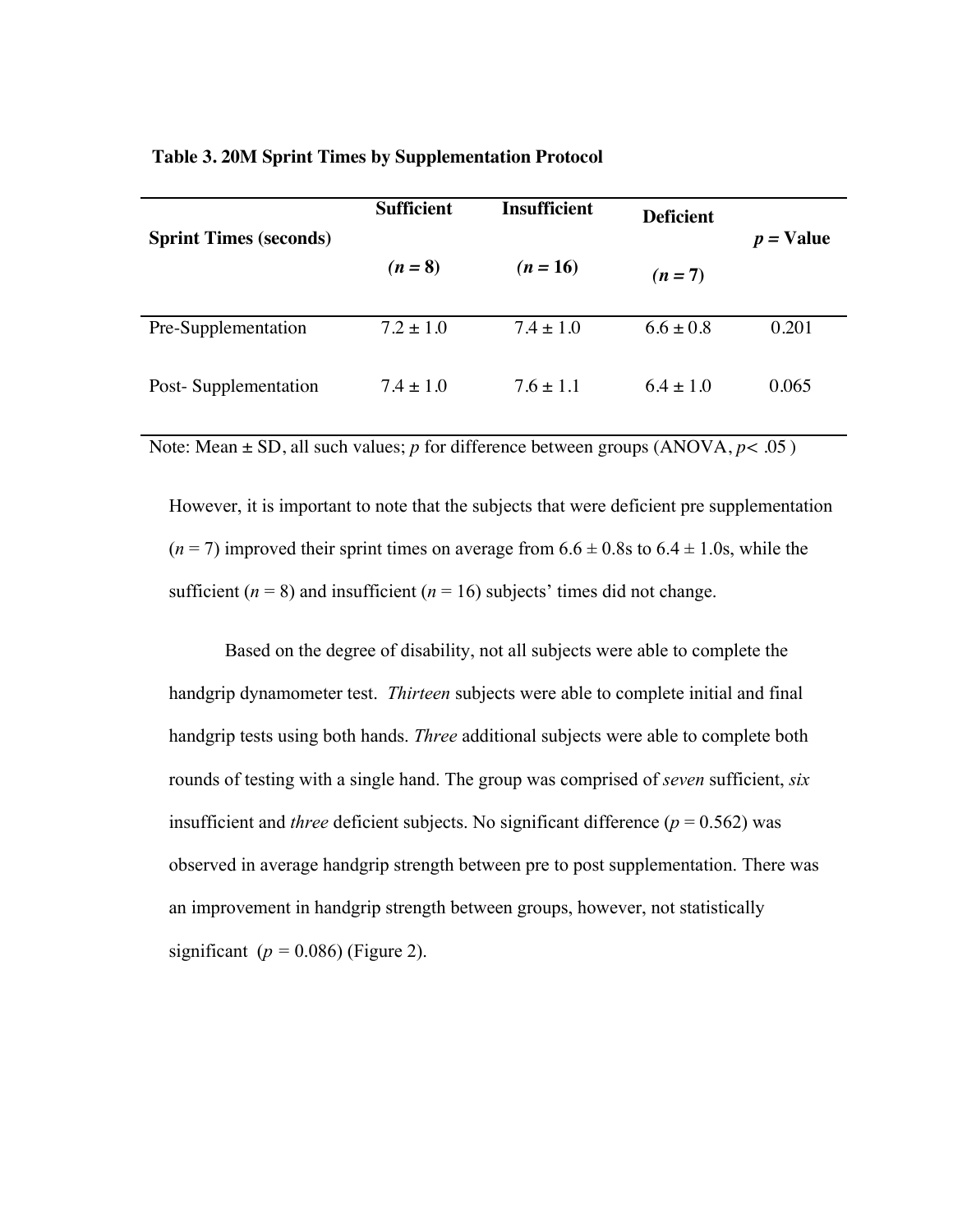

**Figure 2** – Average handgrip strength change from pre to post 25(OH)D supplementation by subject and supplementation protocol.

Participants increase their strength by 62% an average of 4.6kg post supplementation (sufficient:  $66.4 \pm 25.5$ kg, insufficient:  $34.1 \pm 33.5$ kg, deficient:  $77.8 \pm 31.0$ kg).

### **Lifestyle Questionnaire**

The lifestyle questionnaire was completed by  $n = 33$  subjects during the final data collection. Estimated vitamin D intake from food sources during supplementation, averaged 212  $^{\pm}$  103 IU/d<sup>-1</sup>. Median milk consumption was 5 to 6 servings per week (r = 0.029,  $p = 0.877$ ), which was not significantly correlated with vitamin D. Median orange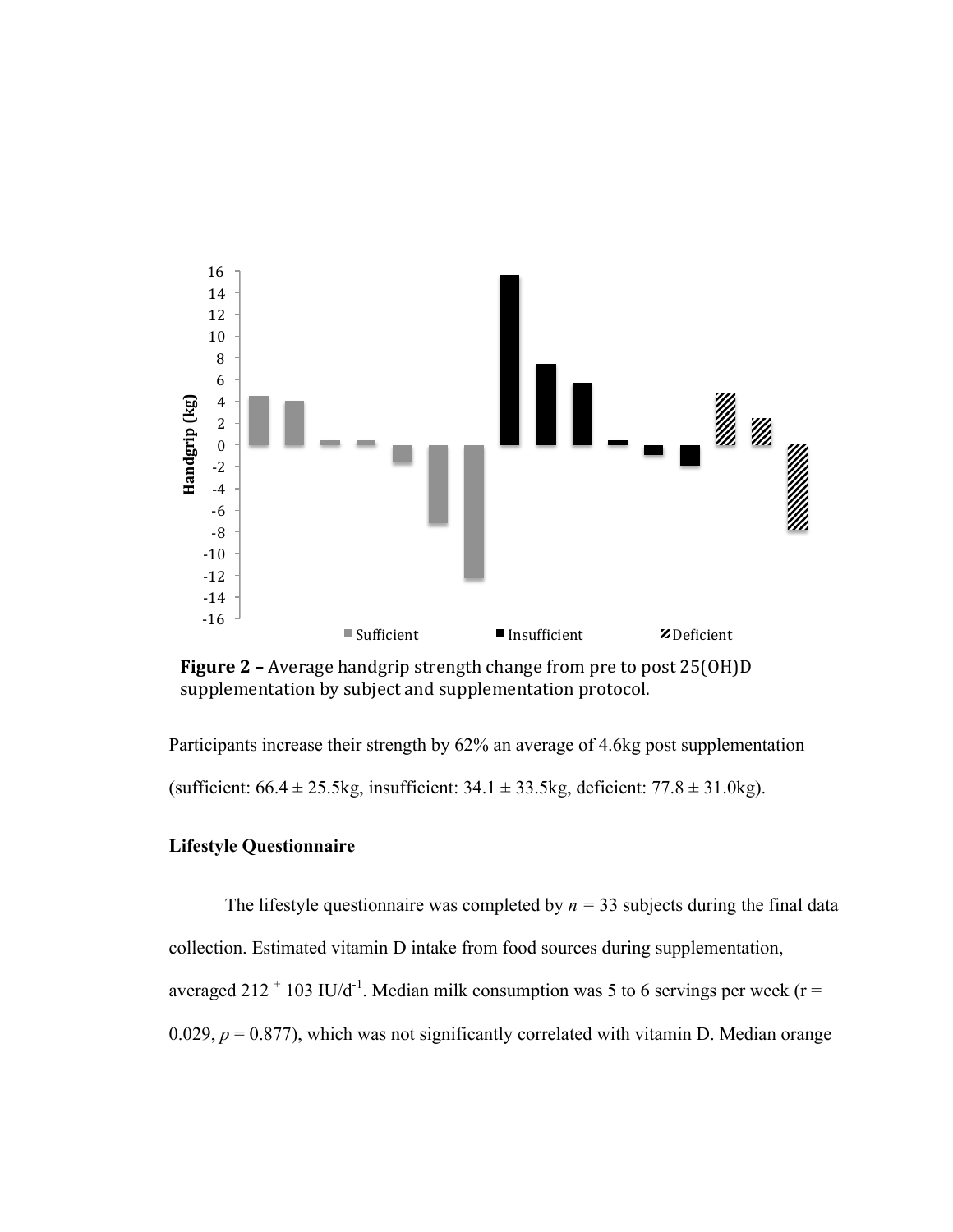juice consumption was 1 to 3 times per month (Table 4), which was significantly correlated with vitamin D status ( $r = -0.411$ ,  $p = 0.019$ ) post supplementation.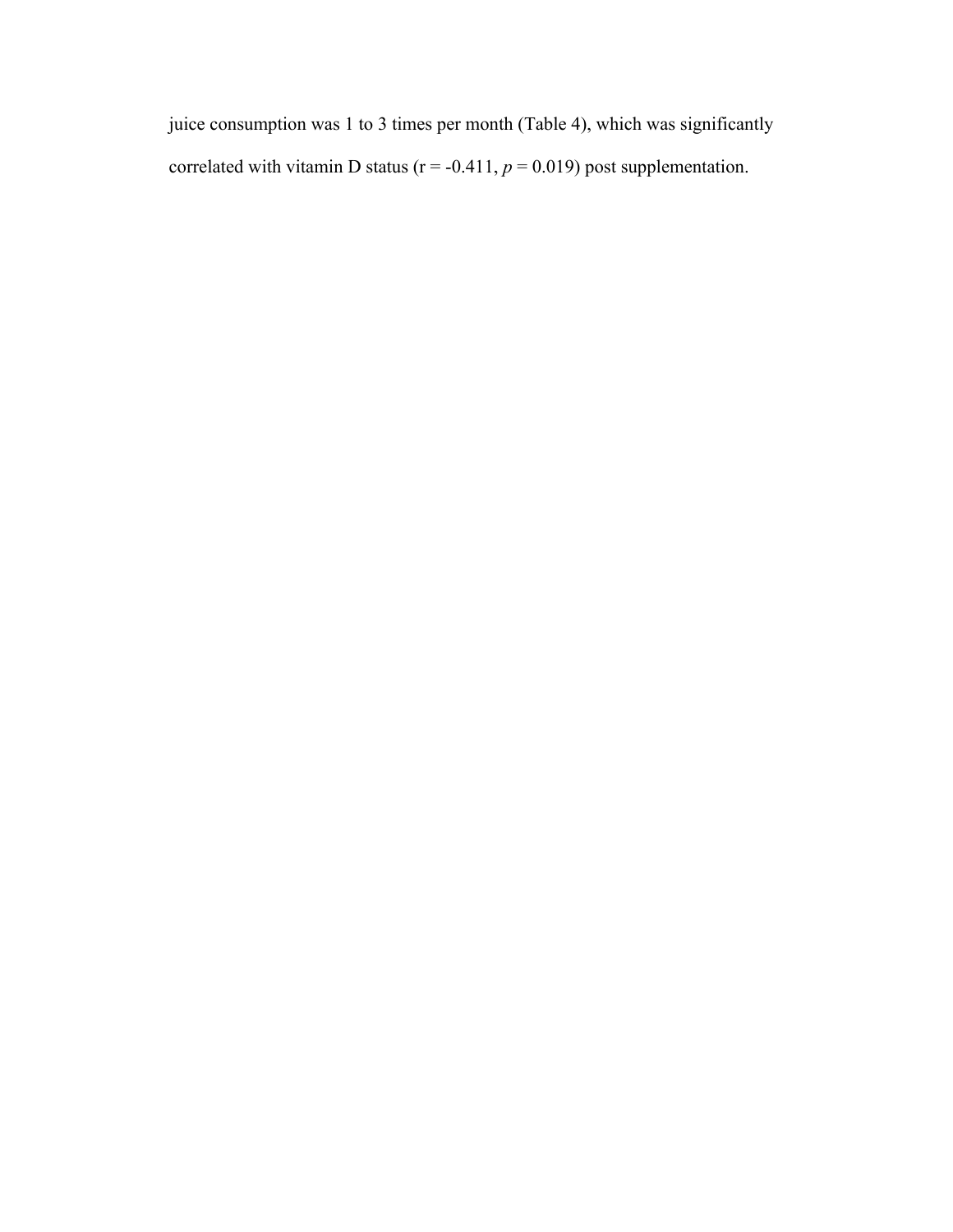| Food*                          | Vitamin D (IU) | <b>Number of Respondents</b> |                |
|--------------------------------|----------------|------------------------------|----------------|
| Milk (8 oz.), $n = 32$         | 100            | Never, $\langle 1/M$ onth =  | $\overline{4}$ |
|                                |                | $1-3/Month =$                | $\overline{4}$ |
|                                |                | $1/Month =$                  | $\mathbf{1}$   |
|                                |                | $2-4$ /Week =                | 6              |
|                                |                | $5-6$ /Week =                | $\overline{4}$ |
|                                |                | $1/Day =$                    | 8              |
|                                |                | $2-3/Day =$                  | $\overline{4}$ |
|                                |                | $4-5/Day =$                  | $\mathbf{1}$   |
| Soymilk/Rice milk (8 oz.),     | 102            | Never, $\langle 1/M$ onth =  | 25             |
| $n = 31$                       |                | $1-3/Month =$                | 3              |
|                                |                | $1/Month =$                  | $\mathbf{1}$   |
|                                |                | $2-4/Week =$                 | $\mathbf{1}$   |
|                                |                | $5-6$ /Week =                | $\mathbf{1}$   |
| Cereal (6-8 oz.), $n = 33$     | 40             | Never, $\langle 1/M$ onth =  | $\mathbf{1}$   |
|                                |                | $1-3/Month =$                | 13             |
|                                |                | $1/Month =$                  | $\overline{4}$ |
|                                |                | $2-4$ /Week =                | $\overline{4}$ |
|                                |                | $5-6/Week =$                 | 3              |
|                                |                | $1/Day =$                    | $8\,$          |
| Orange Juice (8 oz.), $n = 32$ | 100            | Never, $\langle 1/M$ onth =  | 9              |
|                                |                | $1-3/Month =$                | 11             |
|                                |                | $1/Month =$                  | $\overline{4}$ |
|                                |                | $2-4$ /Week =                | 6              |
|                                |                | $1/Day =$                    | $\mathbf{1}$   |
| Egg $(1$ Whole), $n=33$        | 18             | $1-3/Month =$                | $\mathbf{1}$   |

 $1/M$ onth  $-$  3

| Table 4. Reported Frequency of Consumption of Dietary Vitamin D Sources |
|-------------------------------------------------------------------------|
| during Supplementation                                                  |
|                                                                         |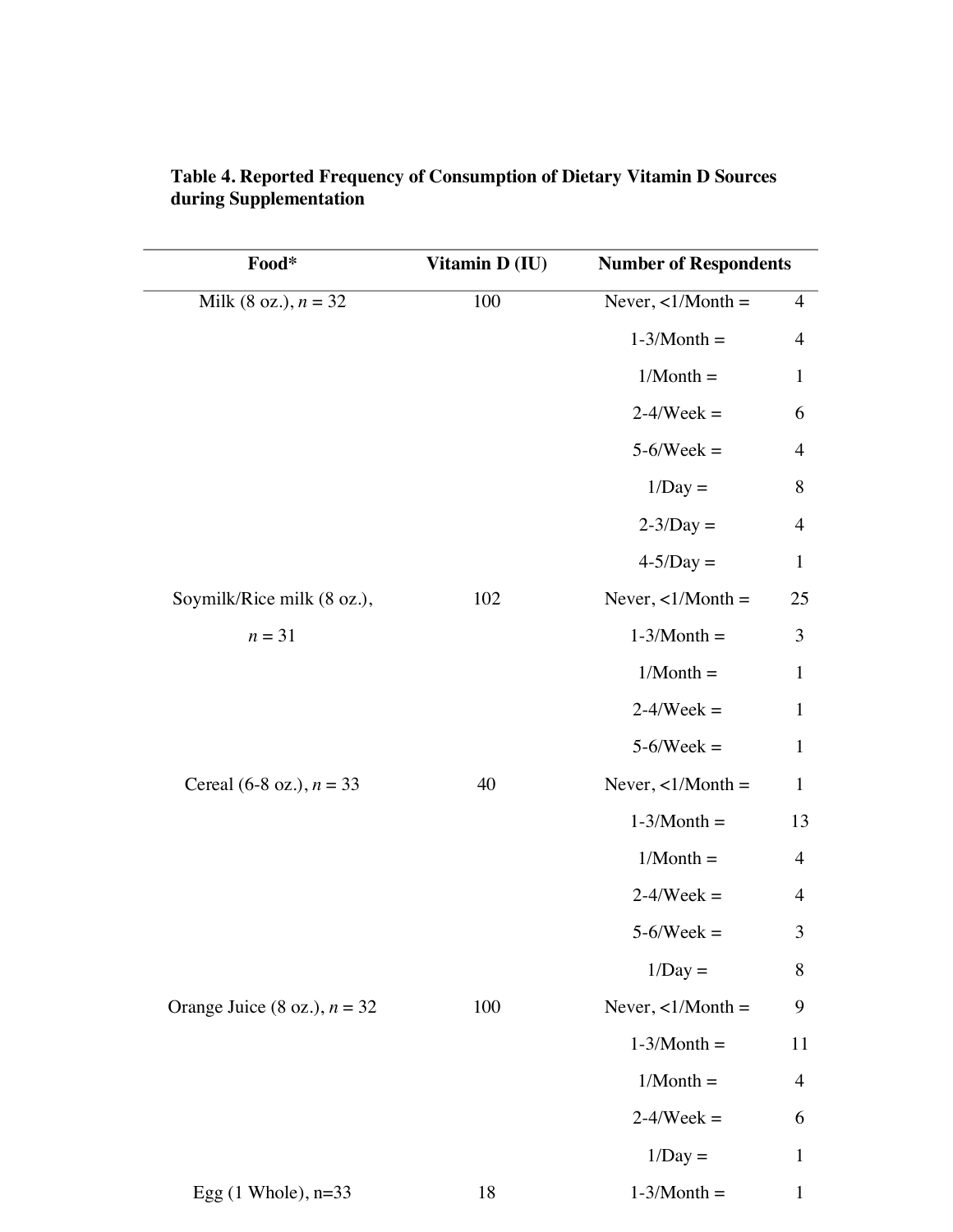There was a significant difference in vitamin D status  $[F(2,28) = 6.439, p = 0.02]$ between the supplementation groups, while adjusting for orange juice consumption during the trial. Therefore, the change in 25(OH)D status can be attributed to the supplementation rather than orange juice consumption. No other correlations were found in vitamin D rich foods addressed in the lifestyle questionnaire.

Thirty of the subjects reported multivitamin usage other than the prescribed vitamin D protocol ( $r = -0.205$ ,  $p = 0.277$ ). In addition, time spent outside was not correlated with vitamin D status ( $r = -0.082$ ,  $p = 0.654$ ).

#### **DISCUSSION**

This study investigated the effectiveness of a 12-16 week sliding scale vitamin D supplementation protocol on 25(OH)D status and performance measures in elite athletes with SCI. Our findings suggest that the sliding scale vitamin D supplementation protocol used in the current study was effective for both maintaining sufficient vitamin D status as well as eliminating vitamin D deficiencies and insufficiencies during in the winter months. A 167% increase in 25(OH)D levels in deficient subjects, 66% increase and 21% increase in 25(OH)D levels for insufficient and sufficient subjects, respectfully was observed utilizing this protocol. To our knowledge, this is the first study to examine the efficacy of a sliding scale vitamin D supplementation protocol in not only SCI athletes but athletes in general.

Similar studies have been conducted using a standard vitamin D supplementation dosage for insufficient and sufficient subjects to determine the effectiveness of the supplement regimen for SCI athletes (Magee et al. 2013, Flueck et al. 2016), and able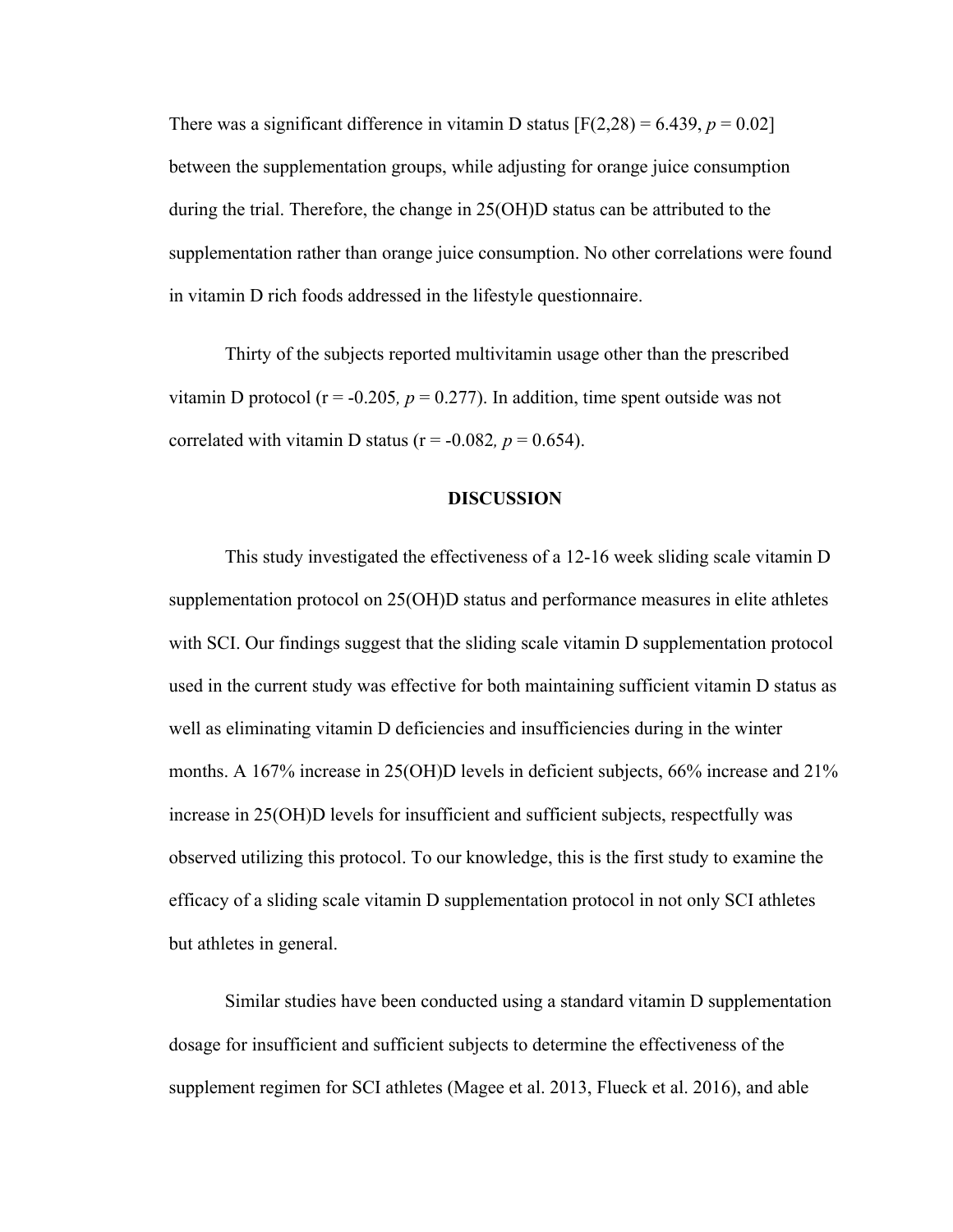bodied athletes (Close, G. L., Leckey, J., Patterson, M., Bradley, W., ... & Morton, J. P., 2013, Wyon, M., Koutedakis, Y., Wolman, R., Vevill, A., Allen, N., 2014). However, in the current study the intervention was prescribed according to the initial vitamin D status of the subject. At the beginning of the study, 26% of the subjects had sufficient vitamin D status in comparison to Pritchett et al. (2016) that had 33% of the subjects at sufficient levels during autumn. Another comparable study conducted with SCI athletes reported *n*  $= 0$  subjects with sufficient vitamin D status prior to supplementation (Flueck et al. 2016). Flueck et al. (2016) provided  $n = 20$  subjects with 6000IU of vitamin D for 12 weeks and found that all subjects significantly (*p<*0.05) increased their 25(OH)D status but did not report what time of year their data was collected (2016). Similar to the current study, Magee et al. (2013) reported sufficient initial vitamin D status in 71% of boxers (*n =* 17) and 73% of paralympians (*n =* 33) participating in the study. Following supplementation (Fall to Winter) in the insufficient/deficient subjects, Magee et al. (2013) reported a significant (*p<*0.001) increase in 25(OH)D status in the paralympians  $(n = 12)$  who received 5,000 IU/day for 10-12 weeks, and in boxers who received one vitamin D dosage of 50,000 IU ( $n = 5$ ) or a two time dosage of 50,000 IU( $n = 10$ ).

It has been well documented that insufficient vitamin D status may increase the risk of injury or illness and therefore, negatively impacting performance (Halliday et al. 2011, Hildebrand et al. 2016, Maroon et al. 2015, Ogan et al. 2013). Maroon et al. (2015) concluded that prevalence of bone fracture is inversely related to deficient vitamin D status in NFL football players greatly affecting performance by restricting participation. However, Dubnov-Raz et al. (2014) cited no significant difference in performance measures (including handgrip strength, *p =* .37) of competitive adolescent swimmers (*n*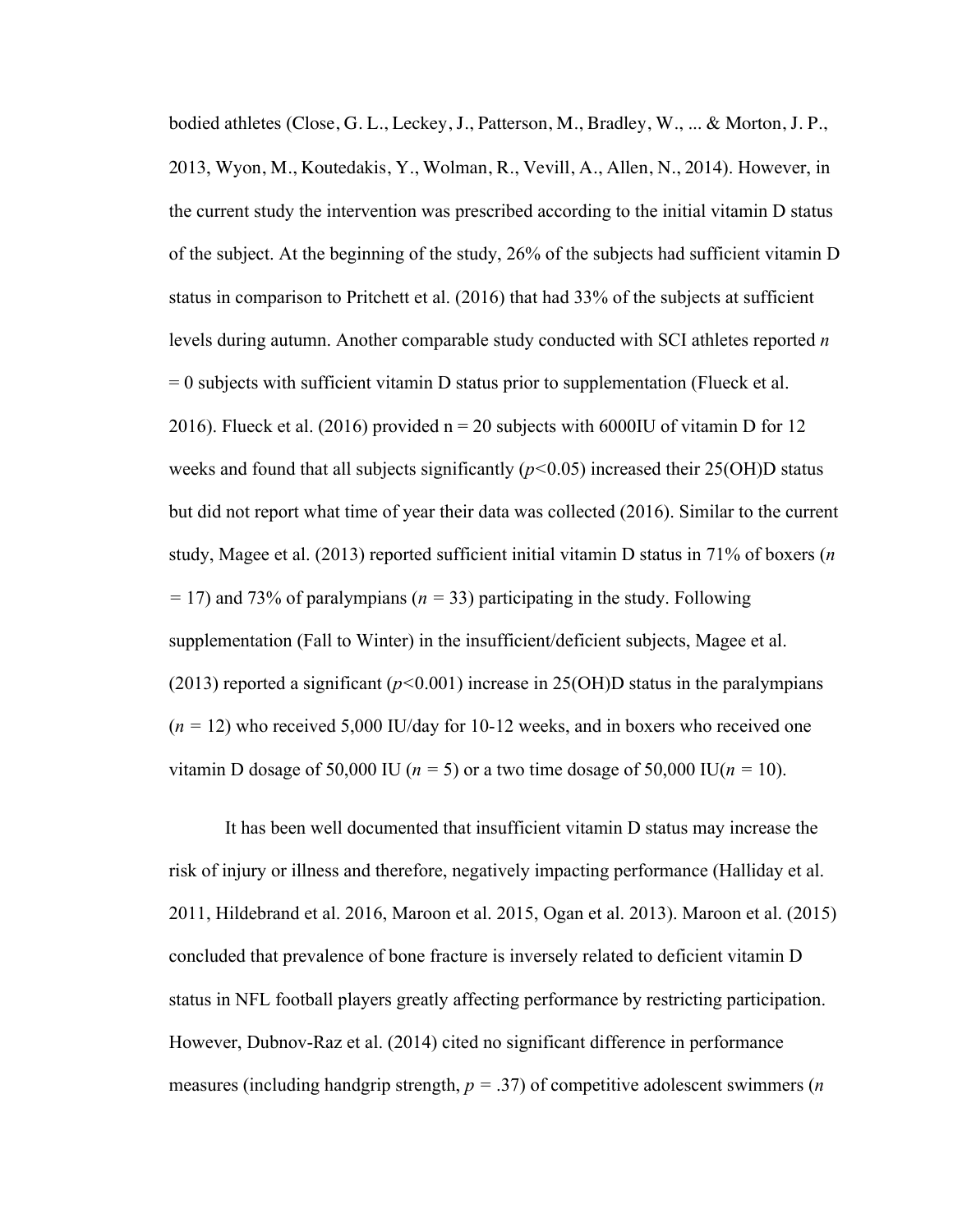*=* 80) between deficient, insufficient and sufficient vitamin D status athletes. The effect of vitamin D status on performance is inconclusive and further research is warranted to determine the optimal supplementation protocol in both able-bodied and SCI athletes.

Furthermore, it has been suggested that having a sufficient vs.

insufficient/deficient status may benefit performance by reducing stress fracture risk, chronic fatigue and illness (Oleson et al. 2010). It has been theorized that if an athlete were to consume an increased amount of vitamin D in addition to having a sufficient vitamin D status, their performance would increase (Holick et al. 2011; Willis, K.S., Peterson, N.J., & Larson-Meyer, D.E., 2008). Vitamin D status was not associated with sprint time or handgrip strength after supplementation in the current study. Improvements in performance measures may have been hindered due to the nature of highly trained, elite athletes used as subjects (Pritchett et al. 2016). There was a large variety of strength in the small sample size of subjects able to complete handgrip strength testing, which may have influenced the significance. This may be attributed to the variation in level of lesion among subjects. However, 62% of subjects improved their handgrip strength from pre to post-supplementation. Similar studies have also reported no relationship between vitamin D status and performance measures (Flueck et al. 2016, Pritchett et al. 2016). Contrary to our findings, Close et al. (2013) noted a significant ( $p = 0.008$ ) increase in 10-m sprint times and vertical height jump ( $p = 0.008$ ) in ( $n = 61$ ) professional ablebodied, insufficient/deficient, athletes who supplemented with 5,000IU daily of vitamin D3 for 8 weeks. Further research is needed to address the amount of vitamin D supplementation needed to produce an ergogenic benefit on exercise performance measures.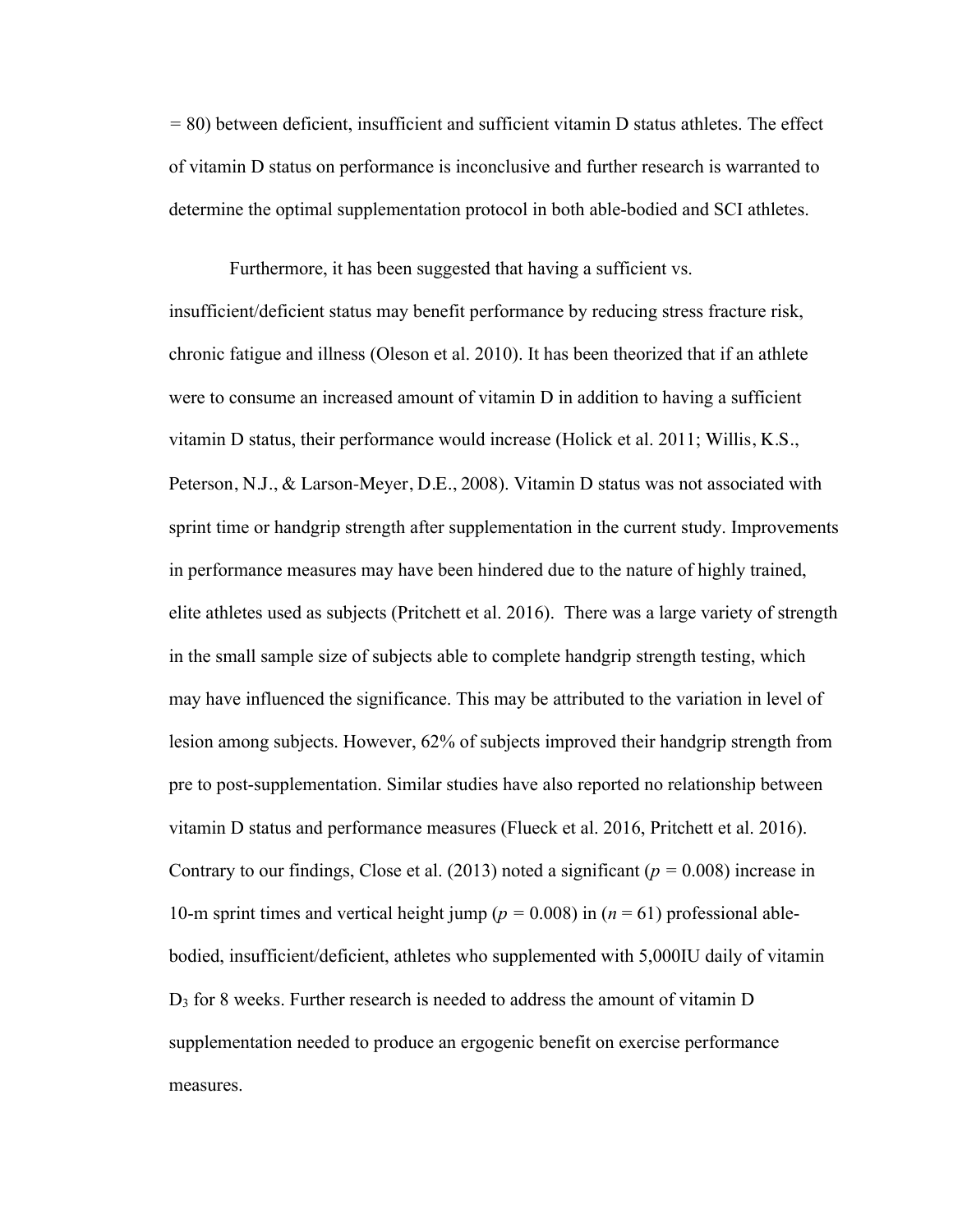Interestingly, only a single athlete  $(\leq 1\%)$  in this study met the current IOM recommended dietary allowance (RDA) of 600IU of vitamin D from food alone (Ross et al., 2010). Similarly, Halliday et al. (2011) reported only 5% able-bodied athletes meeting the RDA (600IU) of vitamin D through food alone, with the average vitamin D intake of  $242 \pm 161$ IU/day in Fall,  $282 \pm 206$ IU/day in Winter and  $204 \pm 171$  IU/day. A previous study conducted in our lab with the same population of athletes suggested an average vitamin D intake among SCI athletes to be  $121 \pm 9.8$  IU/day in autumn and  $115 \pm 10$ 12.25IU/day in winter (Pritchett et al. 2016). In comparison, the average dietary intake of vitamin D from food alone during the supplementation period for this study was  $263 \pm$ 167IU/day. With few foods available for consumption that contain a large amount of vitamin D (fatty fish, milk, orange juice, eggs, fortified cereals etc.), it is no surprise that the RDA is not consumed on a daily basis. It was intriguing to discover a correlation between orange juice consumption and vitamin D status as the athletes consumed a majority of their daily vitamin D intake from milk and salmon on average. However, reported dietary intake of vitamin D was inadequate in the current study participants and would warrant supplementation regardless to reach and maintain sufficient vitamin D status in the absence of sun exposure. Due to the lack of dietary vitamin D intake and sun exposure during the winter months, vitamin D supplementation appears to be necessary for obtaining a sufficient vitamin D status in SCI athletes.

#### **Limitations**

Originally, 35 participants began the study, but one was unable to provide a second 25(OH)D measurement. The aim of this study was to examine the effectiveness of a 12 to16- week supplementation protocol. Physical limitations due to the variation in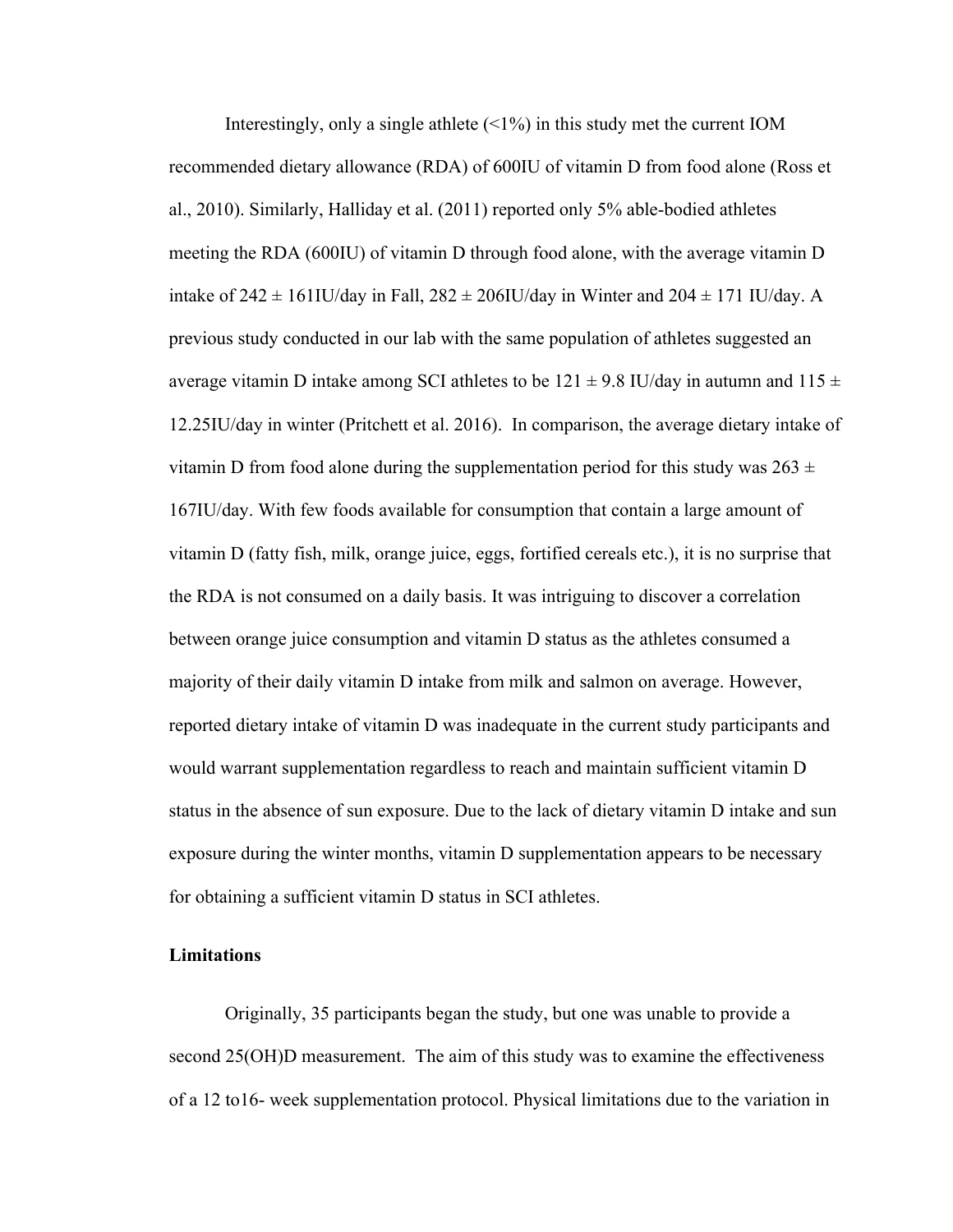level of lesion is also a factor, with 15 of the 34 subjects able to complete the handgrip test performance measures during pre and post supplementation trials.

### **CONCLUSIONS**

In conclusion, these findings suggest that the 12 to 16-week sliding supplementation protocol is an effective and practical protocol for elite athletes with SCI to reach or maintain sufficient vitamin D concentrations during the winter months due to insufficient dietary vitamin D intake and reduced exposure to sunlight. Based on the improvement in handgrip strength in the majority of the subject group (62%), reaching an optimal vitamin D status may provide performance benefits. Further research is needed to identify specifically how 25(OH)D serum levels impact performance and level is optimal for providing a desired performance outcome in both able-bodied and SCI athletes.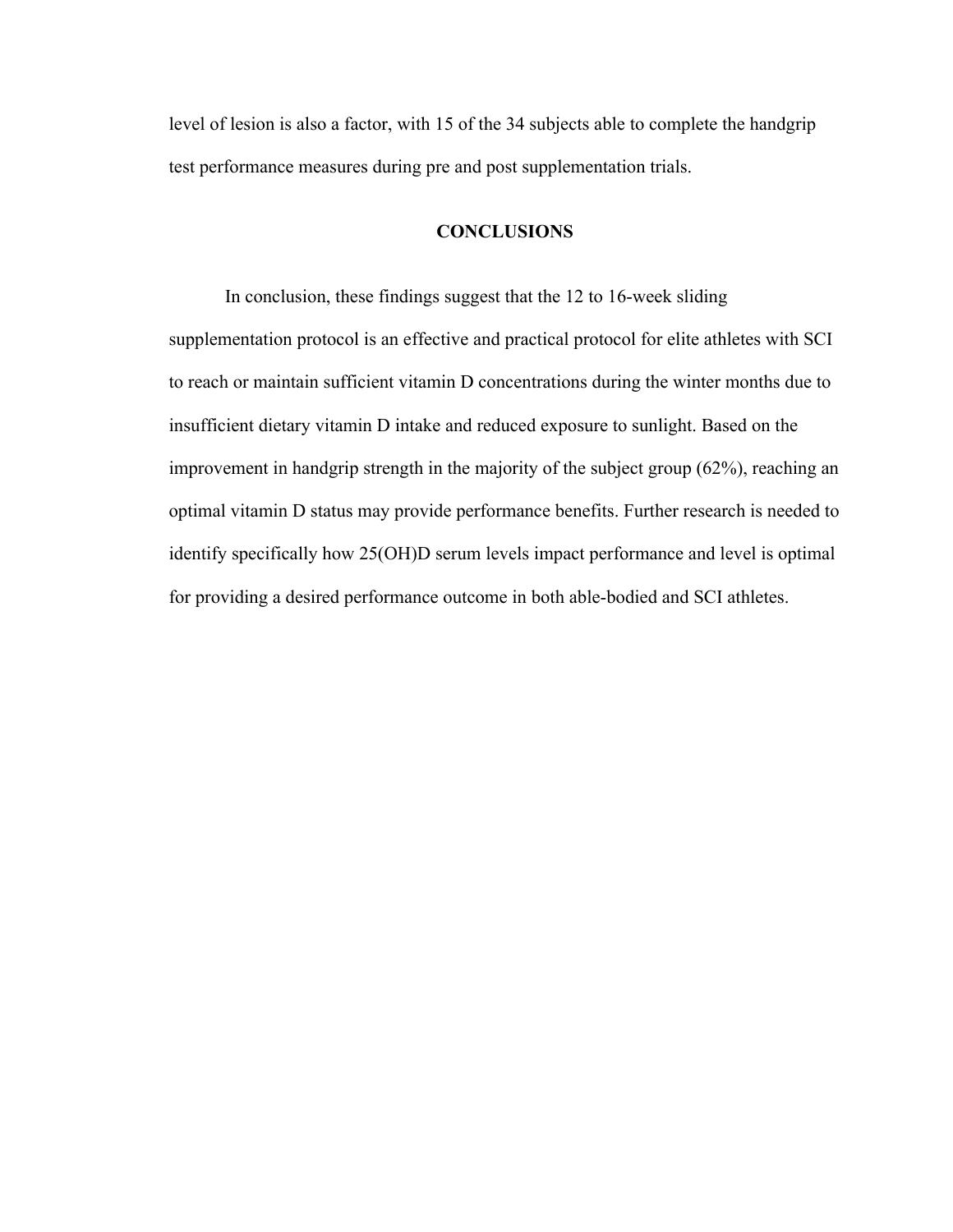#### **REFERENCES**

#### **JOURNAL ARTICLE REFERENCES**

Armas, L. & Heaney, R. (2011). Vitamin D: The iceberg nutrient. *Journal of Renal Nutrition, 21*(2), 134-139.

Barbonetti, A., Sperandio, A., Micillo, A., D'Andrea, S., Pacca, F., Felzani, G., Francavilla, S., & Francavilla, F. (2016). Independent association of vitamin D with physical function in people with chronic spinal cord injury. *Archives of Physical Medicine and Rehabilitation*.

Barker, T., Schneider, E., Dixon, B., Henriksen, V., & Weaver, L. (2013). Supplemental vitamin D enhances the recovery in peak isometric force shortly after intense exercise. *Nutrition & metabolism*, *10*(1), 69.

Campbell, P. & Allain, T. (2006). Muscle strength and vitamin D in older people. *Gerontology. 52*(6), 335-338.

Cannell, J., Hollis, B., Sorenson, M., Taft, T., & Anderson, J., (2009). Athletic performance and vitamin D. *Medicine & Science in Sports & Exercise,* 41(5), 1102-1110.

Ceglia, L. Vitamin D and skeletal muscle tissue and function. (2008). *Mole aspects Medicine. 29*. 407-414.

Cipriani, C., Pepe, J., Pieminte, S., Colangelo, L., Cilli, M., & Minisola, S. (2014). Vitamin D and its relationship with obesity and muscle. *International Journal of Endocrinology, 2014.* Article ID 841248.

Close, G. L., Leckey, J., Patterson, M., Bradley, W., Owens, D. J., Fraser, W. D., & Morton, J. P. (2013). The effects of vitamin D3 supplementation on serum total 25 [OH] D concentration and physical performance: A randomized dose–response study. *British journal of sports medicine*, bjsports-2012.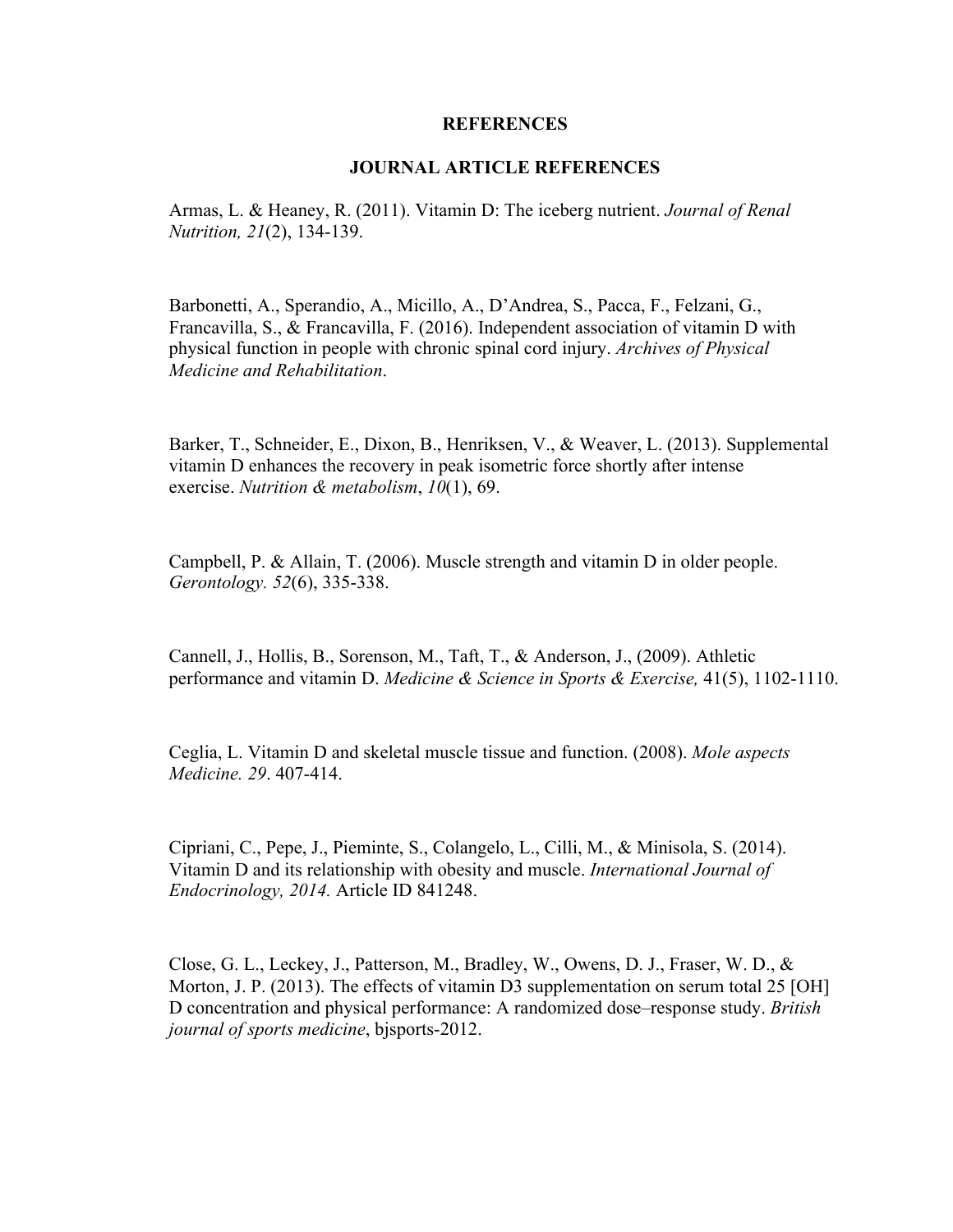Dubnov-Raz, G., Livne, N., Raz, R., Rogel, D., Cohen, A., & Constantini, N. (2014). Vitamin D concentrations and physical performance in competitive adolescent swimmers. *Pediatric Exercise Science, 26,* 64-70.

Flueck, J., Schlaepfer, M., & Perret, C. (2016). Effect of 12-week vitamin D supplementation on 25(OH)D status and performance in athletes with spinal cord injury. *Nutrients, 8*(568), 2-13.

Flueck, J., Hartmann, K., Strupler, M., & Perret, C. (2016). Vitamin D deficiency in Swiss elite wheelchair athletes. *Spinal cord*. 1-5.

Girgis, C., Clifton-Bligh, R., Turner, N., Lau, S., Gunton, J. (2014). Effects of vitamin D in skeletal muscle: falls, strength, athletic performance and insulin sensitivity. *Clinical Endocrinology*, 80, 169-181.

Halliday, T., Perterson, N., Thomas, J., Kleppinger, K., Hollis, B., & Larson-Meyer, D. (2011) Vitamin D status relative to diet, lifestyle, injury and illness in college athletes. *American College of Sports Medicine, 43*(2). 335-343.

Hildebrand, R., Miller, B., Warren, A., Hildebrand, D., & Smith, B. (2016). Compromised vitamin D status negatively affects muscular strength and power of collegiate athletes. *International Journal of Sports Nutrition and Exercise, 26*(6), 558- 564.

Holick, M. (2004). Sunlight and vitamin D for bone health and prevention of autoimmune diseases, cancers and cardiovascular disease. *The American Journal of Clinical Nutrition, 80*(6 suppl) 678S-688S.

Holick M. Vitamin D: A D-lightful health perspective. (2007) *Nutrition Review, 66*, 182- 194.

Holick, M., Binkley, N., Bischoff-Ferrari, H., Gordon, C., Hanley, D., Heaney, R., ... & Weaver, C. (2011). Evaluation, treatment, and prevention of vitamin D deficiency: An Endocrine Society clinical practice guideline. *The Journal of Clinical Endocrinology & Metabolism*, *96*(7), 1911-1930.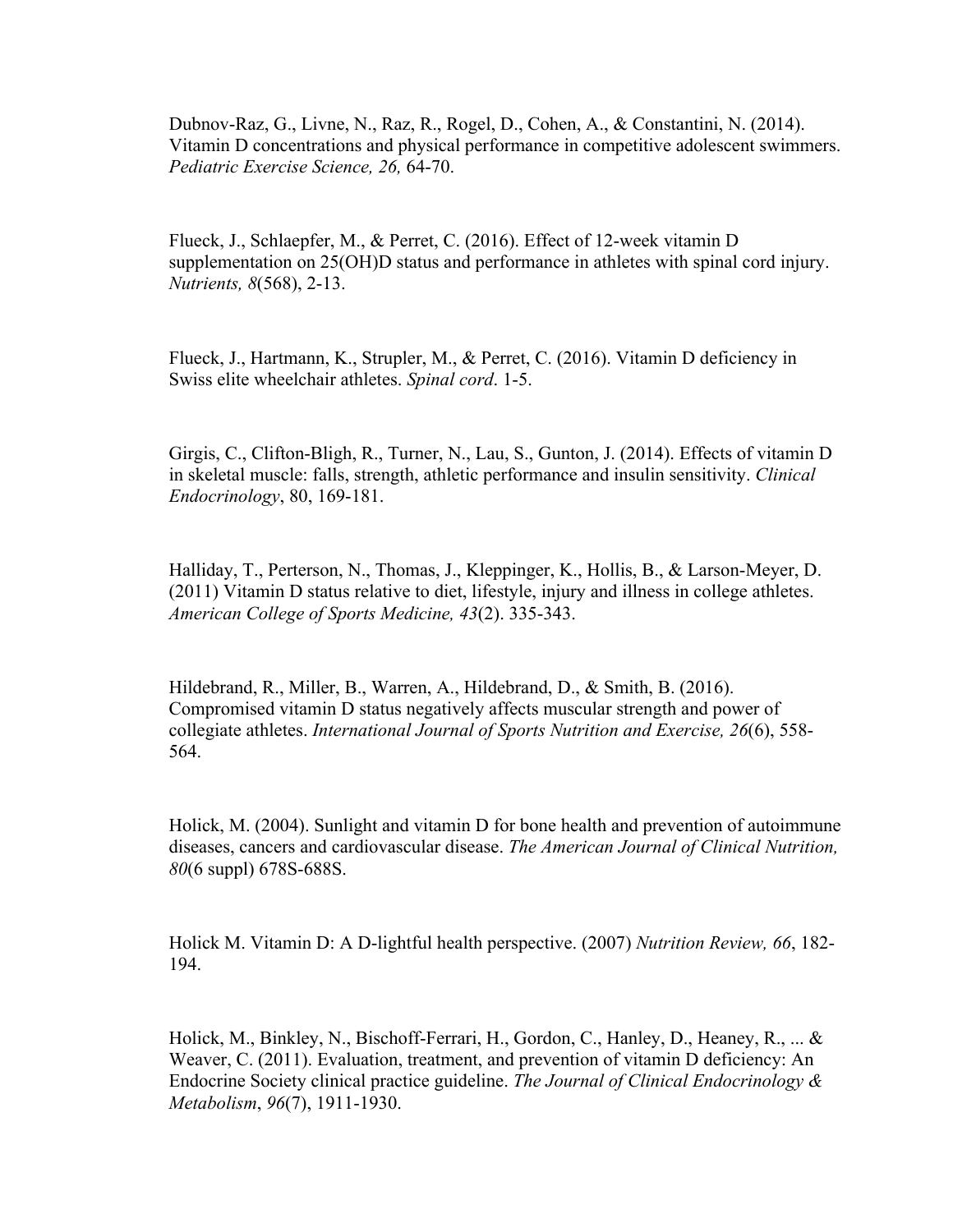Knutsen, K., Madar, A., Lagerlov, P., Brekke, M., Raastad, T., Stene, L., & Meyer, H. (2014). Does vitamin d improve muscle strength in adults? A randomized, double blind, placebo controlled trial among ethnic minorities in Norway. *Journal of Clinical Endocrinology Metabolism, 99*(1), 194-202.

Larson-Meyer E & Willis KS. Vitamin D and athletes. *Current Sports Medicine Reports.* 2010; 9(4), 220-226.

Magee, P., Pourshahidi, L., Wallace, J., Cleary, J., Harney, E., & Madigan, S. (2013) Vitamin D status and supplementation in elite Irish athletes. *International Journal of Sports Nutrition and Exercise Metabolism, 23*, 441-448.

Barker, T., Schneider, E., Dixon, B., Henriksen, V., & Weaver, L.(2013). Supplemental vitamin D enhances the recovery in peak isometric force shortly after intense exercise. *Nutrition & metabolism*, *10*(1), 69.

Maroon, J., Mathyssek, C., Bost, J., Amos, A., Winkel, R., Yates, A., … & Norwig, J. (2015). Vitamin D profile in national football league players. *The American Journal of Sports Medicine, 43*(5), 1241-1245.

Newman M., Brandon, T., Groves, M., Gregory, W., Kapur, S., & Zava, D. (2009). A liquid chromatography/ tandem mass spectrometry method for determination of 25 hydroxy vitamin D2 and 25-Hydroxy vitamin D3 in dried blood spots: A potential adjunct to diabetes and cardio metabolic risk screen. *Journal of Diabetes Science and Technology, 3*(1), 156-162.

Ogan, D & Pritchett, K. (2013). Vitamin D and the athlete – a practical review. *Nutrients, 5.* 1-16.

Oleson, C., Patel, P., Wuermser, L. (2012). Influence of season, ethnicity, and chronicity on vitamin D deficiency in traumatic spinal cord injury. *The Journal of Spinal Cord Injury*, 33(3), 202-213.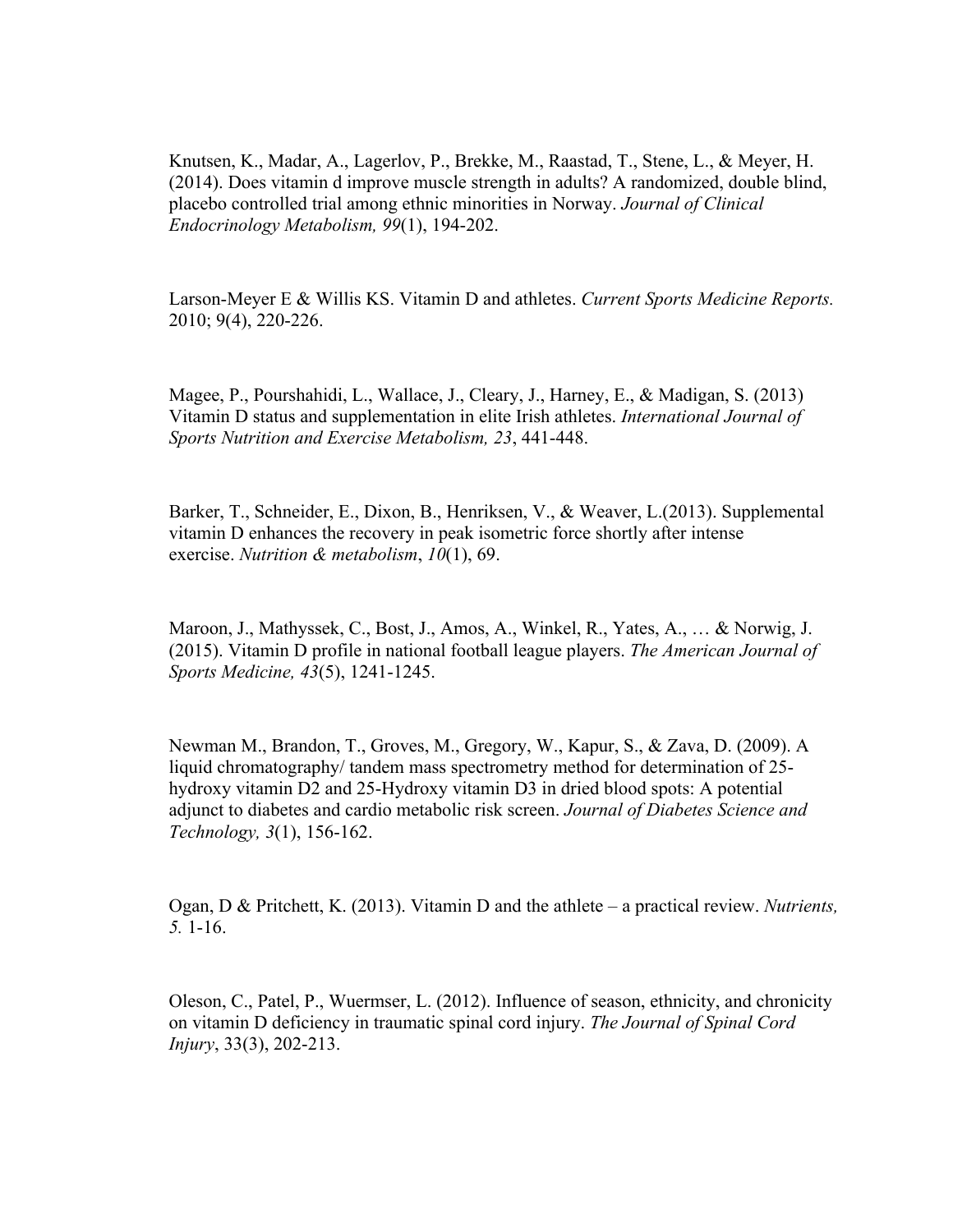Patton C., Powell A., & Patel A. (2012). Vitamin D in orthopedics. *Journal of the American Acadademy of Orthopedic Surgeons*, *20*, 123-129.

Pritchett, K., Pritchett, R., Ogan, D., Bishop, P., Broad, E., & LaCroix, M. (2016). 25(OH)D status of elite athletes with a spinal cord injury relative to lifestyle factors. *Nutrients, 8*(374). 1-11.

Ross, A., Manson, J., Abrams, S., Aloia, J., Brannon, P., Clinton, S., ... & Kovacs, C. (2011). The 2011 report on dietary reference intakes for calcium and vitamin D from the Institute of Medicine: What clinicians need to know. *The Journal of Clinical Endocrinology & Metabolism*, *96*(1), 53-58*.*

Todd, J., Pourshahidi, K., McSorley, E., Madigan, S., & Magee, P. (2015) Vitamin D: Recent advances and implications for athletes. *Sports Medicine, 45,* 213-229.

Ward, K., Das, G., Berry, J., Roberts, S., Rawer, R., & Mughal, Z. (2009). Vitamin D status and muscle function in post-menarchal adolescent girls. *Journal of Clinical Endocrinology & Metabolism, (94)*, 559-562.

Willis, K.S., Peterson, N.J., & Larson-Meyer, D.E. (2008). Should we be concerned about the vitamin D status of athletes? *International Journal of Sport Nutrition and Exercise Metabolism, 18,* 204–224.

Wyon, M., Koutedakis, Y., Wolman, R., Vevill, A., Allen, N. (2014). The influence of wither vitamin D supplementation on muscle function and injury occurrence in elite ballet dancers: A controlled study. *The Journal of Science and Medicine in Sport, 17*(1), 8-12.

Zittermann, A. (2003). Vitamin D in preventative medicine: Are we ignoring the evidence? *The British Journal of Nutrition, 89*(5), 552-572.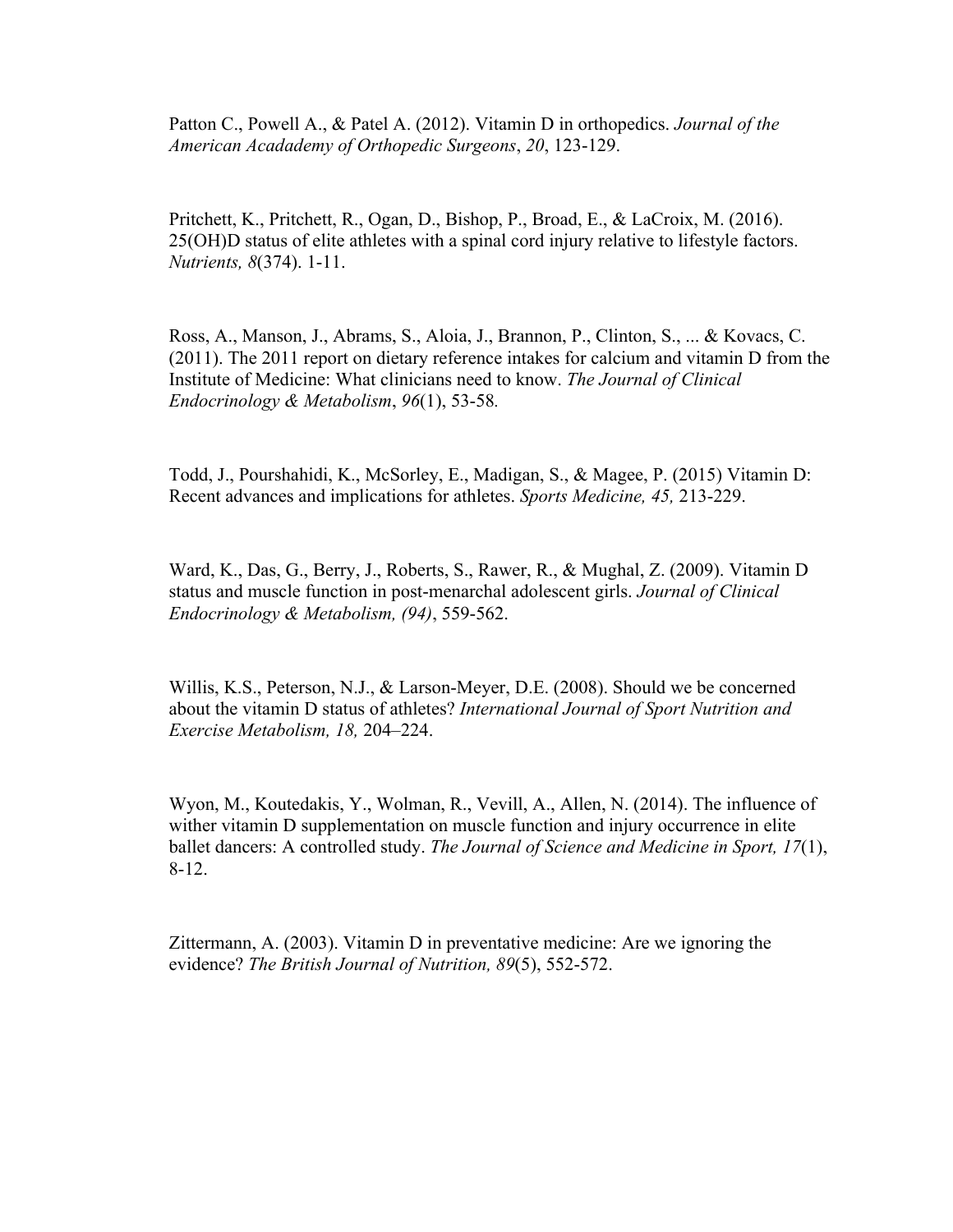#### **COMPREHENSIVE THESIS REFERENCES**

Armas, L., & Heaney, R. (2011). Vitamin D: The iceberg nutrient. *Journal of Renal Nutrition, 21*(2), 134-139.

Barbonetti, A., Sperandio, A., Micillo, A., D'Andrea, S., Pacca, F., Felzani, G., Francavilla, S., & Francavilla, F. (2016). Independent association of vitamin D with physical function in people with chronic spinal cord injury. *Archives of Physical Medicine and Rehabilitation*.

Barker, T., Schneider, E., Dixon, B., Henriksen, V., & Weaver, L. (2013). Supplemental vitamin D enhances the recovery in peak isometric force shortly after intense exercise. *Nutrition & metabolism*, *10*(1), 69.

Bauman, W. A., Zhong, Y. G., & Schwartz, E. (1995). Vitamin D deficiency in veterans with chronic spinal cord injury. *Metabolism*, *44*(12), 1612-1616.

Campbell, P. & Allain, T. (2006). Muscle strength and vitamin D in older people. *Gerontology. 52*(6), 335-338.

Cannell, J., Hollis, B., Sorenson, M., Taft, T., & Anderson, J., (2009). Athletic performance and vitamin D. *Medicine & Science in Sports & Exercise,* 41(5), 1102-1110.

Ceglia, L. Vitamin D and skeletal muscle tissue and function. (2008). *Mole aspects Medicine. 29*. 407-414.

Ceglia, L., Chiu, G. R., Harris, S. S., & Araujo, A. B. (2011). Serum 25-hydroxyvitamin D concentration and physical function in adult men. *Clinical endocrinology*, *74*(3), 370- 376.

Ceglia, L., Niramitmahapanya, S., da Silva Morais, M., Rivas, D. A., Harris, S. S., Bischoff-Ferrari, H., Fielding, R., & Dawson-Hughes, B. (2013). A randomized study on the effect of vitamin D3 supplementation on skeletal muscle morphology and vitamin D receptor concentration in older women. *The Journal of Clinical Endocrinology & Metabolism*, *98*(12), E1927-E1935.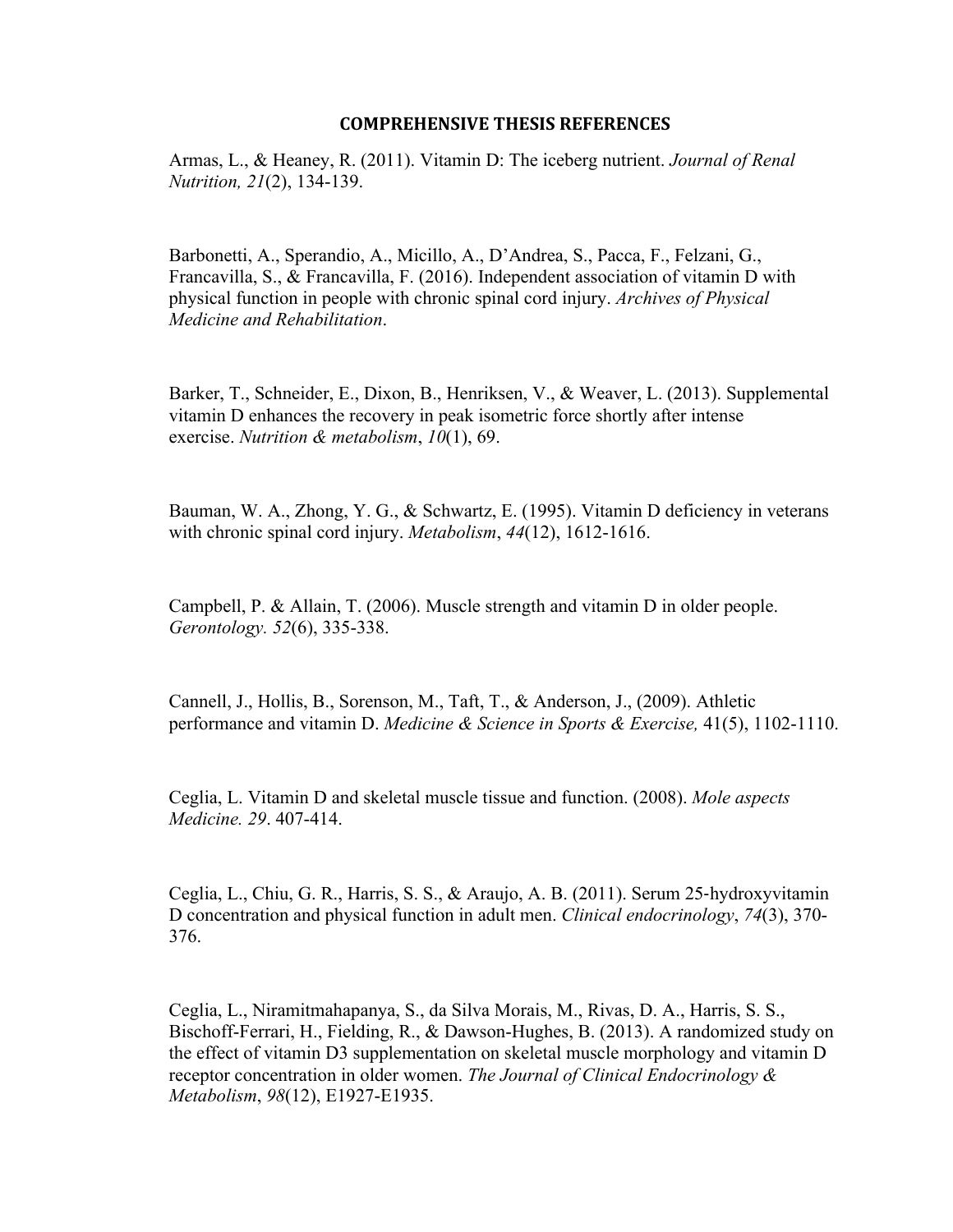Cipriani, C., Pepe, J., Pieminte, S., Colangelo, L., Cilli, M., & Minisola, S. (2014). Vitamin D and its relationship with obesity and muscle. *International Journal of Endocrinology, 2014.* Article ID 841248.

Close, G. L., Russell, J., & Cobley, J. N. (2012). Assessment of vitamin D concentration in professional athletes and healthy adults during the winter months in the UK: Implications for skeletal muscle function. *Journal of Sports Science*.

Close, G. L., Leckey, J., Patterson, M., Bradley, W., Owens, D. J., Fraser, W. D., & Morton, J. P. (2013). The effects of vitamin D3 supplementation on serum total 25 [OH] D concentration and physical performance: A randomized dose–response study. *British Journal of Sports Medicine*, bjsports-2012.

Constantini, N., Arieli, R., Chodick, G., Dubnov-Raz, G., (2010). High prevalence of vitamin D insufficiency in athletes and dancers. *The Clinical Journal of Sports Medicine, 20*(5), 368-371.

Dubnov-Raz, G., Livne, N., Raz, R., Cohen, A., & Constantini, N. (2015). Vitamin D supplementation and physical performance in adolescent swimmers. *International Journal of Sport Nutrition and Exercise Metabolism, 25.* 317-325.

Dubnov-Raz, G., Livne, N., Raz, R., Rogel, D., Cohen, A., & Constantini, N. (2014). Vitamin D concentrations and physical performance in competitive adolescent swimmers. *Pediatric Exercise Science, 26,* 64-70.

Feldman, F., Krishnan, A., & Swami, S. (2013) Vitamin D: Biology, actions and clinical implications. *Osteoporosis, 14(13).* 

Fitzgerald, J., Peterson, B., Warpeha, J., Wilson, P., Rhones, G., & Ingraham, S. (2014). Vitamin D status and VO2 peak during a skate treadmill graded exercise test in competitive ice hockey players. *Journal of Strength and Conditioning Research, 28*(11), 3200-3205.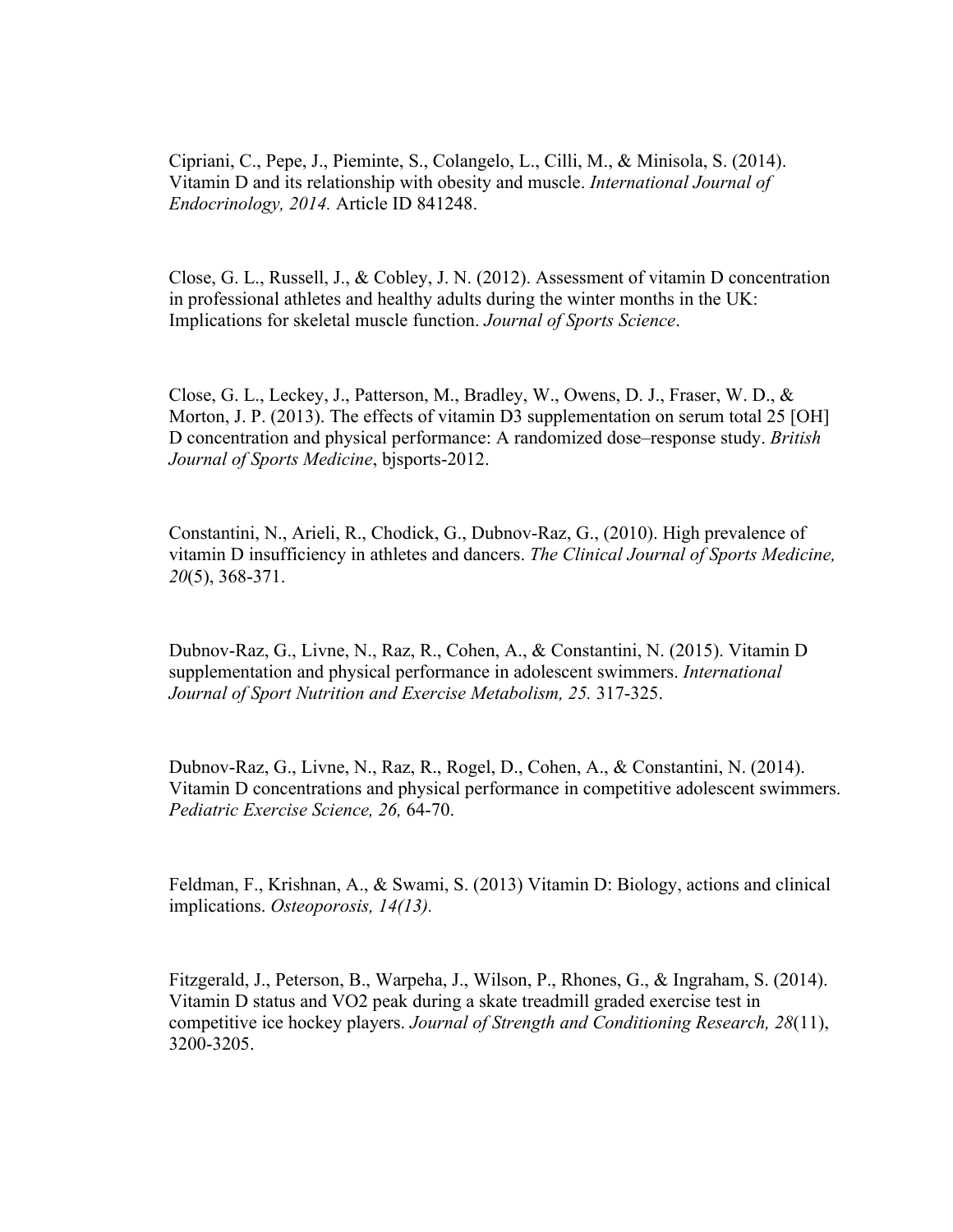Flueck, J., Schlaepfer, M., & Perret, C. (2016). Effect of 12-week vitamin D supplementation on 25(OH)D status and performance in athletes with spinal cord injury. *Nutrients, 8*(568), 2-13.

Flueck, J., Hartmann, K., Strupler, M., & Perret, C. (2016). Vitamin D deficiency in Swiss elite wheelchair athletes. *International Spinal Cord Society*, 1-5.

Girgis, C., Clifton-Bligh, R., Turner, N., Lau, S., Gunton, J. (2014). Effects of vitamin D in skeletal muscle: Falls, strength, athletic performance and insulin sensitivity. *Clinical Endocrinology*, *80*, 169-181.

Grober, U., Reichrath, J., & Holick, M. (2015). Live longer with vitamin D?. *Nutrients, 7,*  1871-1880.

Halfon, M., Phan, O., & Teta, D., (2015). Vitamin D: A review on its effects on muscle strength, the risk of fall, and frailty. *BioMed Research International, 2015,* 1-11.

Halliday, T., Perterson, N., Thomas, J., Kleppinger, K., Hollis, B., & Larson-Meyer, D. (2011) Vitamin D status relative to diet, lifestyle, injury and illness in college athletes. *American College of Sports Medicine, 43*(2). 335-343.

Hildebrand, R., Miller, B., Warren, A., Hildebrand, D., & Smith, B. (2016). Compromised vitamin D status negatively affects muscular strength and power of collegiate athletes. *International Journal of Sports Nutrition and Exercise, 26*(6), 558- 564.

Holick, M. (2004). Sunlight and vitamin D for bone health and prevention of autoimmune diseases, cancers and cardiovascular disease. *The American Journal of Clinical Nutrition, 80*(6 suppl) 678S-688S.

Holick M. (2008). Vitamin D: A D-lightful health perspective. *Nutrition Review, 66*, 182- 194.

Holick, M., Binkley, N., Bischoff-Ferrari, H., Gordon, C., Hanley, D., Heaney, R., ... & Weaver, C. (2011). Evaluation, treatment, and prevention of vitamin D deficiency: an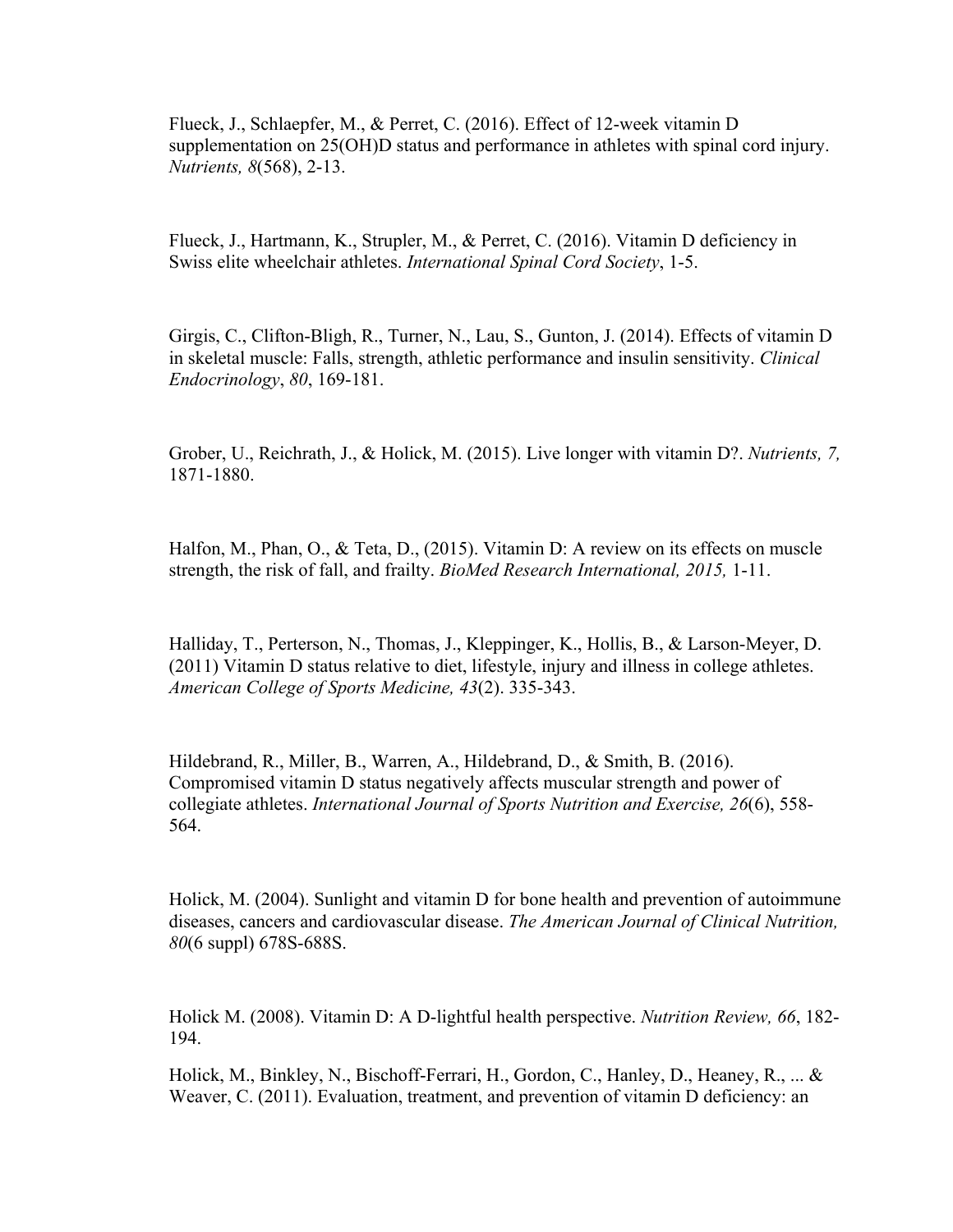Endocrine Society clinical practice guideline. *The Journal of Clinical Endocrinology & Metabolism*, *96*(7), 1911-1930.

Hummel, K., Craven, B. & Giangregorio, L. (2012). Serum 25(OH)D, PTH, and correlates of suboptimal 25(OH)D levels in persons with chronic spinal cord injury. *Spinal Cord, 50*(11), 812-816.

Jastrzebski, Z. (2014) Effect of vitamin D supplementation on the level of physical fitness and blood parameters of rowing during the 8-week high intensity training. *Facicula Educ Fiz şi Sport, 2,* 57-67.

Kahn, D., Shuler, F. D., Qazi, Z. N., Belmaggio, T. D., & Mehta, S. P. (2015). The Emerging Role of Vitamin D in Sports Physical Therapy: A Review. *Critical Reviews™ in Physical and Rehabilitation Medicine*, *27*(1).

Knutsen, K., Madar, A., Lagerlov, P., Brekke, M., Raastad, T., Stene, L., & Meyer, H. (2014). Does vitamin d improve muscle strength in adults? A randomized, double blind, placebo controlled trial among ethnic minorities in Norway. *Journal of Clinical Endocrinology Metabolism, 99*(1), 194-202.

Koundourakis, N., Androulakis, N., Malliaraki, N., & Margioris, A. (2014). Vitamin D and exercise performance in professional soccer players. *PLOS ONE, 9*(7). 1-6.

Krempien, J., & Barr, S., (2011) Risk of nutrient inadequacies in elite Canadian athletes with spinal cord injury. *International Journal of Sports Nutrition Exercise Metabolism, 21,* 417-425.

Larson-Meyer, E., & Willis, K. (2010). Vitamin D and athletes.*British Journal of Sports Medicine,* 9(4), 220-226.

Lips, P., van Schoor, N., & de Jongh, R. (2014). Diet, sun, and lifestyle as determinants of vitamin D status. *Annals of the New York Academy of Sciences, 1317.* 92-98.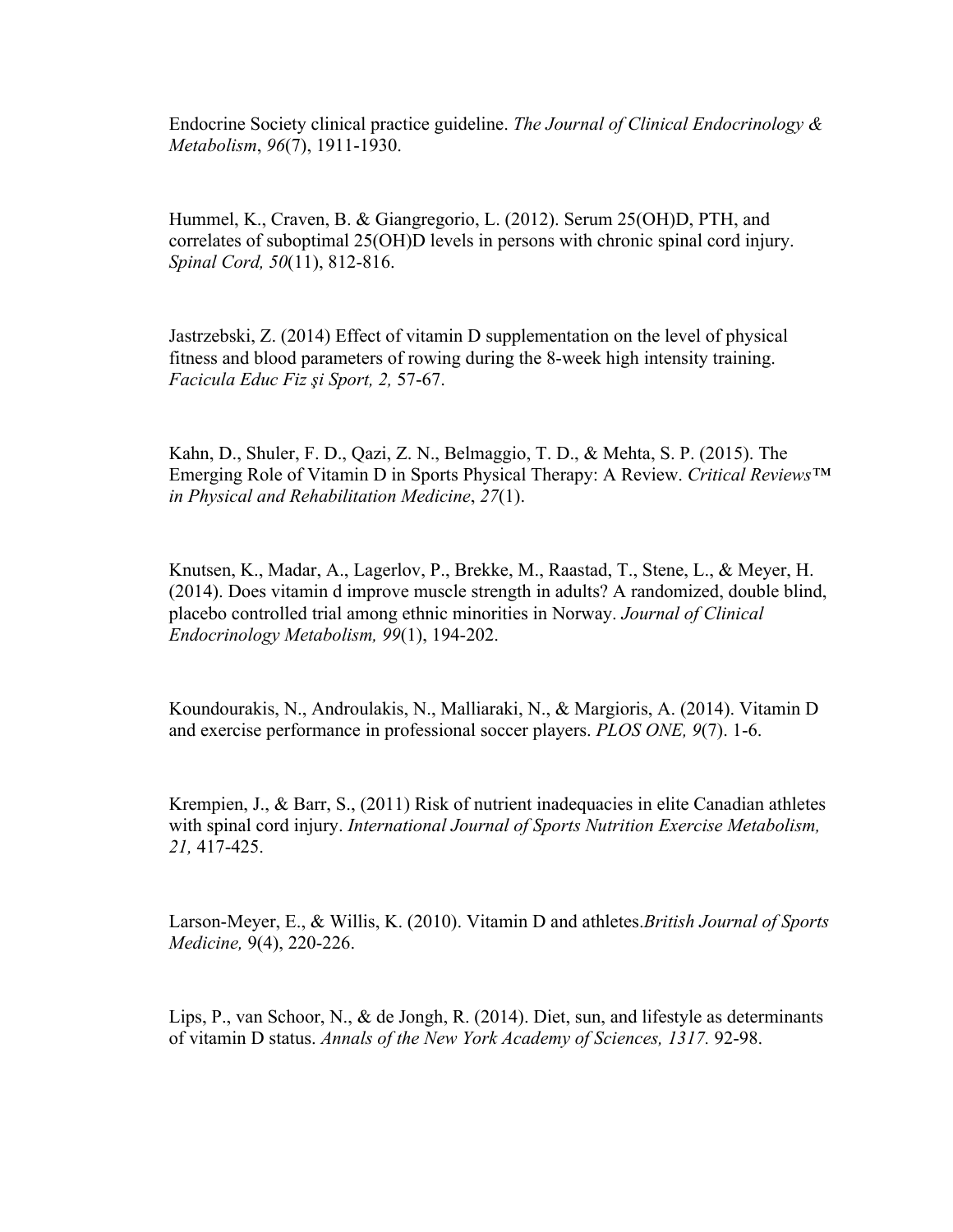Magee, P., Pourshahidi, L., Wallace, J., Cleary, J., Harney, E., & Madigan, S. (2013) Vitamin D status and supplementation in elite Irish athletes. *International Journal of Sports Nutrition and Exercise Metabolism, 23*, 441-448.

Maroon, J., Mathyssek, C., Bost, J., Amos, A., Winkel, R., Yates, A., … & Norwig, J. (2015). Vitamin D profile in national football league players. *The American Journal of Sports Medicine, 43*(5), 1241-1245.

Maxwell, J. (1994). Seasonal variation in vitamin D. *Proceedings of the Nutrition Society, 53.* 533-543.

Mithal, A., Wahl, D., Bonjour, J., Burckhardt, P., Dawson-Hughes, B., Eisman, A., … & Morales-Torres,J. (2009) Global vitamin D status and determinants of hypovitaminosis D. *Osteoporos International, 20*(11). 1807-1820.

Nemunaitis, G., Mejia, M., Nagy, J., Johnson, T., Chae, J., & Roach, M. (2010). A descriptive study on vitamin D levels in individuals with spinal cord injury in an acute inpatient rehabilitation setting. *American Academy of Physical Medicine and Rehabilitation*, *2*(3), 202-208.

Newman M., Brandon, T., Groves, M., Gregory, W., Kapur, S., & Zava, D. (2009). A liquid chromatography/ tandem mass spectrometry method for determination of 25 hydroxy vitamin D2 and 25-Hydroxy vitamin D3 in dried blood spots: a potential adjunct to diabetes and cardio metabolic risk screen. *Journal of Diabetes Science and Technology, 3*(1), 156-162.

Ogan, D & Pritchett, K. (2013). Vitamin D and the athlete – a practical review. *Nutrients, 5.* 1-16.

Oleson, C., Patel, P., & Wuermser, L. (2012). Influence of season, ethnicity, and chronicity on vitamin D deficiency in traumatic spinal cord injury. *The Journal of Spinal Cord Injury*, 33(3), 202-213.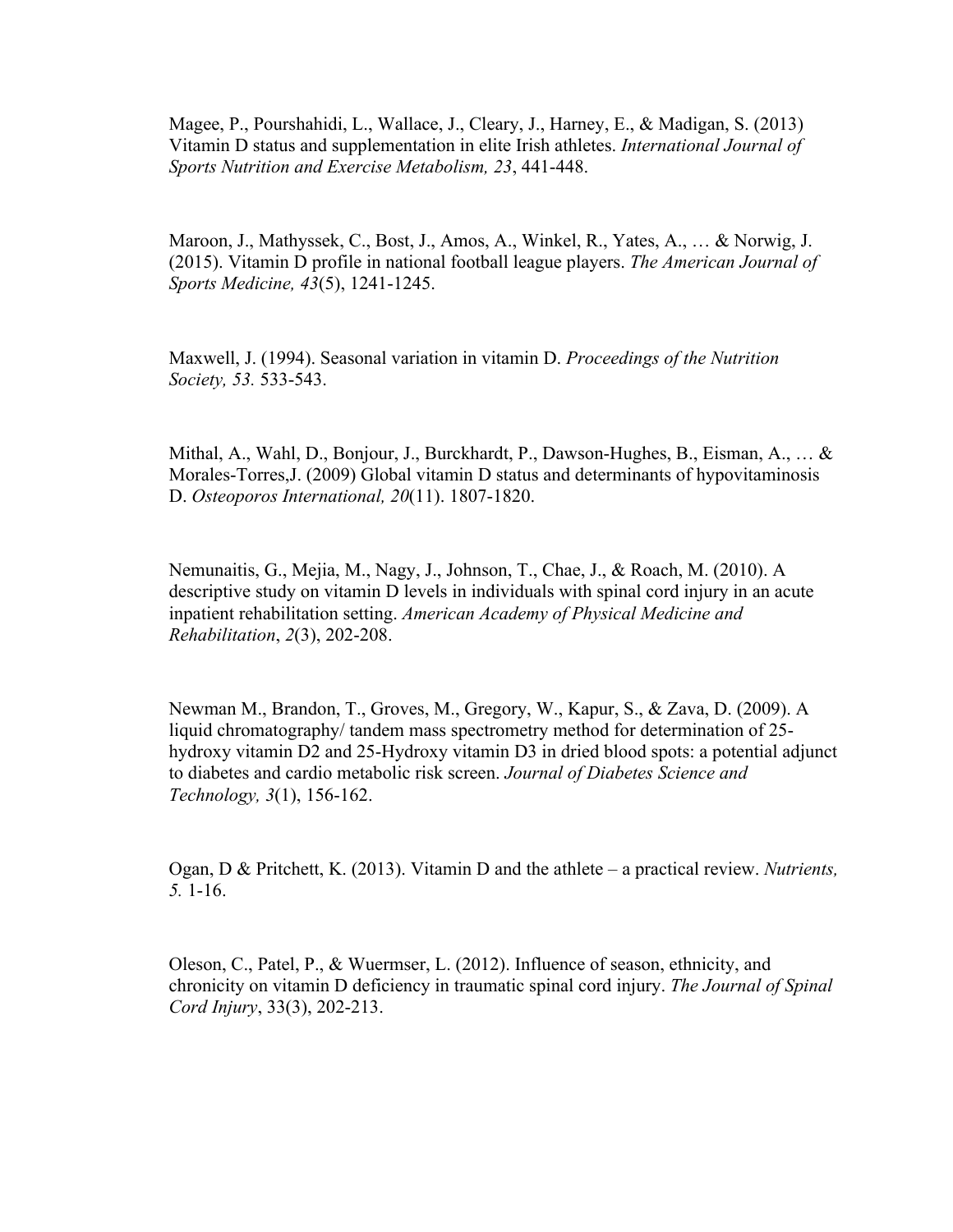Owens, D., Tang, J., Bradley, W., Sparks, A., Fraser, W., Morton, J., & Close, G. (2017). Efficacy of high dose vitamin D supplements for elite athletes. *Medicine & Science in Sports & Exercise, 49*(2), 349-356.

Patton C., Powell A., & Patel A. (2012). Vitamin D in orthopedics. *Journal of the American Academy of Orthopaedic Surg*eons, *20*, 123-129.

Pritchett, K., Pritchett, R., Ogan, D., Bishop, P., Broad, E., & LaCroix, M. (2016). 25(OH)D status of elite athletes with a spinal cord injury relative to lifestyle factors. *Nutrients, 8*(374). 1-11.

Ross, A., Manson, J., Abrams, S., Aloia, J., Brannon, P., Clinton, S., ... & Kovacs, C. (2011). The 2011 report on dietary reference intakes for calcium and vitamin D from the Institute of Medicine: What clinicians need to know. *The Journal of Clinical Endocrinology & Metabolism*, *96*(1), 53-58*.*

Salles, J., Chanet, A., Giraudet, C., Patrac, V., Pierre, P., Jourdan, M., ... & Walrand, S. (2013). 1, 25 (OH) 2-vitamin D3 enhances the stimulating effect of leucine and insulin on protein synthesis rate through Akt/PKB and mTOR mediated pathways in murine C2C12 skeletal myotubes. *Molecular Nutrition & Food Research*, *57*(12), 2137-2146.

Tanner, S., & Harwell, S. (2015). More than healthy bones: A review of vitamin D in muscle health. *Therapeutic Advances in Musculoskeletal Disease, 7*(4), 152-159.

Todd, J., Pourshahidi, K., McSorley, E., Madigan, S., & Magee, P. (2015) Vitamin D: recent advances and implications for athletes. *Sports Medicine, 45,* 213-229.

Vaziri, N., Pandian, M., Segal, J., Winer, R., Eltorai, I., & Brunnemann, S. (1994). Vitamin D, parathormone, and calcitonin profiles in persons with long-standing spinal cord injury. *Archives of Physical Medicine and Rehabilitation*, *75*(7), 766-769.

Ward, K., Das, G., Berry, J., Roberts, S., Rawer, R., & Mughal, Z. (2009). Vitamin D status and muscle function in post-menarchal adolescent girls. *Journal of Clinical Endocrinology & Metabolism, (94)*, 559-562.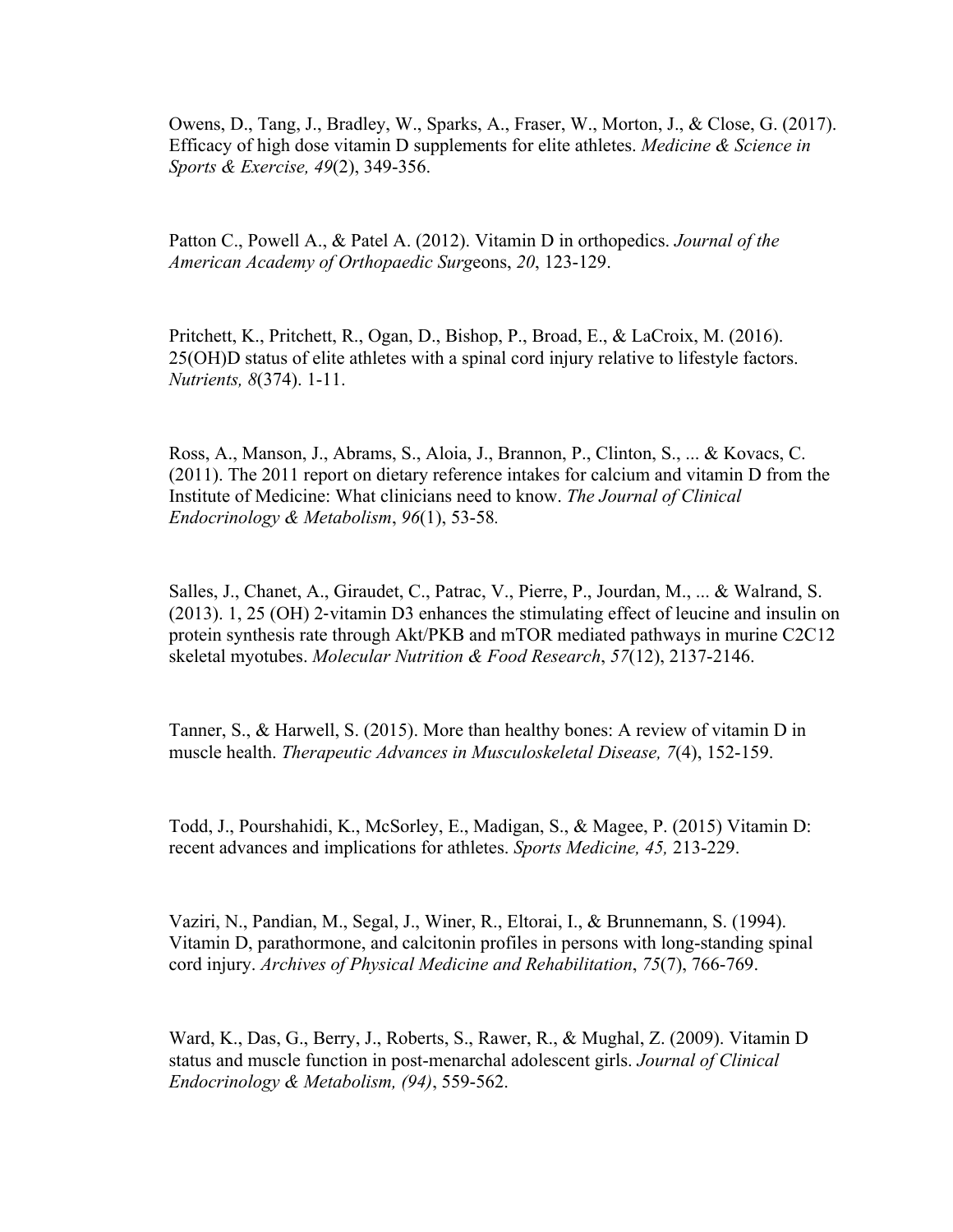Wicherts, I., van Schoor, N., Boeke, J., Visser, M., Deeg, D., Smit, J., & Lips, P. (2007). Vitamin D status predicts physical performance and its decline in older persons. *The Journal of Clinical Endocrinology & Metabolism, 92*(6), 2058-2065.

Willis, K.S., Peterson, N.J., & Larson-Meyer, D.E. (2008). Should we be concerned about the vitamin D status of athletes? *International Journal of Sport Nutrition and Exercise Metabolism, 18,* 204–224.

Wyon, M., Koutedakis, Y., Wolman, R., Vevill, A., Allen, N. (2014). The influence of within vitamin D supplementation on muscle function and injury occurrence in elite ballet dancers: A controlled study. *The Journal of Science and Medicine in Sport, 17*(1), 8-12.

Zanetti, M., Harris, S., & Dawson-Hughes, B. (2013). Ability of vitamin D to reduce inflammation in adults without acute illness. *International Life Sciences Institute, 72*(2), 95-98.

Zittermann, A. (2003). Vitamin D in preventative medicine: Are we ignoring the evidence? *The British Journal of Nutrition, 89*(5).